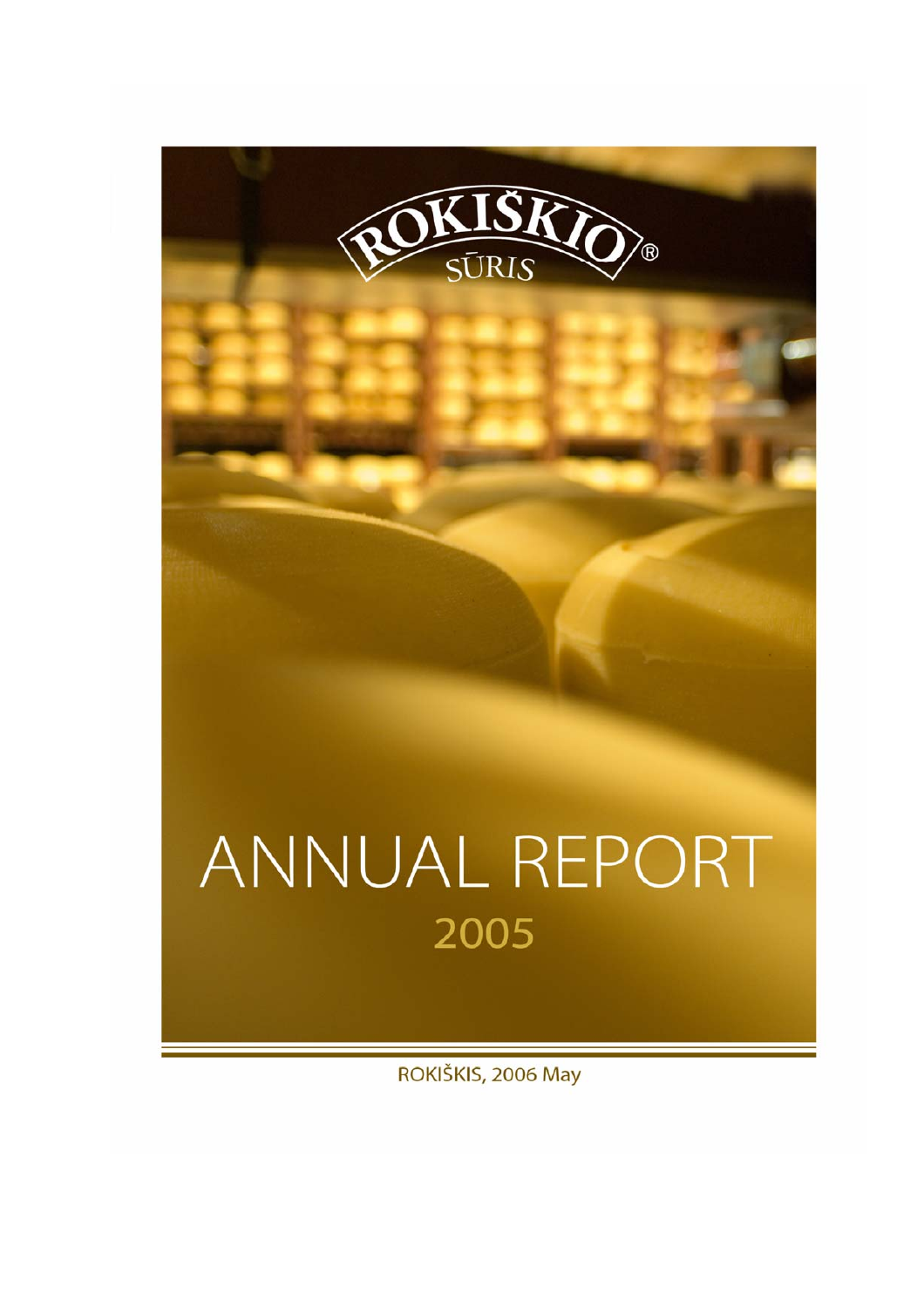

# **TABLE OF CONTENTS**

| 4. INFORMATION AS WHERE AND WHEN TO FIND THE REPORT AND DOCUMENTS ACCORDING TO                                                                                       |  |
|----------------------------------------------------------------------------------------------------------------------------------------------------------------------|--|
|                                                                                                                                                                      |  |
| 6. APPROVAL OF MEMBERS OF THE ISSUER'S MANAGING BODIES RESPONSIBLE FOR REPORT<br>PREPARATION, AS WELL AS APPROVAL OF CONSULTANTS OF EMPLOYEE AND THE COMPANY         |  |
|                                                                                                                                                                      |  |
|                                                                                                                                                                      |  |
| 9. MAIN CHARACTERISTICS OF THE SHARES LAUNCHED FOR THE PUBLIC STOCK TURNOVER:7                                                                                       |  |
| 10. DATA ON THE SHARES REGISTERED AND LAUNCHED FOR NON-PUBLIC SHARE SALE 7                                                                                           |  |
|                                                                                                                                                                      |  |
| 12. MAIN CHARACTERISTICS OF DEBT SECURITIES LAUNCHED FOR THE PUBLIC SHARE SALE8                                                                                      |  |
| 13. DATA ON THE DEBT SECURITIES REGISTERED AND LAUNCHED FOR NON-PUBLIC SHARE SALE.                                                                                   |  |
| 14. SECURITIES NON PARTICIPATING IN THE AUTHORIZED CAPITAL BUT REGULATED BY THE<br>LAW ON SECURITIES MARKET OF THE REPUBLIC OF LITHUANIA, EXCLUDING DEBT SECURITIES. |  |
|                                                                                                                                                                      |  |
| 16. TRADE IN ISSUER'S SECURITIES BY STOCK EXCHANGE AND OTHER ORGANIZED MARKETS  9                                                                                    |  |
|                                                                                                                                                                      |  |
|                                                                                                                                                                      |  |
|                                                                                                                                                                      |  |
|                                                                                                                                                                      |  |
|                                                                                                                                                                      |  |
|                                                                                                                                                                      |  |
|                                                                                                                                                                      |  |
|                                                                                                                                                                      |  |
|                                                                                                                                                                      |  |
|                                                                                                                                                                      |  |
|                                                                                                                                                                      |  |
|                                                                                                                                                                      |  |
|                                                                                                                                                                      |  |
|                                                                                                                                                                      |  |
| 31. TERMINATION OR REDUCTION OF PRODUCTION HAVING SIGNIFICANT INFLUENCE ON THE                                                                                       |  |
|                                                                                                                                                                      |  |
|                                                                                                                                                                      |  |
|                                                                                                                                                                      |  |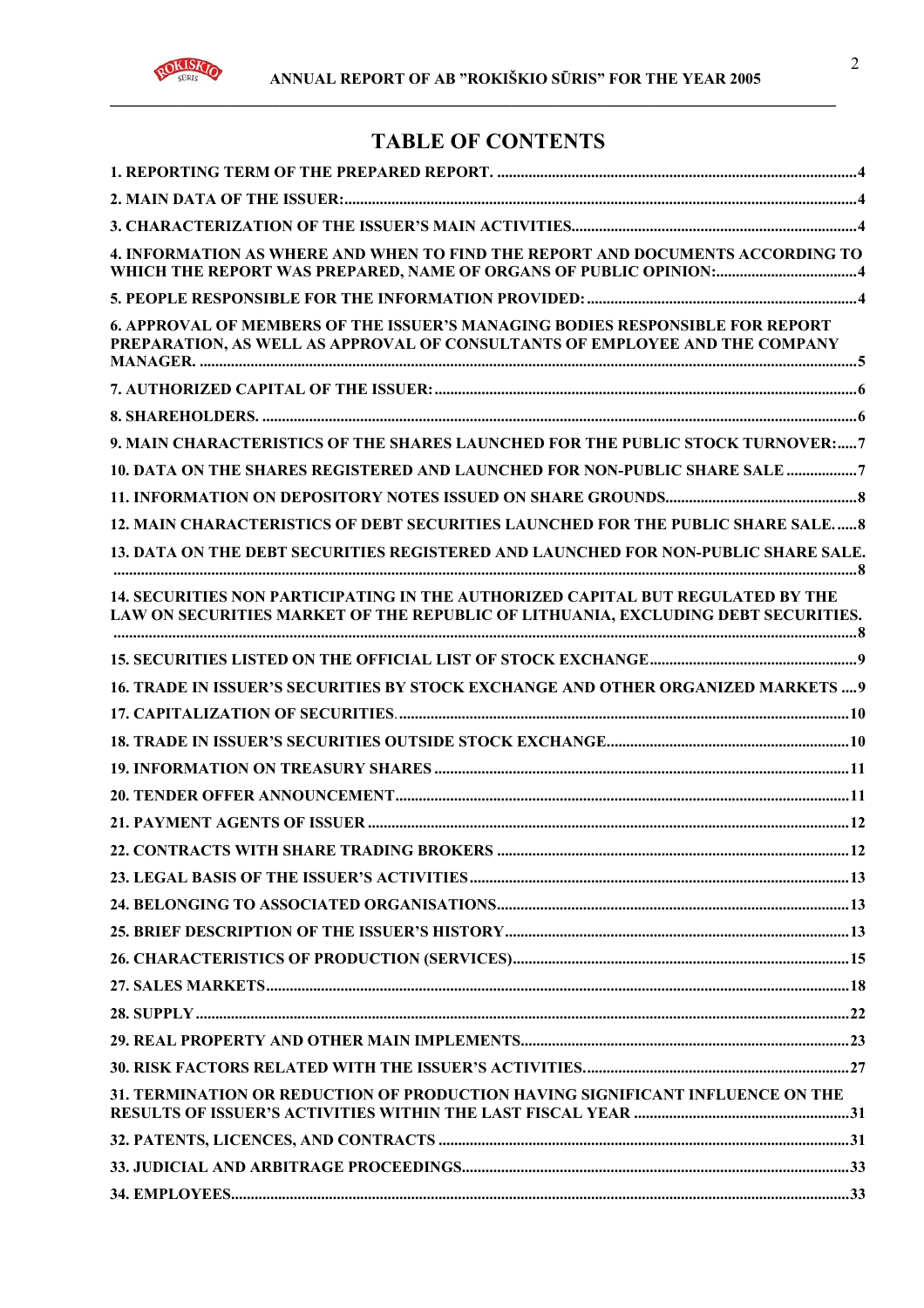

| 35. INVESTMENT POLITICS (COMPANIES IN WHOSE AUTHORISED CAPITAL THE ISSUER HAS  |  |
|--------------------------------------------------------------------------------|--|
|                                                                                |  |
|                                                                                |  |
| 38. FINANCIAL ACCOUNTS PREPARED ACCORDING TO INTERNATIONAL ACCOUNTING          |  |
|                                                                                |  |
| 40. PERFORMANCE REPORT PREPARED BY THE ISSUER'S BOARD OF DIRECTORS 43          |  |
| PRODUCTION, INTRODUCTION OF PRODUCTIVE CAPACITY, MASTERING OF NEW PRODUCTS  45 |  |
|                                                                                |  |
|                                                                                |  |
|                                                                                |  |
| 43. INFORMATION ON PAYMENTS AND LOANS TO MEMBERS OF MANAGEMENT: 55             |  |
|                                                                                |  |
|                                                                                |  |
|                                                                                |  |
| 47. PERFORMANCE STRATEGY AND PROSPECTIVE CHANGES DURING THE FORTHCOMING        |  |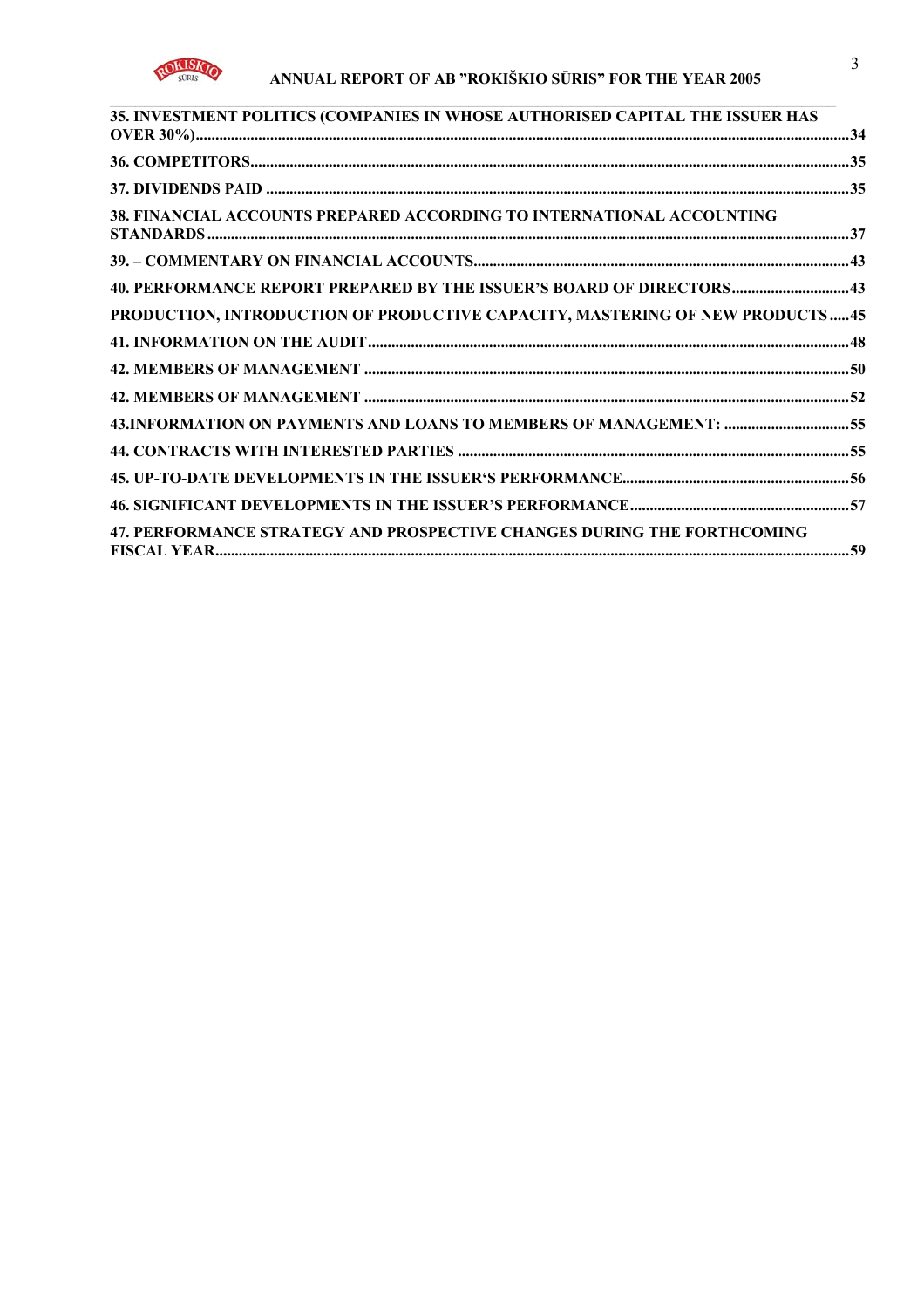

**\_\_\_\_\_\_\_\_\_\_\_\_\_\_\_\_\_\_\_\_\_\_\_\_\_\_\_\_\_\_\_\_\_\_\_\_\_\_\_\_\_\_\_\_\_\_\_\_\_\_\_\_\_\_\_\_\_\_\_\_\_\_\_\_\_\_\_\_\_\_\_\_\_\_\_\_\_\_\_\_\_\_\_\_\_** 

# **1. GENERAL INFORMATION**

# **1. Reporting term of the prepared report.**

The report is prepared for the year 2005.

# **2. Main data of the issuer:**

Name of issuer – joint stock company "Rokiškio sūris". Juridical organizational form – joint stock company. Address – Pramonės str.3, LT 42150 Rokiškis, Republic of Lithuania. Telephone: +370 458 55 200, fax +370 458 55 300. E-mail address: rokiskio.suris@rokiskio.com Website: www.rokiskio.com Registration date and place – registered on 28<sup>th</sup> February 1992 at the Directorate of Rokiskis region. Reregistered on 28<sup>th</sup> November 1995 at the Ministry of Economics of the Republic of Lithuania. Company code - 173057512. Manager of legal persons registry – State company "Registrų centras". The authorized capital of AB "Rokiškio sūris" registered in on 19<sup>th</sup> July 1999 is LTL 47.462.700 (forty seven million four hundred sixty two thousand seven hundred litas).

# **3. Characterization of the issuer's main activities.**

Activities of joint stock company "Rokiškio sūris":

♦ Dairy activities and cheese production (EVRK 15.51);

The main activity of the company is production and sales of fermented cheese, fresh dairy products, butter, milk powders, whey and other milk products.

# **4. Information as where and when to find the report and documents according to which the report was prepared, name of organs of public opinion:**

The report and documents according to which the report was prepared (financial accounts, auditor conclusion etc.), can be provided at the joint stock company "Rokiškio sūris", Pramonės str.3, Rokiškis, during working days from 8am to 16pm. The name of organ of public opinion – daily "Lietuvos rytas".

# **5. People responsible for the information provided:**

5.1.

Antanas Trumpa – Chief Executive Officer of AB "Rokiškio sūris". Tel: +370 458 55 200, Fax +370 458 55 300

Antanas Kavaliauskas – Chief Financial Officer of AB "Rokiškio sūris".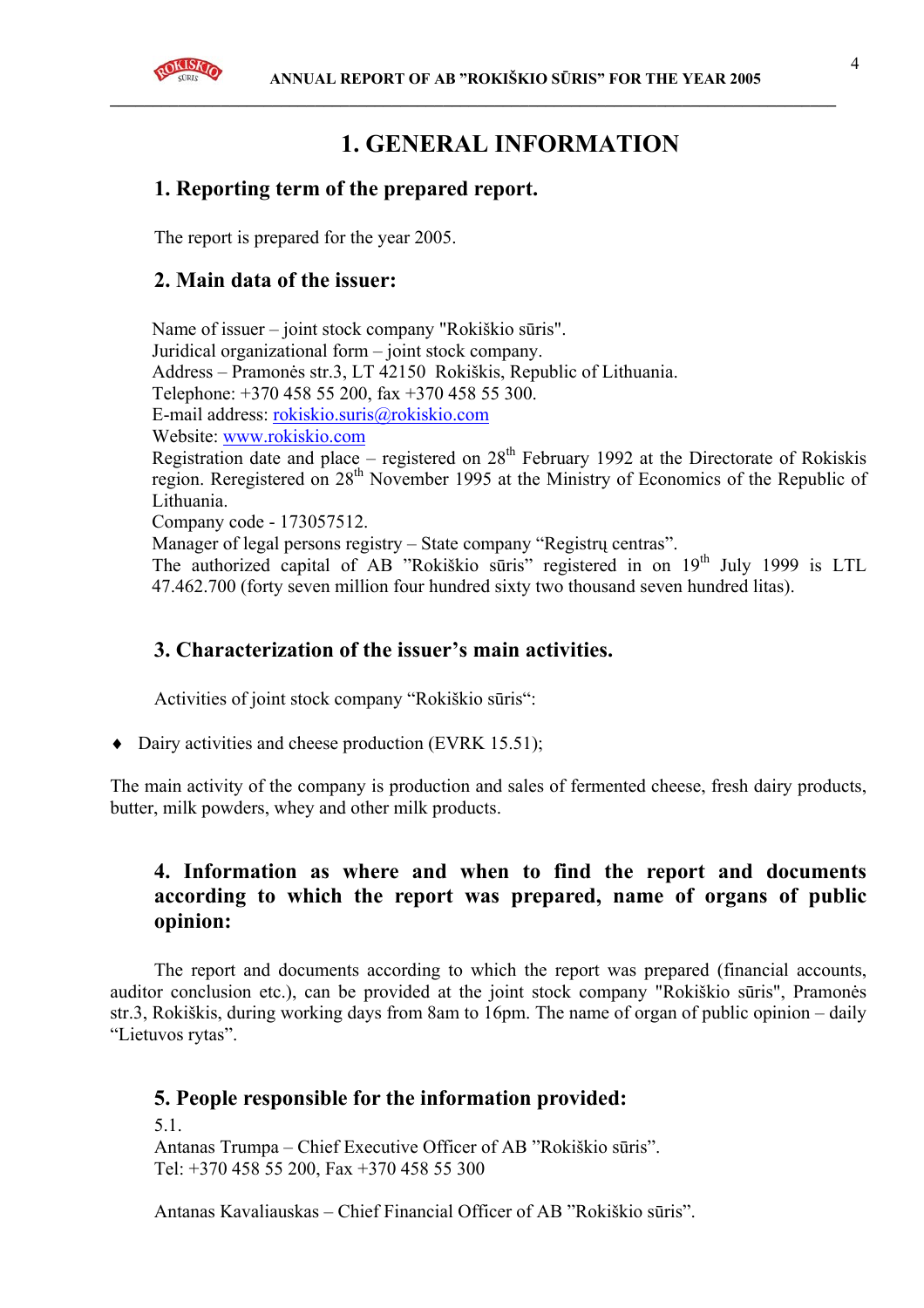

Tel.: +370 5 210 2717, Fax +370 458 55 300

5.2.

The Annual report (part 39) includes consolidated financial accounts prepared by UAB PricewaterhouseCoopers" according to International Accounting Standards.

**\_\_\_\_\_\_\_\_\_\_\_\_\_\_\_\_\_\_\_\_\_\_\_\_\_\_\_\_\_\_\_\_\_\_\_\_\_\_\_\_\_\_\_\_\_\_\_\_\_\_\_\_\_\_\_\_\_\_\_\_\_\_\_\_\_\_\_\_\_\_\_\_\_\_\_\_\_\_\_\_\_\_\_\_\_** 

# **6. Approval of members of the issuer's managing bodies responsible for report preparation, as well as approval of consultants of employee and the company manager.**

We, the undersigned, approve that the information provided by the annual report for the year 2005 is true and there is no hidden information which might influence significantly the investor decisions to buy or sell the issuer's securities, as well the price and evaluation of the securities:

Chief Executive Officer **Antanas Trumpa** 

Chief Financial Officer Antanas Kavaliauskas Member of the Board of Directors 29.05.2006

Report prepared by AB "Rokiškio sūris"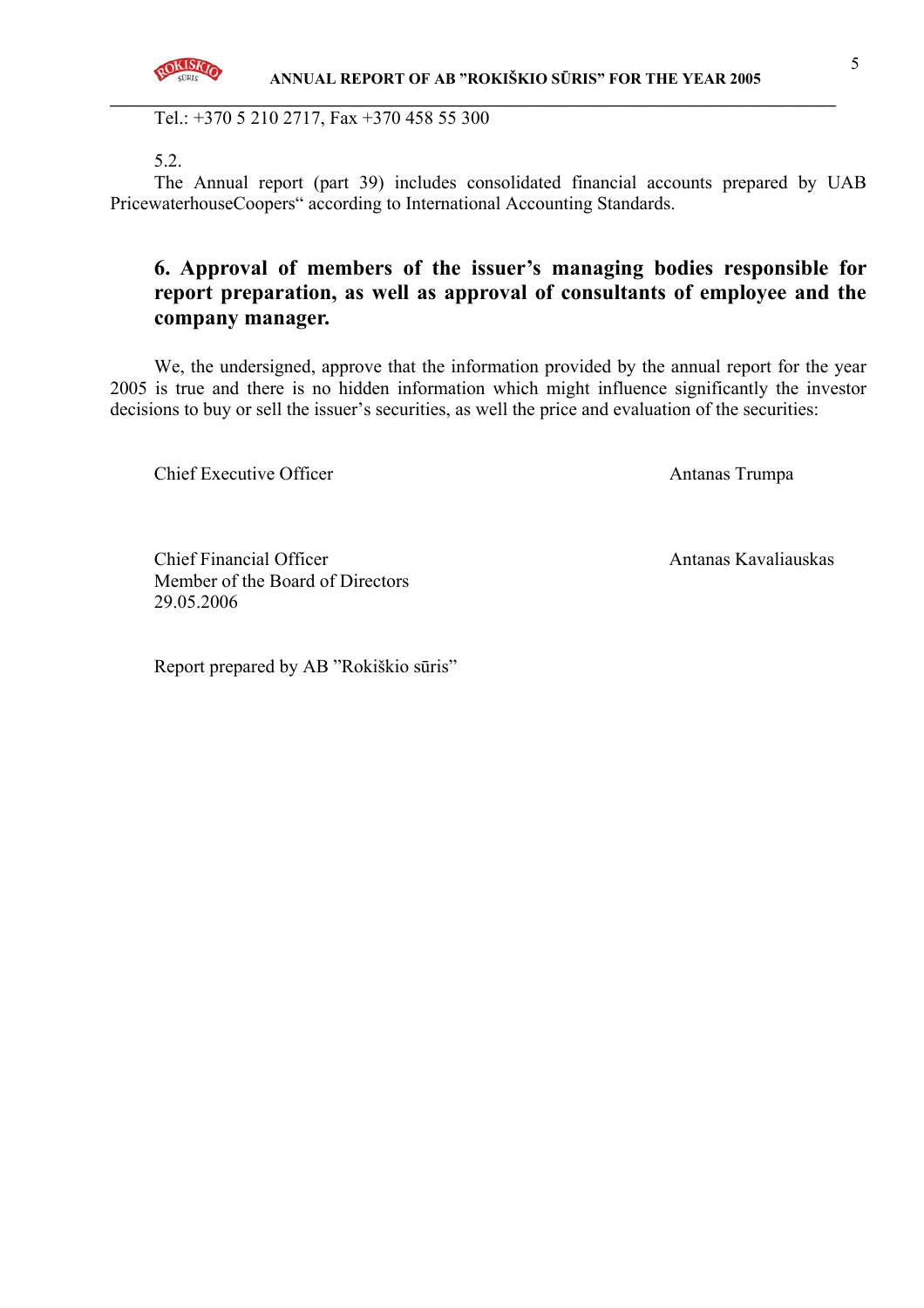

**\_\_\_\_\_\_\_\_\_\_\_\_\_\_\_\_\_\_\_\_\_\_\_\_\_\_\_\_\_\_\_\_\_\_\_\_\_\_\_\_\_\_\_\_\_\_\_\_\_\_\_\_\_\_\_\_\_\_\_\_\_\_\_\_\_\_\_\_\_\_\_\_\_\_\_\_\_\_\_\_\_\_\_\_\_** 

# **II. INFORMATION ON THE ISSUER'S AUTHORIZED CAPITAL AND SECURITIES LAUNCHED**

# **7. Authorized capital of the issuer:**

7.1. The joint stock company "Rokiškio sūris" registered on 28<sup>th</sup> February 1992 at the Directory of Rokiskis region. The company was reregistered on 28<sup>th</sup> November 1995 at the Ministry of Economics of the Republic of Lithuania. Company code – 173057512.

The authorized capital registered in by the Ministry of Economy on **19th July 1999 is LTL 47.462.700** (forty seven million four hundred sixty two thousand seven hundred litas).

| Type and class of shares | Number of | Nominal value | Total nominal | Share in the       |
|--------------------------|-----------|---------------|---------------|--------------------|
|                          | shares    | <b>LTL</b>    | value LTL     | authorized capital |
|                          |           |               |               | $\frac{0}{2}$      |
|                          |           |               |               |                    |
| Ordinary registered      | 4 746.270 |               | 47 462 700    | 100%               |
| shares                   |           |               |               |                    |

All shares of AB "Rokiškio sūris" are paid-up.

7.2. The company has not issued debt securities or derivative securities, therefore the capital is not to be increased by share convert or exchange into this type of securities.

# **8. Shareholders.**

Total number of shareholders as of  $28<sup>th</sup>$  April 2006 (date of the General meeting of shareholders) was – 5.241 shareholders.

**The shareholders having or owning over 5 percent of the issuer's authorized capital (as of 28.04.2006):** 

| Name, surname<br>Name of company                                    | <b>Address</b>                             |                            | <b>Proprietary rights</b> |                               |                    | With associated<br>persons |  |  |
|---------------------------------------------------------------------|--------------------------------------------|----------------------------|---------------------------|-------------------------------|--------------------|----------------------------|--|--|
|                                                                     |                                            | Number of<br><b>shares</b> | Capital<br>share %        | <b>Votes</b><br>$\frac{6}{6}$ | Capital<br>share % | Votes %                    |  |  |
| <b>UAB</b> "Pieno pramonės<br>investicijų valdymas"                 | Pramonės str. 3,<br>Rokiškis               | 989.780                    | 20,85                     | 22,73                         | 48,01              | 52,34                      |  |  |
| <b>Antanas Trumpa</b>                                               | Sody str. 41a,<br>Rokiškis                 | 1.096.837                  | 23,11                     | 25,19                         | 48,01              | 52,34                      |  |  |
| <b>Hansabank clients</b>                                            | Liivalaia 8,<br>Tallinn 15040 Estonia      | 646.953                    | 13,63                     | 14,86                         |                    |                            |  |  |
| <b>Skandinaviska</b><br><b>Enskilda</b><br><b>Banken AB clients</b> | Sergels Torg 2, 10640<br>Stockholm, Sweden | 510.102                    | 10,75                     | 11,72                         |                    |                            |  |  |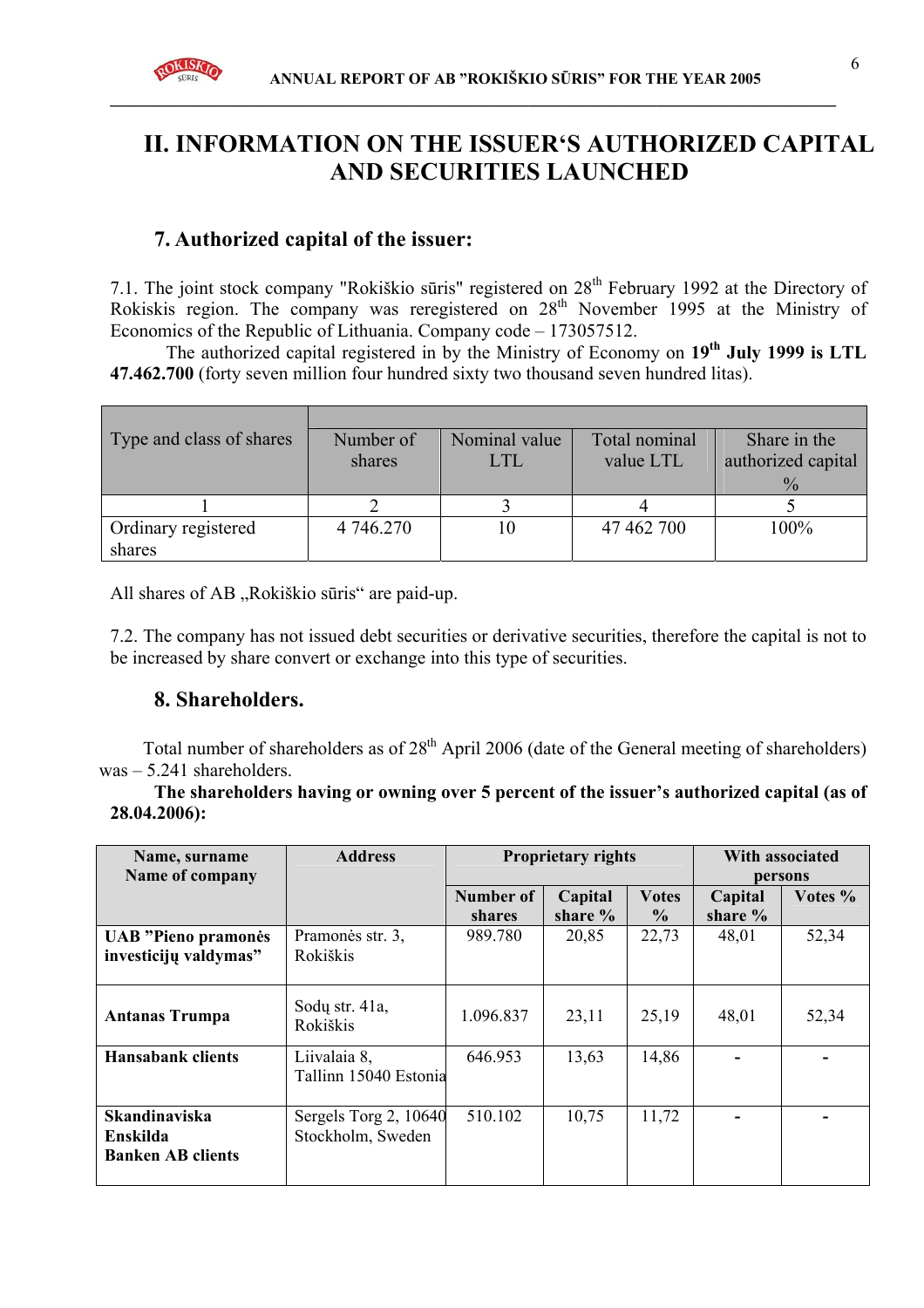As at the date of the 28<sup>th</sup> April 2006 General meeting of shareholders, AB "Rokiškio sūris" had 392 047 treasury shares which made 8,26 percent of the company's authorized capital.

**\_\_\_\_\_\_\_\_\_\_\_\_\_\_\_\_\_\_\_\_\_\_\_\_\_\_\_\_\_\_\_\_\_\_\_\_\_\_\_\_\_\_\_\_\_\_\_\_\_\_\_\_\_\_\_\_\_\_\_\_\_\_\_\_\_\_\_\_\_\_\_\_\_\_\_\_\_\_\_\_\_\_\_\_\_** 

# **9. Main characteristics of the shares launched for the public stock turnover:**

 As for the public share sales it was launched 4 746 270 (four million seven hundred forty six thousand two hundred seventy) ordinary registered shares. Nominal value of shares is 10 (ten) litas per share, total nominal value of shares is LTL 47.462.700 (forty seven million four hundred sixty two thousand seven hundred litas).

| Type of securities being issued                            | Number of      | Date of    |
|------------------------------------------------------------|----------------|------------|
|                                                            | shares (units) | launch     |
| Pursuing the Law on private capital accumulation           | 7993           | 30.04.1991 |
| Pursuing the Law on primary privatization                  | 133 029        | 02.11.1991 |
| Sale of shares owned by the State                          | 13 694         | 21.12.1992 |
| Increase of the authorized capital                         | 100 000        | 08.04.1993 |
| (issue of additional contributions by the issuer)          |                |            |
| Sale of the state capital reserve                          | 3 6 3 4        | 17.05.1993 |
| Increase of the authorized capital                         | 50 000         | 02.09.1993 |
| (issue of additional contributions by the issuer)          |                |            |
| Increase of the authorized capital (issue from own         | 249 075        | 29.04.1994 |
| resources)                                                 |                |            |
| Assets indexation                                          | 565 368        | 25.11.1994 |
| Increase of the authorized capital                         | 400 000        | 16.12.1994 |
| (issue of additional contributions by the issuer)          |                |            |
| Company reorganization                                     | 37 116         | 11.08.1995 |
| (issue by acquisition of AB "Zarasų pieninė")              |                |            |
| Increase of the authorized capital                         | 80 000         | 03.06.1996 |
| (issue of additional contributions by the issuer)          |                |            |
| Company reorganization                                     | 65 824         | 15.11.1996 |
| (issue by acquisition of AB "Ukmerges pienine")            |                |            |
| Increase of the authorized capital                         | 1 200 000      | 11.02.1997 |
| (issue of additional contributions by the issuer)          |                |            |
| Increase of the authorized capital                         | 300 000        | 11.11.1997 |
| (issue of additional contributions via mediator, not stock |                |            |
| exchange)                                                  |                |            |
| Company reorganization                                     | 11 3 14        | 06.02.1998 |
| (issue by acquisition of AB "Šalčininkų pieninė)           |                |            |
| Increase of the authorized capital                         | 1 400 000      | 21.07.1999 |
| (issue of additional contributions by the issuer)          |                |            |
| Conversion of preferred shares into ordinary registered    | 6452           | 20.08.1999 |
| shares                                                     |                |            |
| Former shares of manufactures of agricultural produce      | 122 771        | 09.06.2004 |
| included into public share sale                            |                |            |

#### **Types of shares launched for public share sales**:

**10. Data on the shares registered and launched for non-public share sale**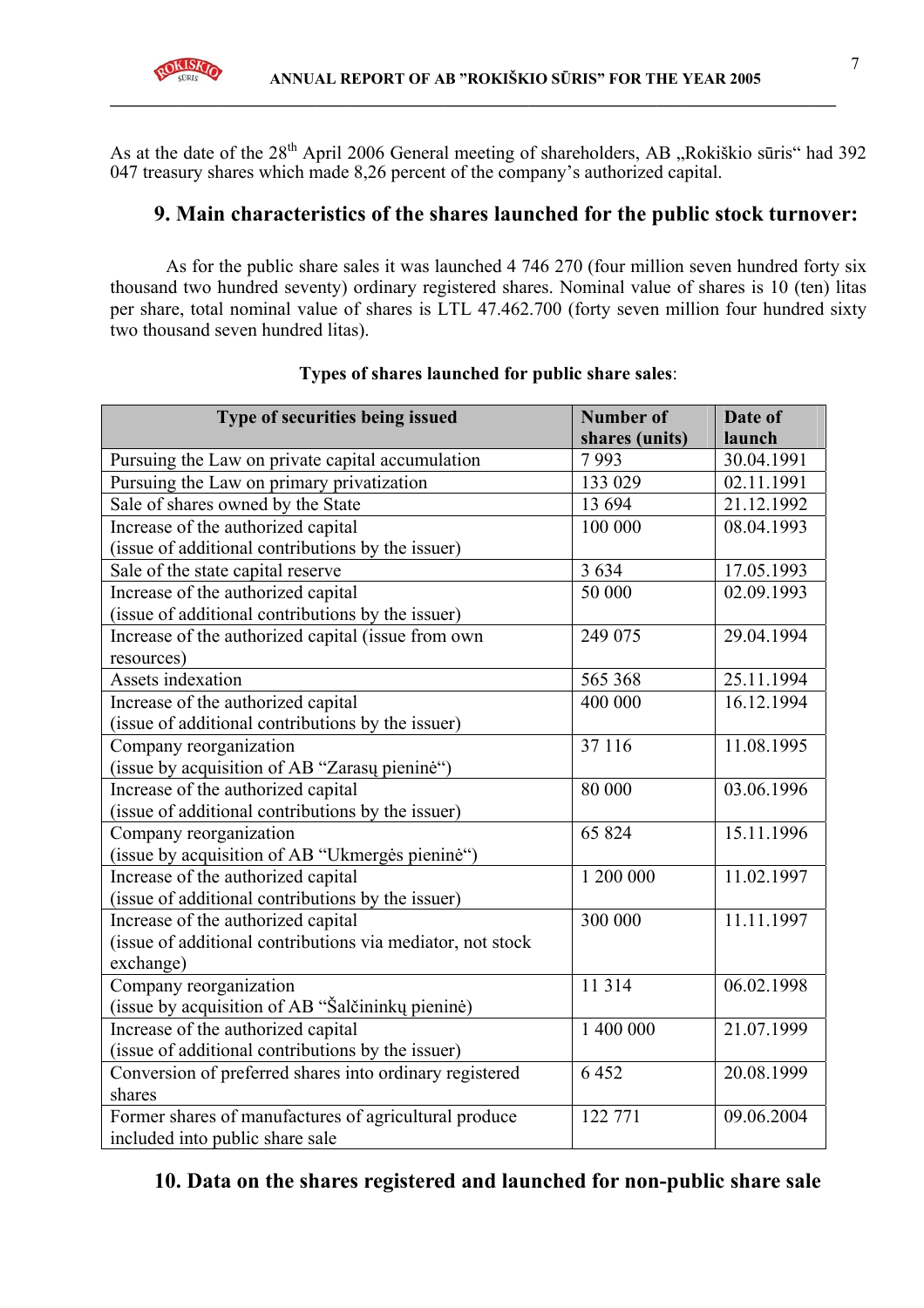

**\_\_\_\_\_\_\_\_\_\_\_\_\_\_\_\_\_\_\_\_\_\_\_\_\_\_\_\_\_\_\_\_\_\_\_\_\_\_\_\_\_\_\_\_\_\_\_\_\_\_\_\_\_\_\_\_\_\_\_\_\_\_\_\_\_\_\_\_\_\_\_\_\_\_\_\_\_\_\_\_\_\_\_\_\_** 

There are no shares registered and launched for non-public share sale.

#### **11. Information on depository notes issued on share grounds.**

Depository notes on share grounds (GDR) were issued on  $10<sup>th</sup>$  October 1997, the base for the issue was shares registered at the Securities Commission (registration act No.AB-4060). The shares were launched on  $15<sup>th</sup>$  October 1997, end of offering  $-29<sup>th</sup>$  October 1997. Launched 300 000 ORS. Price per share LTL 54.

On 14<sup>th</sup> November 1997, by the Securities non-monetary transfer No.021933 it was transferred 154 500 of ORS of this emission into the securities current account of FMD clients of Vilniaus bankas (Bankers Trust Company) in order to convert the ORS into GDR. Coefficient of conversion – 2, i.e. one ordinary registered share is converted into two depository notes. The depository notes were not quoted at stock exchange.

The way of issue: the depository notes (GDR) were designed for exclusive issue (only to qualified institutional investors) not to the US investors, therefore the GDR were not registered in the US Stock exchange commission.

On  $29<sup>th</sup>$  October 2004, the conversion of depository notes issued on share grounds into ordinary registered shares was ended.

On  $31<sup>st</sup>$  December 2005, as well as at the date of General meeting of shareholders  $28<sup>th</sup>$  April 2006, the company did not have any depository notes issued on share grounds.

#### **12. Main characteristics of debt securities launched for the public share sale.**

The company has not issued any debt securities for the public share sale.

# **13. Data on the debt securities registered and launched for non-public share sale.**

The company has not issued any debt securities for the non-public share sale.

# **14. Securities non participating in the authorized capital but regulated by the Law on securities market of the Republic of Lithuania, excluding debt securities.**

 There are no securities which do not participate in the authorized capital but are regulated by the Law on securities market.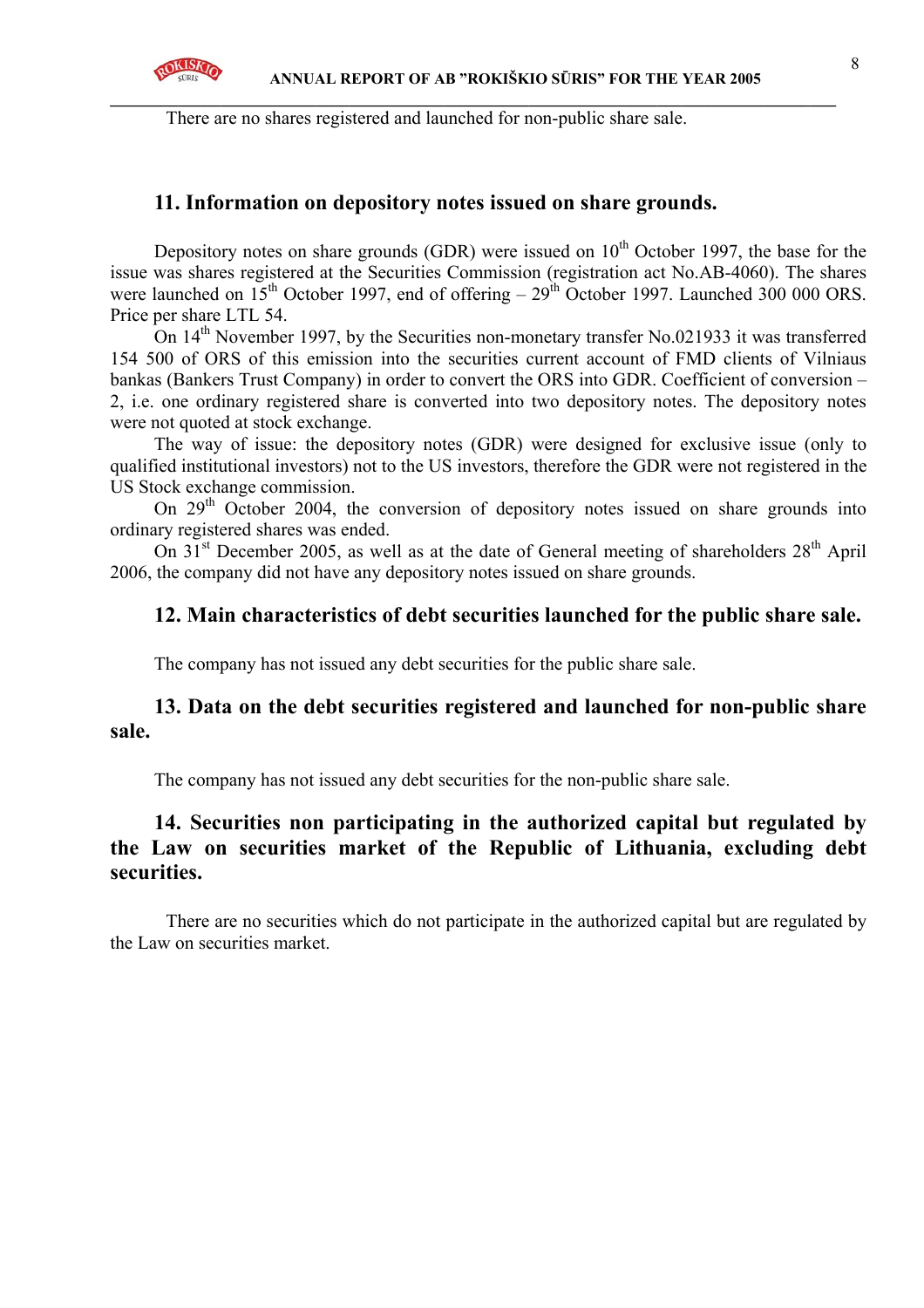

# **III. DATA ON THE SECONDARY SALES OF ISSUER'S SECURITIES**

**\_\_\_\_\_\_\_\_\_\_\_\_\_\_\_\_\_\_\_\_\_\_\_\_\_\_\_\_\_\_\_\_\_\_\_\_\_\_\_\_\_\_\_\_\_\_\_\_\_\_\_\_\_\_\_\_\_\_\_\_\_\_\_\_\_\_\_\_\_\_\_\_\_\_\_\_\_\_\_\_\_\_\_\_\_** 

# **15. Securities listed on the official list of stock exchange**

The 4 746 270 ordinary registered shares of AB "Rokiškio sūris" are listed on the official list of OMX Vilnius Stock Exchange. (VVPB symbol RSU1L). Nominal value per share 10 (ten) litas. Total nominal value of shares 47 462 700 (forty seven million four hundred sixty two thousand seven hundred) litas.

# **16. Trade in issuer's securities by stock exchange and other organized markets**

Shares of AB "Rokiškio sūris" are traded by Vilnius Stock Exchange on the official trade list.

16.1. Trade by Vilnius Stock Exchange:

16.1.1. Trade in central market:

| Reporting period |            | Price (LTL) |       |        | Sales (LTL)   |          |         | Date of      |                   | Total sales |
|------------------|------------|-------------|-------|--------|---------------|----------|---------|--------------|-------------------|-------------|
| from             | until      | max         | min   | Last   | max           | min      | Last    | last session | $\left( .\right)$ | (Lt)        |
|                  |            |             |       | sessio |               |          | session |              |                   |             |
|                  |            |             |       | n      |               |          |         |              |                   |             |
| 2004.01.01       | 2004.03.31 | 77,50       | 46,00 | 70,50  | 820 199       | $\theta$ | 19832   | 2004.03.31   | 156 804           | 9 855 718   |
| 2004.04.01       | 2004.06.30 | 74,00       | 65,00 | 67,00  | 722 273       | $\theta$ | 2 3 4 6 | 2004.06.30   | 61 139            | 4 296 848   |
| 2004.07.01       | 2004.09.30 | 69.98       | 65,00 | 69,10  | 400 137       | 0        | 10 0 89 | 2004.09.30   | 32 062            | 2 175 546   |
| 2004.10.01       | 2004.12.31 | 76,00       | 67,50 | 76,00  | 753 276       | $\theta$ | 234 487 | 2004.12.31   | 101 993           | 7 3 29 0 45 |
| 2005.01.01       | 2005.03.31 | 77,00       | 71,00 | 74,00  | 5 3 3 5 5 9 7 | 7 500    | 81 348  | 2005.03.31   | 294 225           | 21 585 117  |
| 2005.04.01       | 2005.06.30 | 82,50       | 74,00 | 77,77  | 57 539 044    | $\theta$ | 47872   | 2005.06.30   | 2 409 299         | 178 308 179 |
| 2005.07.01       | 2005.09.30 | 78,50       | 70,00 | 71,30  | 3 272 780     | $\theta$ | 175 939 | 2005.09.30   | 245 377           | 18 149 244  |
| 2005.10.01       | 2005.12.31 | 75,50       | 70,00 | 75,00  | 3 5 2 8 2 2 5 | $\theta$ | 75 000  | 2005.12.30   | 258 355           | 18 620 766  |
| 2006.01.01       | 2006.03.31 | 75,50       | 68,00 | 72,50  | 2 669 836     | $\theta$ | 7015    | 2006.03.31   | 194 218           | 14 016 379  |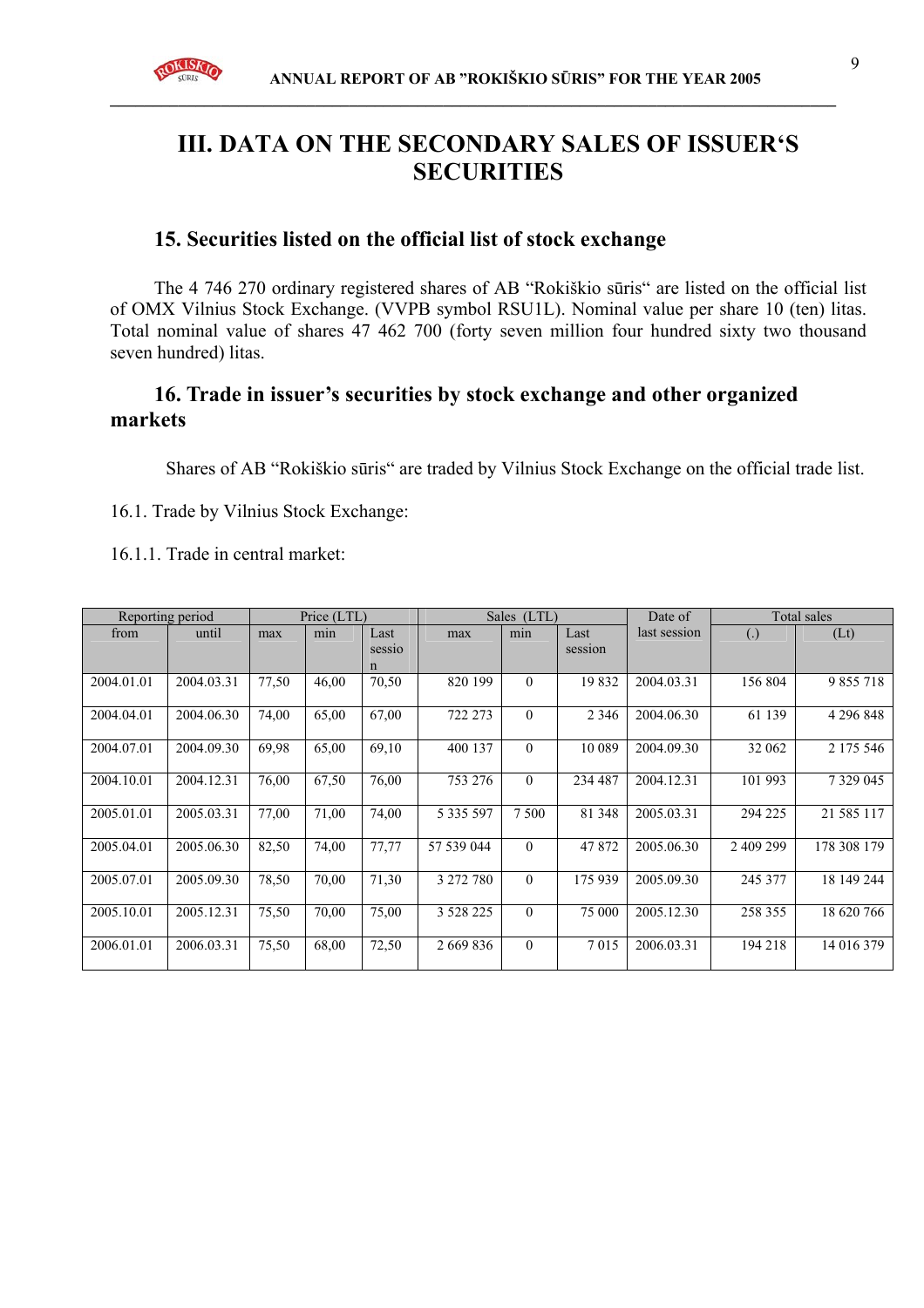



16.2 -3. There has not been any trade in other stock exchange or organized markets.

# **17. Capitalization of securities**.

| Date of last trade | Capitalization |  |  |  |
|--------------------|----------------|--|--|--|
| session            | (LTL)          |  |  |  |
|                    |                |  |  |  |
| 2004.03.31         | 325 956 680    |  |  |  |
| 2004.06.30         | 318 000 090    |  |  |  |
| 2004.09.30         | 327 967 257    |  |  |  |
| 2004.12.31         | 360 716 520    |  |  |  |
| 2005.03.31         | 351 223 980    |  |  |  |
| 2005.06.30         | 369 117 418    |  |  |  |
| 2005.09.30         | 338 409 051    |  |  |  |
| 2005.12.31         | 355 970 250    |  |  |  |
| 2006.03.31         | 344 104 575    |  |  |  |

# **Capitalization of the company's shares, LTL**



**18. Trade in issuer's securities outside stock exchange.**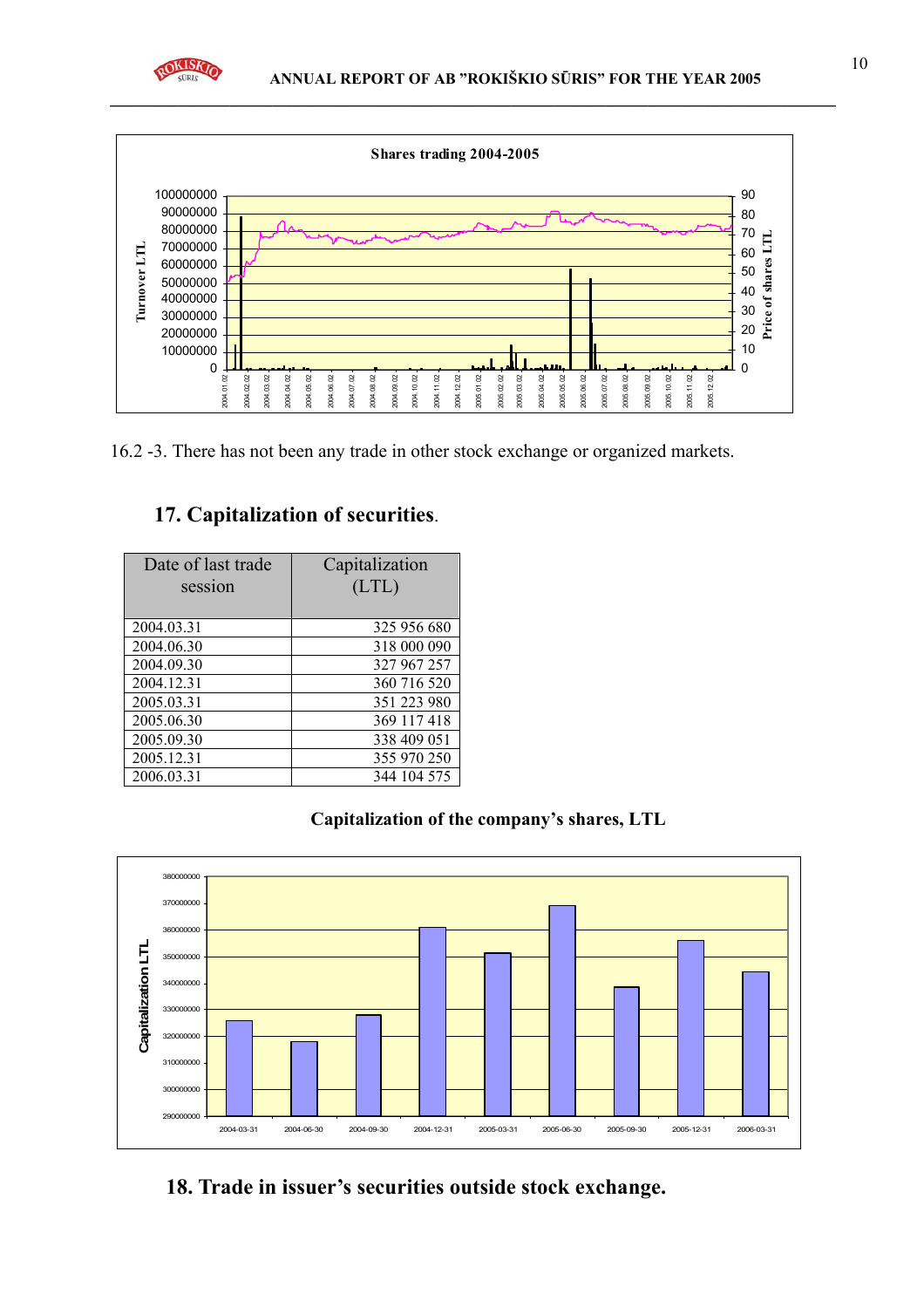

 The issuer's ordinary registered shares (4 746 270vnt.) are listed on the official list of Vilnius Stock Exchange, therefore the shares are traded solely within the Stock Exchange.

**\_\_\_\_\_\_\_\_\_\_\_\_\_\_\_\_\_\_\_\_\_\_\_\_\_\_\_\_\_\_\_\_\_\_\_\_\_\_\_\_\_\_\_\_\_\_\_\_\_\_\_\_\_\_\_\_\_\_\_\_\_\_\_\_\_\_\_\_\_\_\_\_\_\_\_\_\_\_\_\_\_\_\_\_\_** 

# **19. Information on treasury shares**

The very first decision regarding purchasing of own shares was adopted at the 25<sup>th</sup> September 1998 General meeting of shareholders of AB "Rokiškio sūris". The resolution of general meeting of shareholders as follows: "In order to avoid loss due to severe slump of share rate, it shall be purchased up 334 627 ordinary registered shares of the company. The Board of Directors is delegated to establish the procedure for purchasing own shares and organize the purchase, as well as execute all other related actions".

The 30<sup>th</sup> April 2003 General meeting of shareholders renewed the resolution regarding purchasing of own shares. The General meeting of shareholders resolved:

- 1. In order to avoid loss due to the decreasing rate of shares, it shall be purchased own shares whose nominal value would be not more than 1/10 of the Authorized Capital.
- 2. The period during which the Company shall purchase its treasury shares 18 months after the resolution is accepted.
- 3. The maximal price for the shares to be acquired is set as 100 litas per share; minimal price is set as 10 litas per share.
- 4. A reserve of 10m.LTL shall be formed for the acquisition of treasury shares.
- 5. The Board of Directors is authorized to organize purchase of treasury shares and settle the procedure for share purchase and proceed with the related actions pursuing the conditions defined by this resolution and the requirements of the Law on Joint Stock Companies Article 55.

The 21<sup>st</sup> September 2004 meeting of the Board of Directors of AB "Rokiškio sūris" resolved the following:

- 1. Pursuing the resolution adopted by the  $30<sup>th</sup>$  April 2003 General meeting of shareholders of AB "Rokiškio sūris" in order to raise the share price of AB "Rokiškio sūris", it shall be purchased up to 142 857 (one hundred forty two thousand eight hundred fifty seven) ordinary registered shares of AB "Rokiškio sūris" as par value 10 (ten) litas. Minimal amount of shes to be purchased – 10 000 (ten thousand) ordinary registered shares of AB "Rokiškio sūris".
- 2. To establish the price for shares as at 70 (seventy) litas per ordinary registered share.
- 3. Period for share purchase 30 days.
- 4. Purchase of own shares shall be conducted by submission of voluntary official proposal following the legal procedure established for securities market.

During the obligatory non-competitive tender offer which was being implemented from  $29<sup>th</sup>$ September 2004 until 28<sup>th</sup> October 2004, AB "Rokiškio sūris" purchased 142 857 shares of the company paying LTL 70,00 per share.

Throughout the tender offer the issuer acquired 34 328 shares from the issuer's managers.

Upon implementation of tender offer AB ..Rokiškio sūris" owns 392 047 treasury shares and it makes 8,26 % of the Authorized capital of AB "Rokiškio sūris".

Within the year 2005, AB "Rokiškio sūris" had no acquisitions of own shares.

# **20. Tender offer announcement**

Within the year 2005 there has not been any tender offers.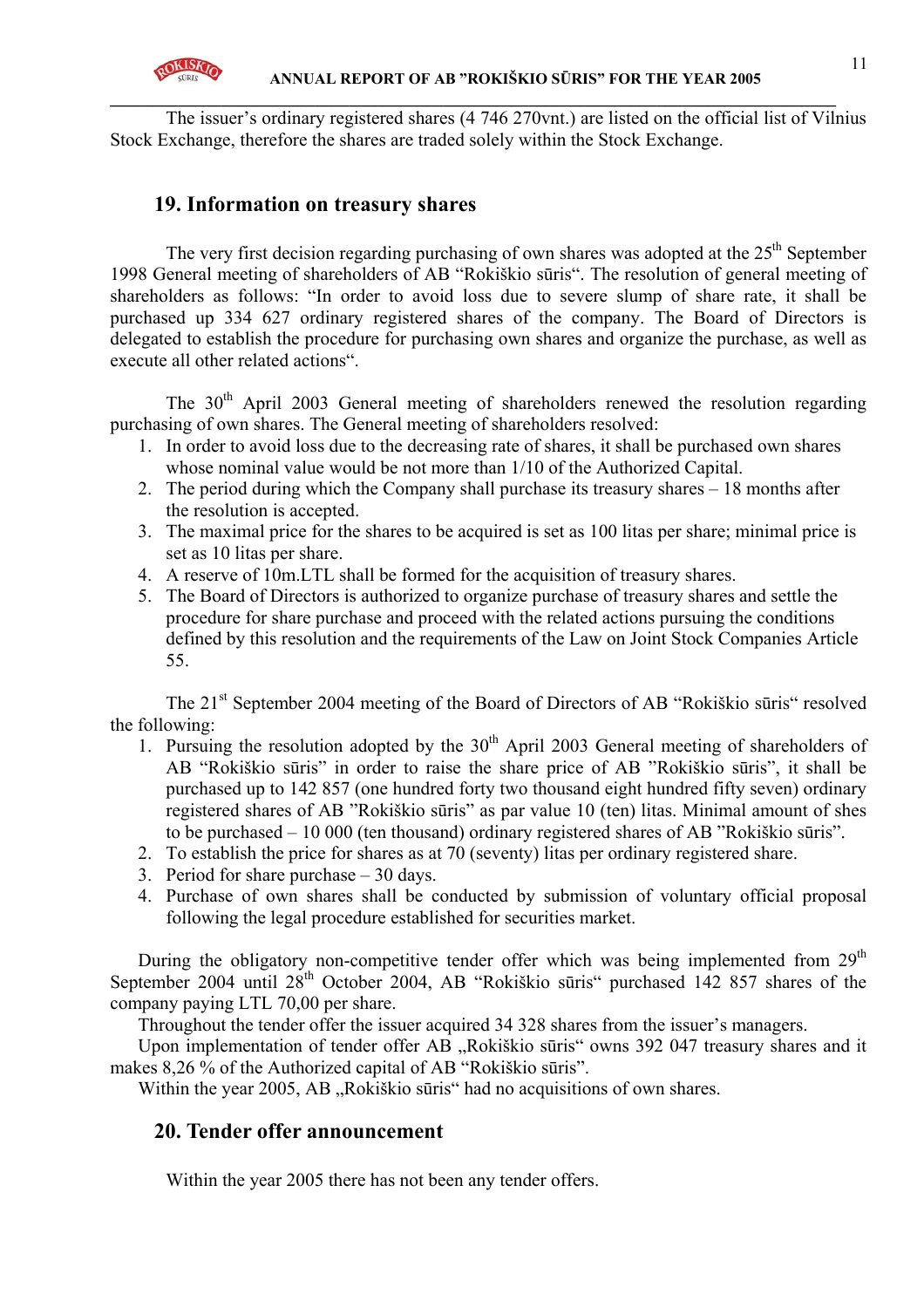

**\_\_\_\_\_\_\_\_\_\_\_\_\_\_\_\_\_\_\_\_\_\_\_\_\_\_\_\_\_\_\_\_\_\_\_\_\_\_\_\_\_\_\_\_\_\_\_\_\_\_\_\_\_\_\_\_\_\_\_\_\_\_\_\_\_\_\_\_\_\_\_\_\_\_\_\_\_\_\_\_\_\_\_\_\_** 

# **21. Payment agents of issuer**

There are not any contracts with payment agents and AB "Rokiškio sūris".

# **22. Contracts with share trading brokers**

 On 24th December 2003, AB "Rokiškio sūris" contracted with UAB FMĮ "Baltijos vertybiniai popieriai" (Gedimino pr. 60, Vilnius) regarding handling of shareholder accounting for AB "Rokiškio sūris".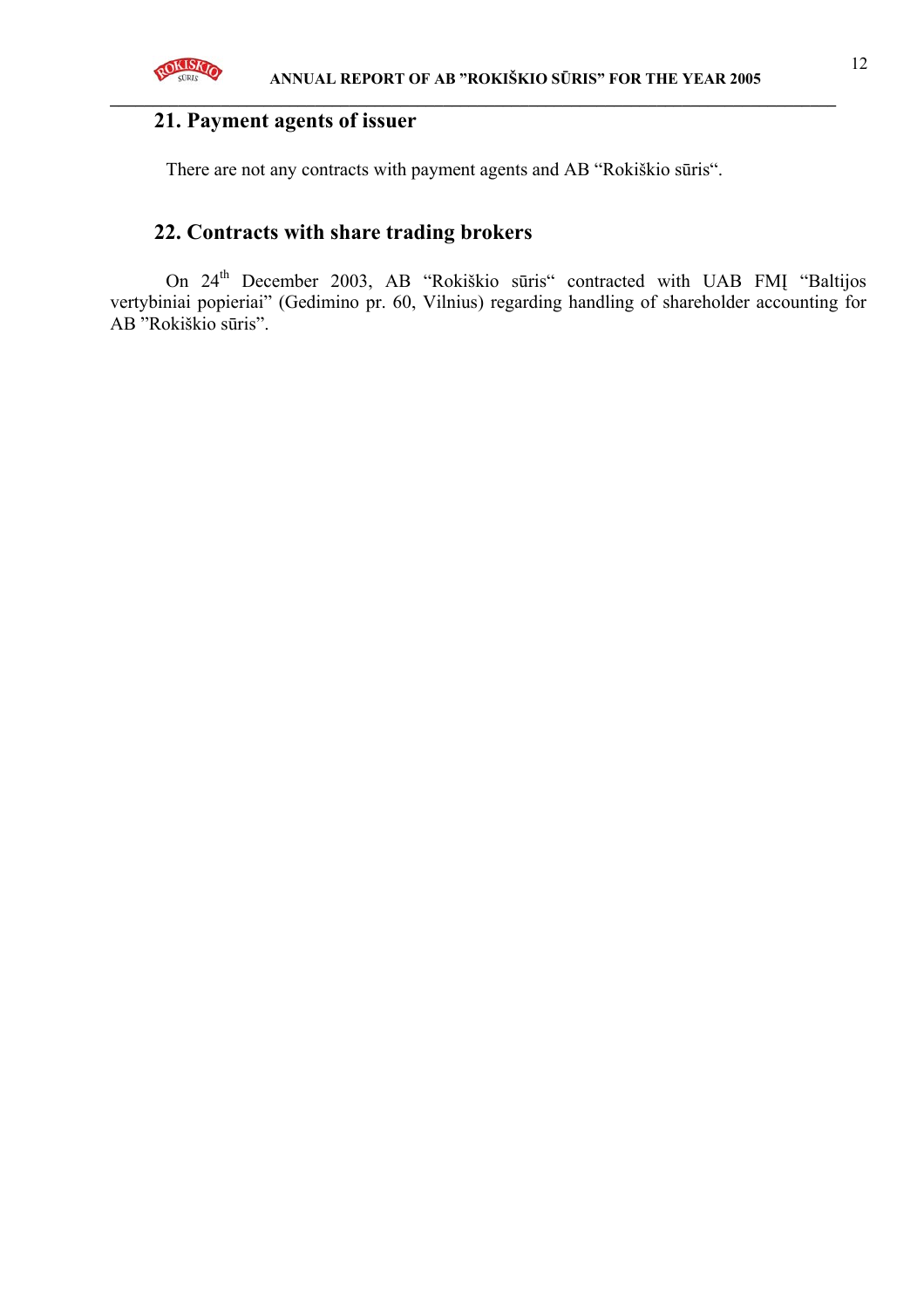

# **IV. INFORMATION ON THE ISSUER'S ACTIVITIES**

# **23. Legal Basis of the Issuer's Activities**

In its activities AB "Rokiškio sūris" follows the company regulations, the Law on Joint Stock Companies of the Republic of Lithuania, the Law on Securities Market and other laws and legal acts in force, regulating enterprise activities.

# **24. Belonging to Associated Organisations**

AB "Rokiškio sūris" is a member of the Lithuanian Dairymen Association "Pieno centras" and the Lithuanian Confederation of Industrialists. Moreover, it participates in the activities of the Chamber of Commerce, Industry and Trade of Panevezys.

Being the member of various associated structures of dairy industry, the company takes part in general problem and method solving. With the help of associations various operative dairymen information is received easier. By defending dairymen concerns in governmental and other institutions, associations unite companies in general problem solving and activity coordination. The activities of the Lithuanian Dairymen Association are regulated by the Law on Associations of the Republic of Lithuania and by the Confederation Regulations.

# **25. Brief Description of the Issuer's History**

AB "Rokiškio sūris" is one of the largest and most modern dairy production companies in Lithuania. The main activity of the company is production and sales of fermented cheese, fresh dairy products, butter, milk powders, whey and other milk products.

 Specialised "Rokiškio" cheese production was planned and started to build in 1964, whereas at the beginning of 1966 the company started its work. From the very beginning of the company's business fermented cheese became its main product. In 1980 the company started the first reconstruction phase by putting into action a new cheese production department. The second reconstruction phase was in 1988 when the construction of new milk receiving machinery and full cream milk production departments was completed. In 1991 a new Finnish cheese maturation base was put into action.

 In 1992 the state-owned enterprise "Rokiškio sūrio gamykla" was privatised and reorganised into a joint stock company "Rokiškio sūris". In 1993 the remaining governmental enterprise shares were sold. Following the decisions of the Government, in 1994 the company indexed its property. During the period from 1993 to 2002 the company's share capital increased 7 times with the help of additional contributions, 2 times thanks to own means and 3 times due to reorganization. In 2000, after affiliation of AB "Utenos pienas", and in 2002, after affiliation of "Eišiškių pieninė" the authorized capital was no longer increased.

 In 1997 150 000 of nominal equity were distributed in the form of international depository notes (GDR).

 To secure constant material supply and to strengthen its position in the local market, AB "Rokiškio sūris" affiliated "Zarasų pieninė" in 1995, in 1996 – "Ukmergės pieninė", in 1998 "Šalčininkų pieninė", in 2000 "Utenos pienas" and in 2002 – "Eišiškių pieninė". In all these dairies the company created its subsidiary companies.

In the months of November and December, 2000 AB "Rokiškio sūris" increased the share portfolio of AB "Švenčionių pieninė" up to 90,6%.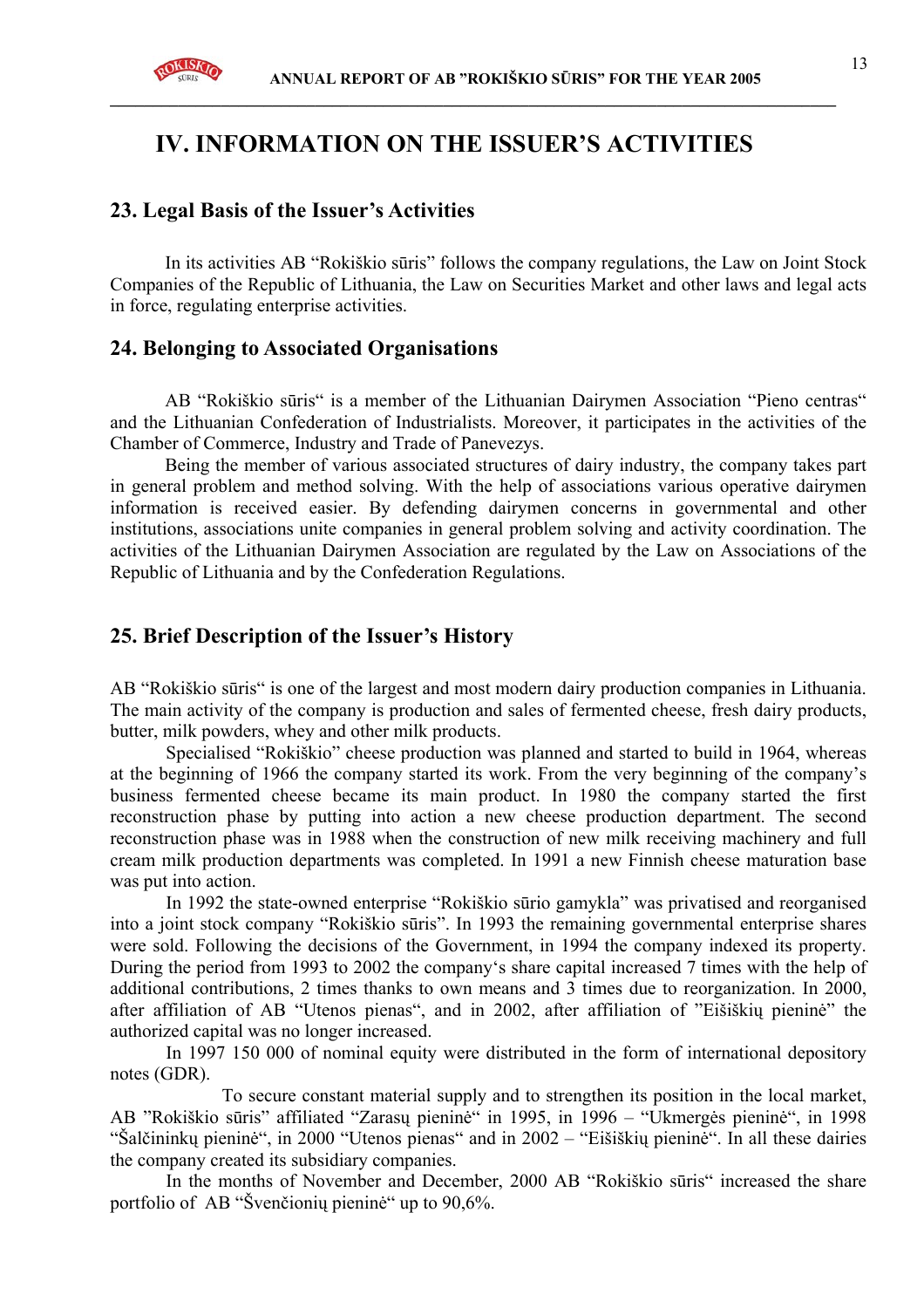

In December, 2000 AB "Rokiškio sūris" acquired 49,9% of AB "Eišiškių pieninė" share portfolio, whereas in March, 2002 AB "Rokiškio sūris" increased the share portfolio of AB "Eišiškių pieninė" up to 100% of authorized capital and votes.

**\_\_\_\_\_\_\_\_\_\_\_\_\_\_\_\_\_\_\_\_\_\_\_\_\_\_\_\_\_\_\_\_\_\_\_\_\_\_\_\_\_\_\_\_\_\_\_\_\_\_\_\_\_\_\_\_\_\_\_\_\_\_\_\_\_\_\_\_\_\_\_\_\_\_\_\_\_\_\_\_\_\_\_\_\_** 

In March, 2001 AB "Rokiškio sūris" purchased 49,9% of AB "Varėnos pieninė" share portfolio.

In October, 2001 AB "Rokiškio sūris" purchased 49,9% of AB "Ignalinos pieninė" and 100% UAB "Jonavos pieninė" share portfolio.

On 1st of June, 2005 AB "Rokiškio sūris" sold the share portfolio of AB "Varėnos pieninė" and AB "Ignalinos pieninė".

 On 26th of April, 2002 at the general shareholder meeting of AB "Rokiškio sūris" the decision to reorganize the enterprises was made. It was decided to affiliate AB "Eišiškių pieninė" and UAB "Jonavos pieninė"; that is, the enterprises stopped functionning as legal persons.

 On 4th of July, 2002 AB "Rokiškio sūris" Board decided to stop the activities of AB "Rokiškio sūris" subsidiary company "Šalčininkų pieninė" and to sign it out from the Enterprises' Register.

 On 30th of December, 2002 the subsidiary company of AB "Rokiškio sūris" "Šalčininkų pieninė" was signed out from the Enterprises' Register of the Republic of Lithuania.

 On 6th of September, 2002 at the general meeting of AB "Rokiškio sūris" shareholders the following decisions were made: reorganization of AB "Rokiškio sūris", AB "Eišiškių pieninė" and UAB "Jonavos pieninė" was terminated; AB "Eišiškių pieninė" and UAB "Jonavos pieninė" property, rights and responsibilities acceptance and transfer acts were confirmed. AB "Eišiškių pieninė" and UAB "Jonavos pieninė" terminated their activities as legal persons and they were signed out from the Enterprises' Register.

On 14th of November, 2002 AB "Rokiškio sūris" Board decided to establish a subsidiary company "Eišiškių pieninė". On 6th of December, 2002 AB "Rokiškio sūris" subsidiary company "Eišiškių pieninė" was registered into the Enterprises' Register. On 29th October, 2005 AB "Rokiškio sūris" Board decided to terminate the subsidiary company's activities. In April, 2006 the subsidiary company "Eišiškių pieninė" was signed out from the register of legal persons.

On 14th of February, 2003, following the decision of AB "Rokiškio sūris" Board, the activities of AB "Rokiškio sūris" subsidiary company "Zarasų pieninė" were terminated. On 26th of June, 2003 "Zarasų pieninė" was signed out from the Enterprises' Register of the Republic of Lithuania.

On 20th of August, 2003 AB "Rokiškio sūris" baught 12 units of UAB "Kalora" nominal equity, which composed 100% of UAB "Kalora" authorized capital. In October, 2005 AB "Rokiškio sūris" sold these shares.

On 18th of February, 2005 an insolvency case with creditors, without the court process, was raised against AB "Švenčionių pieninė". On 29th of April, 2005, due to its bankruptcy, AB "Švenčionių pieninė" was signed out from the register of legal persons.

On 14th of June, 2005 AB "Rokiškio sūris" sold 410 330 units of AB "Žemaitijos pieno investicija" shares, that is, 11,63% of AB "Žemaitijos pieno investicija" authorized capital.

On 3rd of March, 2006, to achieve more effective fresh dairy production results, AB "Rokiškio sūris" Board decided to separate export-oriented cheese production business from fresh dairy production business oriented to the local market. For this reason a new subsidiary company was established. On 21st of April, 2006 a subsidiary company UAB "Rokiškio pienas" was registered into the register of legal persons.

On 31st of December, 2005 AB "Rokiškio sūris" had already purchased 392 047 units of own nominal shares, which amounted to 8,26% of AB "Rokiškio sūris" authorized capital. During the reporting fiscal year AB "Rokiškio sūris" did not purchase its own shares.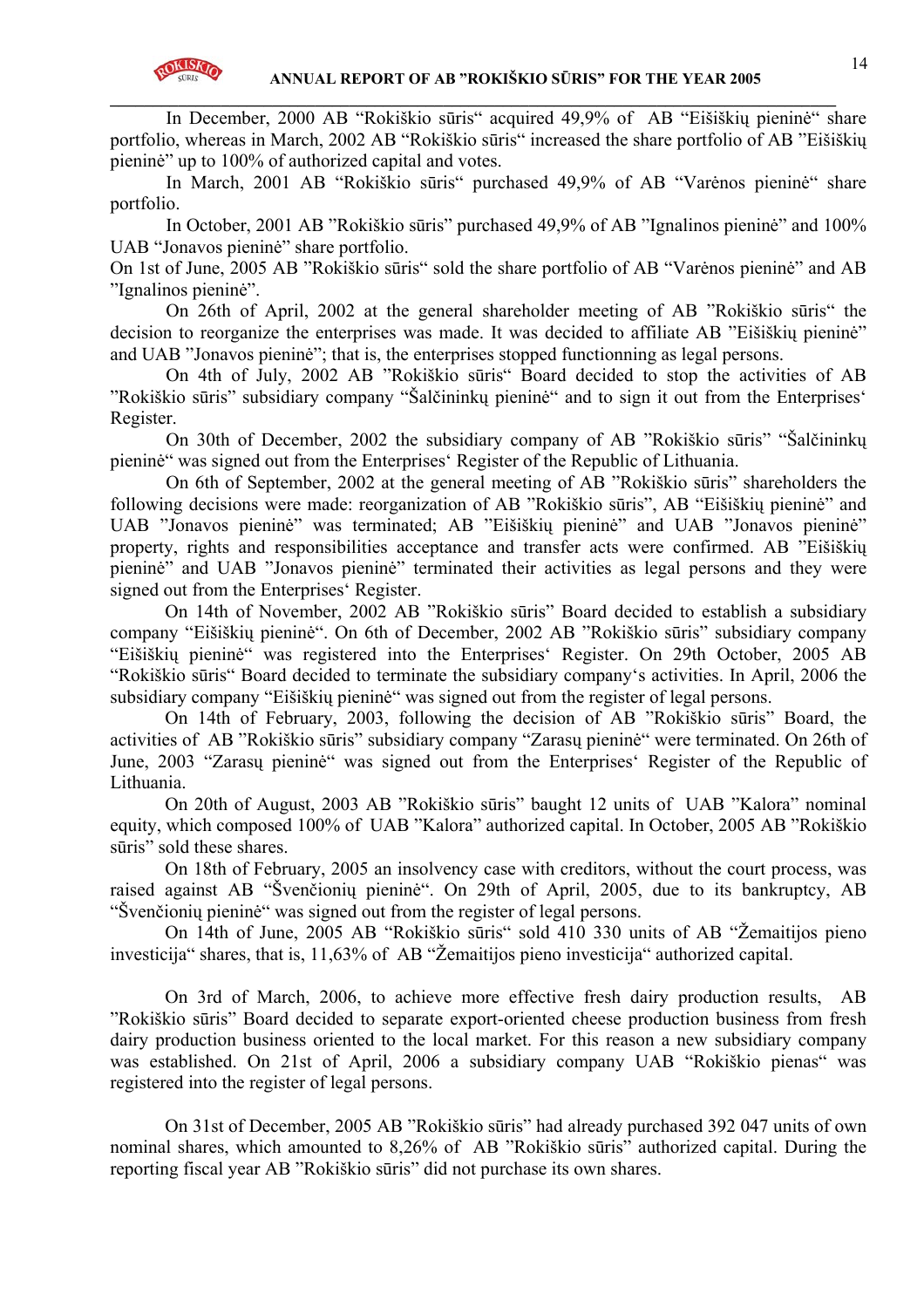

The AB "Rokiškio sūris" Group consists of two subsidiary companies – "Ukmergės pieninė" and "Utenos pienas".

**\_\_\_\_\_\_\_\_\_\_\_\_\_\_\_\_\_\_\_\_\_\_\_\_\_\_\_\_\_\_\_\_\_\_\_\_\_\_\_\_\_\_\_\_\_\_\_\_\_\_\_\_\_\_\_\_\_\_\_\_\_\_\_\_\_\_\_\_\_\_\_\_\_\_\_\_\_\_\_\_\_\_\_\_\_** 

On 31st of December, 2005 the authorized capital of AB "Rokiškio sūris" was 47 462 700 litas, which was divided into 4 746 270 10 litas nominal value shares.

# **26. Characteristics of Production (Services)**

The Group's main activity is milk processing. The main products are cheese, butter, dry and fresh milk products. Production is developed in the towns of Rokiškis, Utena and Ukmerge.

• Specialisation of Rokiskis production department – fermented cheese, lactose and whey products.

• Specialisation of Utena production department – fresh dairy products for the local market, whey protein concentrate, milk powder and butter production.

• Specialisation of Ukmerge production department – curd and curd cheese production.

 Throughout the long years of successful production fermented cheese remains the main company product. It is a valuable alimentary food rich in milk fat, proteins, minerals, salts and vitamins.

 The company's produced cheese is divided into semi-hard and hard cheese. The group of semi-hard cheese includes the following products: "Rokiškio sūris" (varies in fat and height), "Hermis", "Utenos", "Lietuviškas", "Gauda" and "Edamas", whereas "Goya", "Montecampo" and "Gojus" belong to the hard cheese type.

 According to fermented cheese production amounts AB "Rokiškio sūris" is the largest milk processing company in Lithuania. Fermented "Rokiškio" cheese is produced from normalised fat and protein cow milk clotted with the help of ferments and later specially processed and matured. This cheese belongs to semi-hard cheese group. Its analogues in the world are the Swedish (Sveciaost) cheese, the Russian cheese and a highly appreciated among the English speaking countries Cheddar cheese. "Rokiškio sūris" can be consumed by people of various age. In terms of nutrition, it is a universal fermented cheese. Its ingredients satisfy the sanitary requirements applicable in the Republic of Lithuania.

 The biotechnological process of "Rokiškio sūris" is organized following the EU requirements. New milk preparation regimes are applied in its technology. The "know-how" has no analogues abroad. It is combined with milk bactofuge. Contemporary cheese production tanks with microprocessing management and an original two-degree technological scheme for cheese mass formation are used.

In 2005 "Rokiškio sūris" cheese won a medal at the "Agro-Balt" exposition. In 2004 "Goya" cheese was acknowledged to be the best Lithuanian product of the year.

 In 2001 AB "Rokiškio sūris" and in 2002 its subsidiary companies were certified on the international scale: Food Security -RVASVT, Quality Management - ISO 9001:2000 and Environment Protection Management ISO 14001:1996 systems.

 The certificates conferred by the international certification organisation BVQI confirm that the above-mentioned systems are in conformity with ISO 9001:2000, ISO 14001:1996 standard requirements. Moreover, it is determined that all work process, production, machinery and technical maintenance management of the company ensure its production to be safe and of high quality.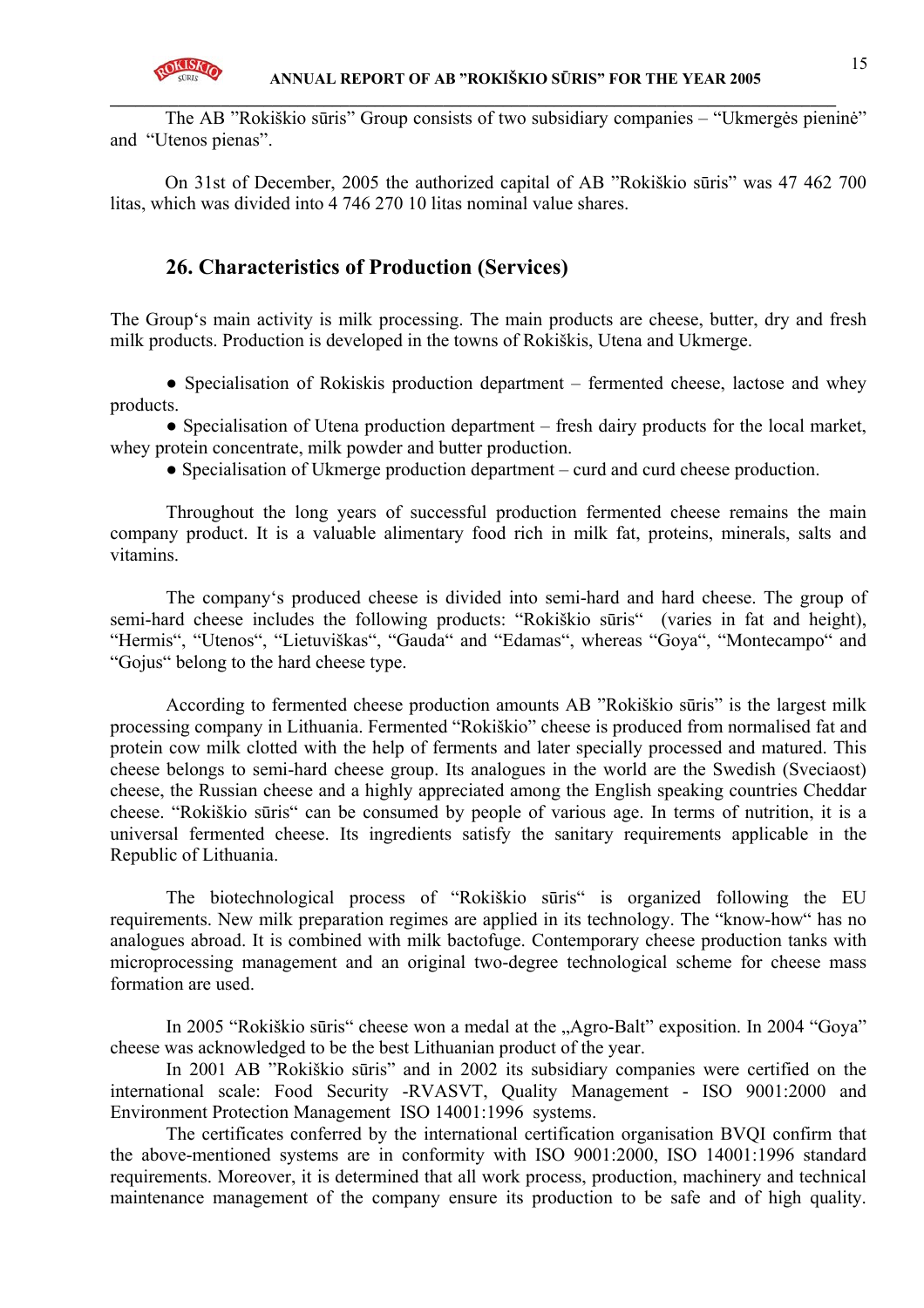

Moreover, efforts to improve the entire environment protection efficiency, without any deviation from the company's executive policy, are acknowledged.

**\_\_\_\_\_\_\_\_\_\_\_\_\_\_\_\_\_\_\_\_\_\_\_\_\_\_\_\_\_\_\_\_\_\_\_\_\_\_\_\_\_\_\_\_\_\_\_\_\_\_\_\_\_\_\_\_\_\_\_\_\_\_\_\_\_\_\_\_\_\_\_\_\_\_\_\_\_\_\_\_\_\_\_\_\_** 

 According to food safety system, important production points have to be under constant observation, this way safeguarding from any critical deviation limits. The system determines these critical limits and means allowing managing the process.

 The quality management system ISO 9001:2000 determines both safe and high quality production means. The rules of the system ensure receiving stable, equal and qualified production. The quality management system includes the entire process from material purchase to client need satisfaction when selling the final production.

 Besides the main production of fermented cheese, the AB "Rokiškio sūris" Group produces fresh and dry dairy products, butter, melted cheese, soft fresh "Mozzarella" cheese, melted breakfast cheese, selected curd "Rinktinė varškė Kasdien", liquid bio-yoghurt "Savas", whey protein concentrate (WPC) and milk sugar (lactose). The latter products are processed from whey, which is produced in fermented cheese production. Milk sugar is used in pharmacology, confectionery and so on.

 In 2003 AB "Rokiškio sūris" and its subsidiary companies in Ukmerge and Utena were attributed the status of ecological product processing enterprises. The status gives the right to produce ecological products and certify them as such.

 In the beginning of 2003 new flavours of chocolate coated cheese were produced - peach, vanilla, tangerine, almond, wild strawberry, orange candied fruits, sesame, papaya and hazelnut tastes. All these are marked with the trademark called "Žaloji karvutė". In the first half of the year hard fermented cheese "Gojus" and "Montecampo" was started to pack into souvenir packages.

 New fresh products with the trademark BIFIDO were mastered (milk, kefir, yoghurts, curd, chocolate coated cheese with vanilla, honey and wild strawberry taste). These products are enriched with lactulose.

AB "Rokiškio sūris" is the first among the Lithuanian dairymen to produce a group of fat-free milk products called "Valgyk lengvai" under one trademark. It includes milk, kefir, sour buttermilk, fermented cheese, yoghurts, curd and curd cheese.

 In 2004 a new whey-juice drink production department with modern packaging equipment was opened in the Group's subsidiary company of Ukmerge. 4 types of juice drinks were started to produce: orange, peach and tropical fruit. Whereas production line of "Dessert products" (creams and desserts with various flavours) was mounted in Utena.

For the summer season of 2004 a modern Danish APV cheese production line was launched.

In the year 2004 production of fresh "Cagliata" cheese was mastered.

In 2004 hard cheese and smoked cheese sticks were presented to the market.

 The following products were begun to produce: curd, curd cheese with fruit, curd with spices and garlic, new "Sour Yoghurt Cream" and "Yoghurt Fat Mixture for Spreading". &Joy family was joined by 7% fat peach and cherry taste yoghurts.

 In the year 2005 "Gardi" and "Skalsi" curd types were started to produce in the subsidiary company of Ukmerge.

 The company successfully works with the computer accounting system "Navision". It connects the main enterprise with the subsidiary companies of Utena and Ukmerge.

 The direction pays great attention to ensure the sanitary level, food quality and security in all production levels in order to reduce production costs and respect environmental protection norms, safeguarding clean environment.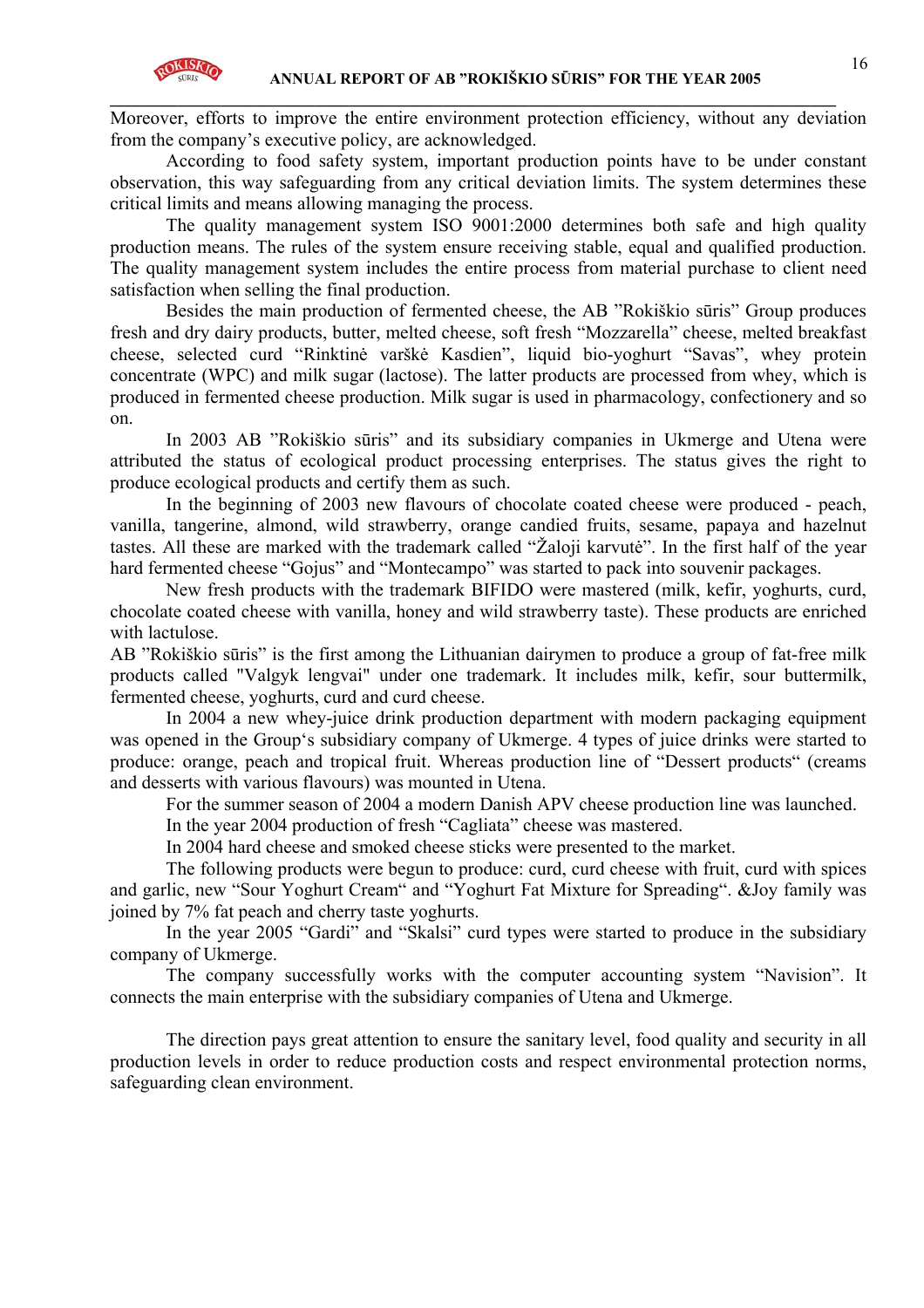

|                         | <b>Year 2003</b>         |                | <b>Year 2004</b>         |                 | <b>Year 2005</b>        |                |
|-------------------------|--------------------------|----------------|--------------------------|-----------------|-------------------------|----------------|
| <b>Product Name</b>     | Local<br>Market<br>L t/t | Export<br>Lt/t | Local<br>Market<br>L t/t | Export<br>L t/t | Local<br>Market<br>Lt/t | Export<br>Lt/t |
| Hard cheese             | 12429                    | 9999           | 12712                    | 9970            | 12290                   | 10515          |
| Semi-hard cheese        | 8454                     | 7242           | 9067                     | 8274            | 10131                   | 9019           |
| <b>Butter</b>           | 6530                     | 6660           | 7144                     | 7054            | 8056                    | 7766           |
| Fresh dairy<br>products | 1011                     | 950            | $2173*$                  | 3118*           | 2124                    | 4236           |
|                         |                          |                |                          |                 |                         |                |

#### **Average Export and Local Market Prices of Main Products**

\* For the period from 2004 to 2005 prices of fresh dairy products are calculated per 1 ton of natural product, whereas in the years 2002 and 2003 1 ton of fresh dairy product is recalculated into milk quantities.

# **AB "Rokiškio sūris" Production Dynamics in Qualitative and Quantitative Terms**

| No. | Product       | <b>Year 2003</b> |                |               |          | <b>Year 2004</b> |               |               | <b>Year 2005</b> |               |  |
|-----|---------------|------------------|----------------|---------------|----------|------------------|---------------|---------------|------------------|---------------|--|
|     | <b>Name</b>   | Quantit          | <b>Thousan</b> | $\frac{0}{0}$ | Quantity | <b>Thousa</b>    | $\frac{6}{6}$ | <b>Quanti</b> | <b>Thous</b>     | $\frac{0}{0}$ |  |
|     |               |                  | d              |               | t.       | nd               |               | ty            | and              |               |  |
|     |               |                  | Lt             |               |          | $\bf{L}t$        |               | t.            | $\bf{L}t$        |               |  |
| 1.  | Fermented     | 18.959           | 170.821        | 48,5          | 19.968   | 184.568          | 46,1          | 24.454        | 246.672          | 52,9          |  |
|     | cheese**      |                  |                |               |          |                  |               |               |                  |               |  |
| 2.  | Melted cheese | 265              | 2.116          | 0,6           | 385      | 3.007            | 0,8           | 616           | 5.448            | 1,2           |  |
| 3.  | Fresh dairy   | 93.081           | 78.075         | 22,2          | 43.668*  | 95.654           | 23,9          | 46.575*       | 97.202           | 20,9          |  |
|     | products      |                  |                |               |          |                  |               |               |                  |               |  |
| 4.  | <b>Butter</b> | 5.793            | 38.054         | 10,8          | 3.847    | 28.787           | 7,2           | 3.724         | 31.866           | 6,8           |  |
| 5.  | Milk sugar    | 5.100            | 7.956          | 2,3           | 4.868    | 7.896            | 2,0           | 6.390         | 11.751           | 2,5           |  |
| 6.  | Whey Protein  | 3.155            | 8.951          | 2,5           | 3.128    | 11.137           | 2,8           | 3.609         | 17.753           | 3,8           |  |
|     | Concentrate   |                  |                |               |          |                  |               |               |                  |               |  |
|     | powder        |                  |                |               |          |                  |               |               |                  |               |  |
| 7.  | Cream for     | 6.453            | 21.437         | 6,1           | 8.659    | 38.741           | 9,7           | 10.279        | 44.559           | 9,6           |  |
|     | export        |                  |                |               |          |                  |               |               |                  |               |  |
| 8.  | Fat-free milk | 4.822            | 24.476         | 6,9           | 3.935    | 24.343           | 6,1           | 1.667         | 10.932           | 2,3           |  |
|     | powder        |                  |                |               |          |                  |               |               |                  |               |  |
| 9.  | Fat milk      | 54               | 329            | 0,1           | 916      | 6.188            | 1,5           | $\mathbf{0}$  | $\overline{0}$   | $\Omega$      |  |
|     | powder        |                  |                |               |          |                  |               |               |                  |               |  |
|     | In total:     | 137.682          | 352.215        | 100           | 89.374   | 400.321          | 100           | 97.314        | 466.183          | 100           |  |

\*\* Fermented cheese together with frozen melted cheese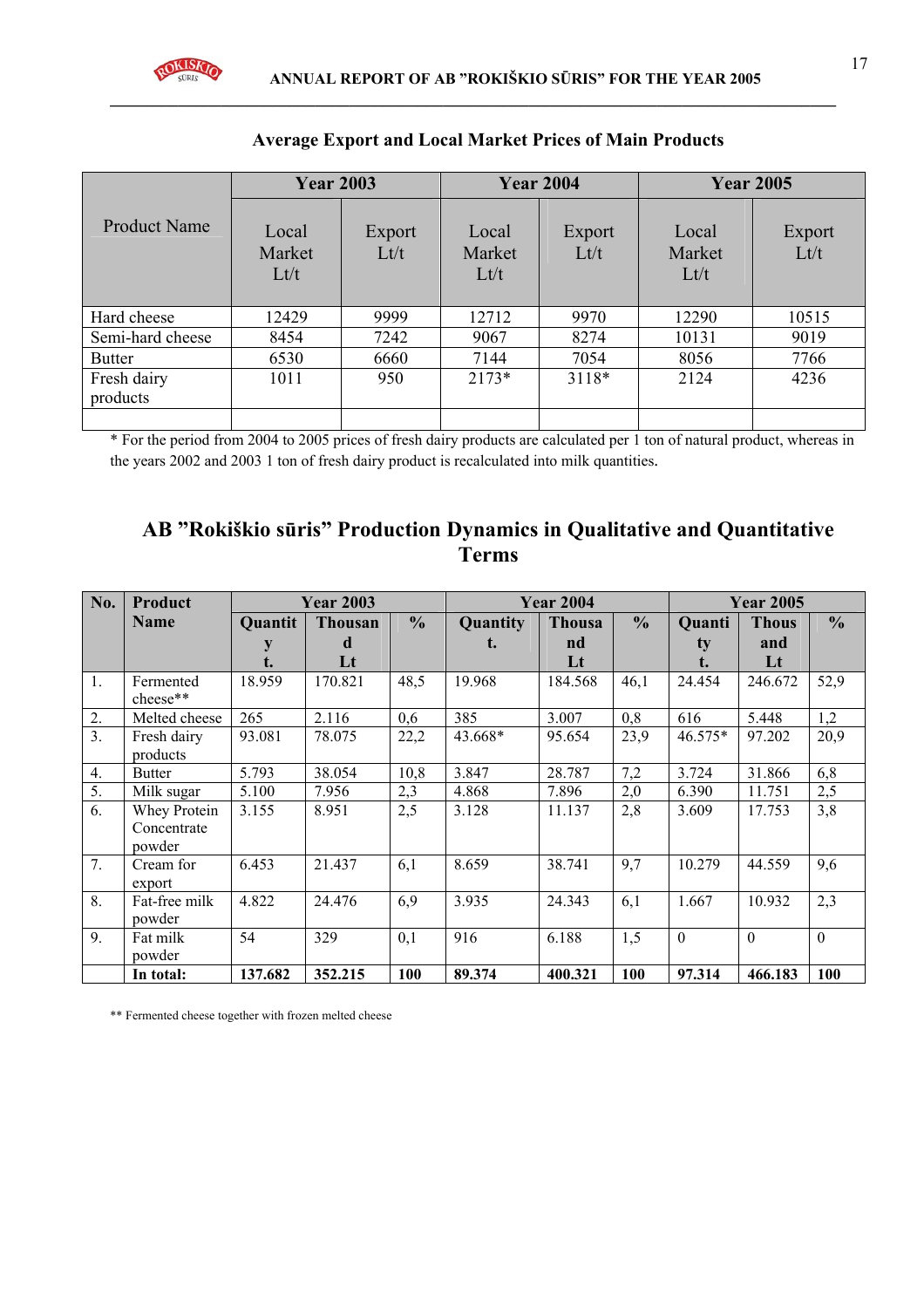

**\_\_\_\_\_\_\_\_\_\_\_\_\_\_\_\_\_\_\_\_\_\_\_\_\_\_\_\_\_\_\_\_\_\_\_\_\_\_\_\_\_\_\_\_\_\_\_\_\_\_\_\_\_\_\_\_\_\_\_\_\_\_\_\_\_\_\_\_\_\_\_\_\_\_\_\_\_\_\_\_\_\_\_\_\_** 







# **Main Indicators Describing the Company's Activities, their Dynamics**

| No. | <b>Indicators</b>              | <b>Year 2003</b> | <b>Year 2004</b> | <b>Year 2005</b> |
|-----|--------------------------------|------------------|------------------|------------------|
|     | Net profitability              | 0,04             | 0,06             | 0,04             |
| 2.  | Return on average assets       | 0,05             | 0,09             | 0,07             |
|     | Debt rate                      | 0,35             | 0,30             | 0,35             |
|     | $Debt$ – property rate         | 0,54             | 0,43             | 0,54             |
|     | General liquidity ratio        | 1,78             | 1,96             | 1,70             |
| 6.  | Property turnover              | 1,19             | 1,61             | 1,58             |
| 7.  | One-share accounting value, Lt | 41,42            | 41,26            | 40,96            |
|     | One-share net profit, Lt       | 3,31             | 6,21             | 4,81             |

# **27. Sales Markets**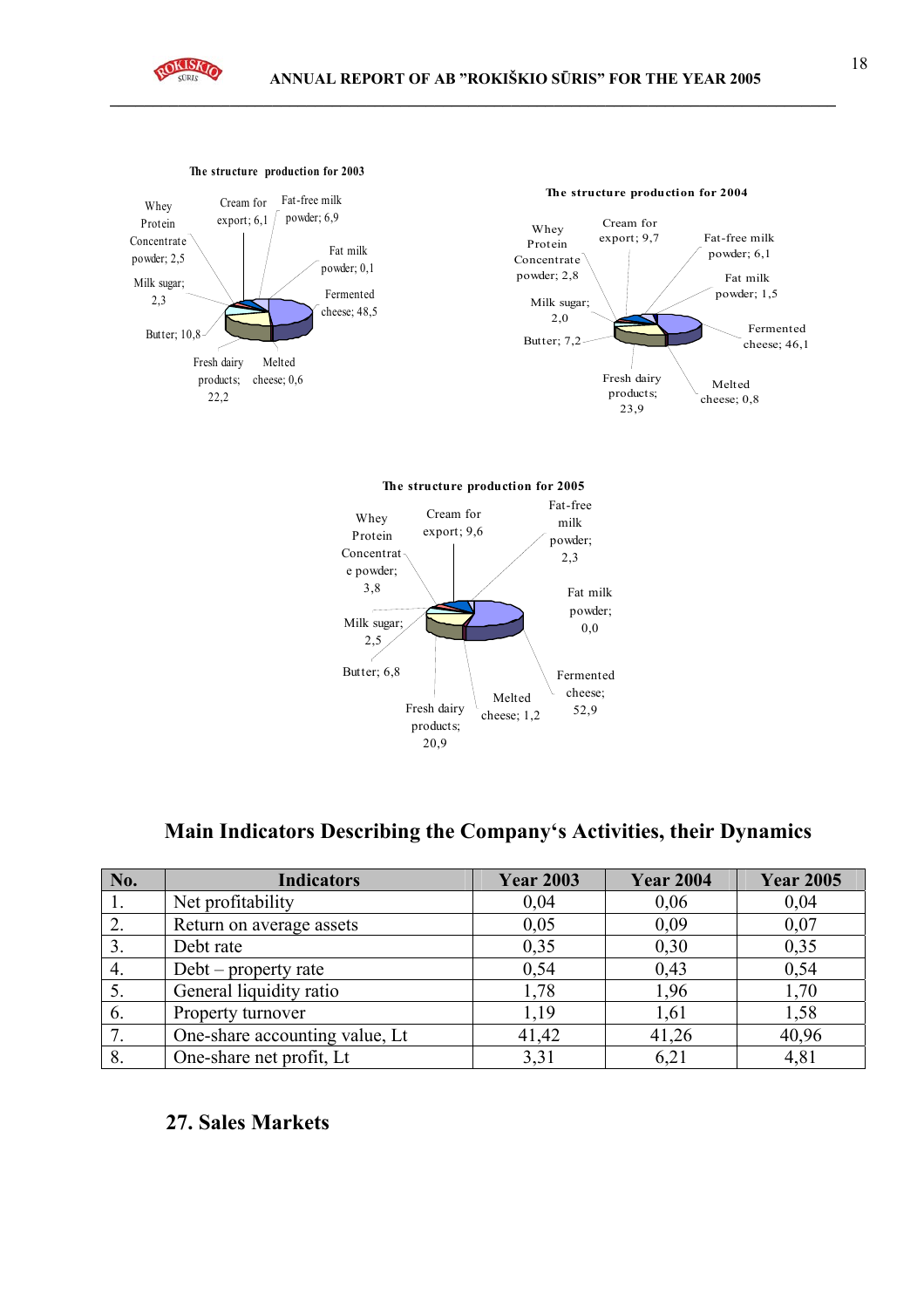

AB "Rokiškio sūris" has a wide production sales network. Besides the local market, its products are sold in Italy, Holland, Russia, Germany, the USA, Great Britain, Poland, France, Canada, Estonia, Denmark, Latvia and other markets.

**\_\_\_\_\_\_\_\_\_\_\_\_\_\_\_\_\_\_\_\_\_\_\_\_\_\_\_\_\_\_\_\_\_\_\_\_\_\_\_\_\_\_\_\_\_\_\_\_\_\_\_\_\_\_\_\_\_\_\_\_\_\_\_\_\_\_\_\_\_\_\_\_\_\_\_\_\_\_\_\_\_\_\_\_\_** 

 After Lithuania has become a full member of the European Union trade conditions changed both in Europe (quota system allowing only a definite cheese import quantity into the EU countries was no longer applied) and in the third countries. Presently the company receives subsidies for export production; therefore, its cheese can successfully compete with production from other countries. All this has allowed substantial increase of the company's sales.

 In the year 2005 the Group's sales increased 5% from 451 to 473 million litas, where 36% approx. were local market sales.

 The sales increase was determined by the European Union market. After Lithuania has become a full member of this organization, quotas were no longer applied; therefore, sales quantities became unlimited, this way allowing prices to rise.

Moreover, the Group constantly strengthens its positions in the local market as well.

 Meanwhile a previously large fermented cheese sales market of the USA was constantly reduced, since a strong fall of the USA dollar quotation had turned sales economically inconvenient.

In the year 2005 export to the USA was completely stopped.

 The Group remains the largest dairy industry representative and exporter in Lithuania. In the year 2005 it exported 20,4 thousand tons of fermented cheese (45 per cent of the total amount), 1,3 thousand tons of butter, 10,2 thousand tons of cream, 3,7 thousand tons of whey protein concentrate, 1,7 thousand tons of milk powder and 6,8 thousand tons of lactose.

The Group is most famous for its fermented cheese, which is widely sold in all the biggest markets, such as the markets of the European Union and Russia. The biggest attention in future remains on the development of this sector, namely the areas of mass and packaged production. The main objective for 2006 is to continue strengthening the company's positions in the EU and the Russian markets.

 The second important direction is sale of fresh dairy production in Lithuania. During the reported fiscal year in the local market the Group rose from an average producer level to the top seller's position (the market share increased from 20% to around 30%). The Group's objectives in the local market are changing as well: sales are induced with the help of trademark development, new high added value product creation and market innovations.

 Moreover, special attention is paid to constant product quality guarantee, which safeguards implementation of marketing strategies.

 The Group continues to develop a closer contact with the client, especially supermarket nets, whose sales share is in continuous growth and it comes to around 80% of the general local returns. The united logistics system will also increase the client's trust, by allowing him to receive all the Group's production from one location and with one accompanying document. The Group's objective is to reduce the number of mistakes in product loading to such a level of trust that when the final client accepts the goods no additional control of the load is made. All this would allow save time and reduce transport costs, as well as encourage the clients to work with the Group as a convenient partner.

 As it was mentioned before, AB "Rokiškio sūris" is the largest dairy company in Lithuania and in the Baltic States, developing its activities both in Lithuania's and export markets. It is also the biggest regional exporter of fermented cheese. The main competitor in hard and fermented cheese sector is AB "Žemaitijos pienas", whereas in semi-hard – AB "Pieno žvaigždės", AB "Žemaitijos pienas" and AB "Vilkyškių pieninė". Successful competition in these sectors is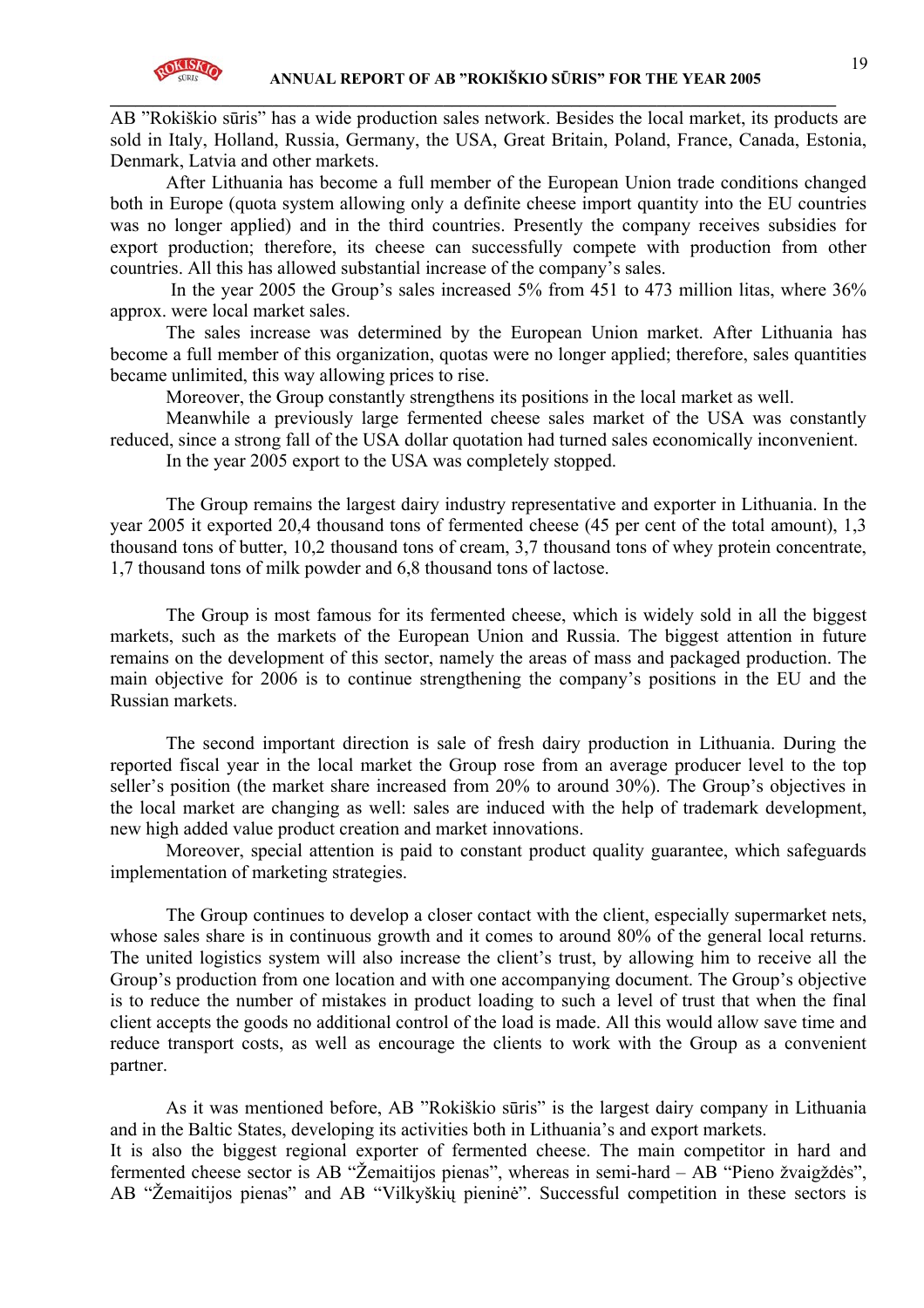

determined by larger production quantities, allowing reducing single product costs and ensuring high quality.

**\_\_\_\_\_\_\_\_\_\_\_\_\_\_\_\_\_\_\_\_\_\_\_\_\_\_\_\_\_\_\_\_\_\_\_\_\_\_\_\_\_\_\_\_\_\_\_\_\_\_\_\_\_\_\_\_\_\_\_\_\_\_\_\_\_\_\_\_\_\_\_\_\_\_\_\_\_\_\_\_\_\_\_\_\_** 

 In Lithuania AB "Rokiškio sūris" pays highest attention to higher added value product sale and strengthening its product basket. Presently the company is still lagging behind AB "Pieno žvaigždės", which has the biggest market share in this segment. However, the difference is constantly reduced. Even if one year ago the difference was around 10% of points, presently it is only 3-4%. Another advantage is that AB "Rokiškio sūris" product basket is even twice smaller,

which allows paying greater attention to the main positions, as well as reducing production, sales and logistics costs. In the local market after AB "Pieno žvaigždės" and AB "Rokiškio sūris" follow AB "Žemaitijos pienas", AB "Kelmės pieninė", AB "Alytaus pieninė" and so on.

# **Sales in the period from 2003 to 2005, expressed in tons and thousand litas**

| <b>Product Name</b> |              | <b>Sold</b>      |                  |                  |  |  |
|---------------------|--------------|------------------|------------------|------------------|--|--|
|                     |              | <b>Year 2003</b> | <b>Year 2004</b> | <b>Year 2005</b> |  |  |
| Fermented           | Quantity, t  | 18149            | 22656            | 22749            |  |  |
| cheese              | Thousand, Lt | 167241           | 210827           | 231022           |  |  |
| Fresh dairy         | Quantity, t  | 93081            | 43150*           | 46257*           |  |  |
| products            | Thousand, Lt | 87804            | 94520            | 100220           |  |  |
| <b>Butter</b>       | Quantity, t  | 4497             | 5054             | 3504             |  |  |
|                     | Thousand, Lt | 29551            | 37821            | 29983            |  |  |
| Milk sugar          | Quantity, t  | 5375             | 4586             | 6843             |  |  |
|                     | Thousand, Lt | 8485             | 7438             | 12582            |  |  |
| Milk powder         | Quantity, t  | 4590             | 4996             | 1695             |  |  |
|                     | Thousand, Lt | 23260            | 31842            | 11116            |  |  |
| Whey protein        | Quantity, t  | 3048             | 3005             | 3697             |  |  |
| concentrate         | Thousand, Lt | 7918             | 10699            | 18187            |  |  |

\* starting from the year 2004 fresh dairy goods production and sales are calculated in natural quantities; therefore, the quantity is lower than in the year 2003, when they were calculated by recalculating milk.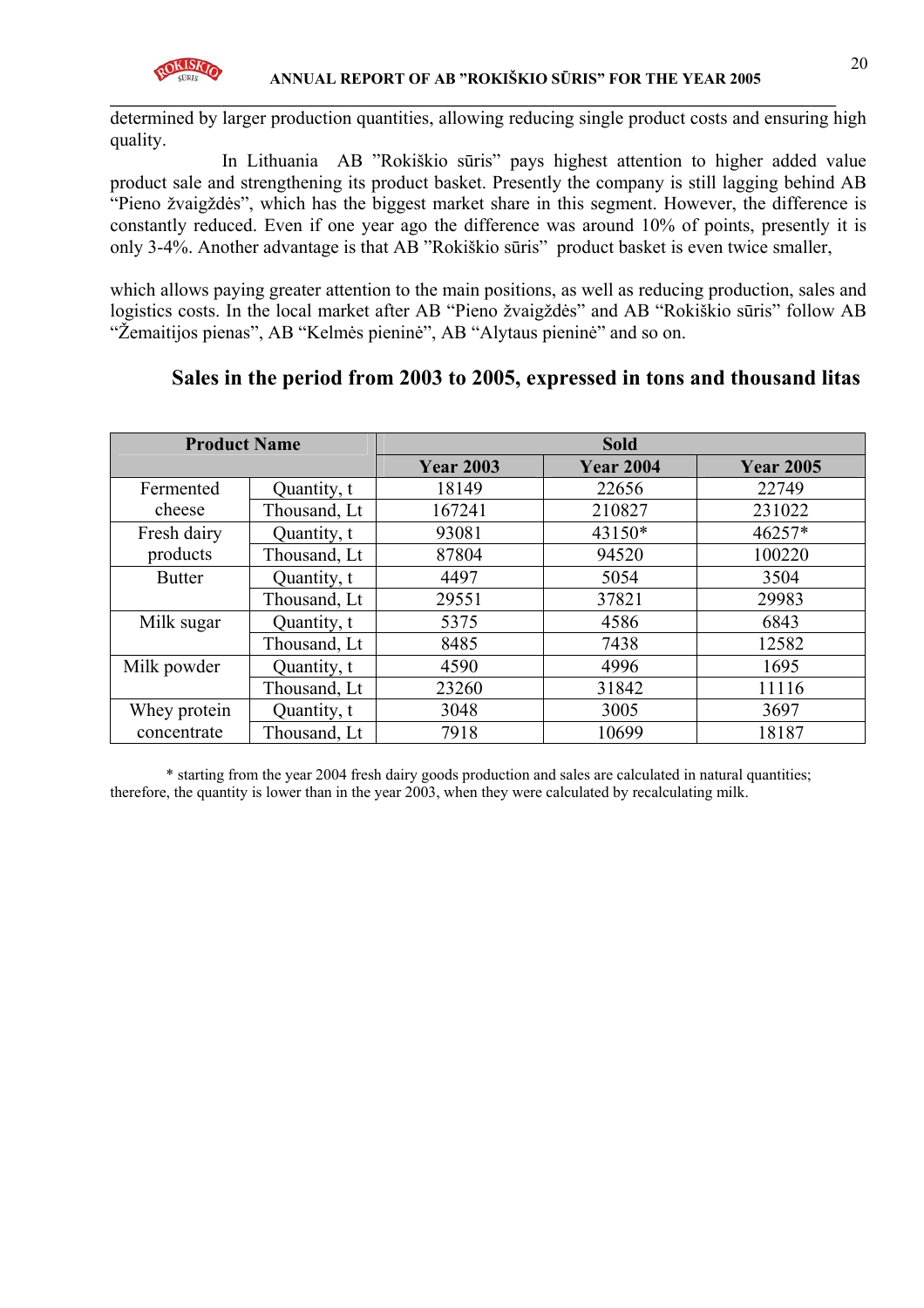



# **Sales markets in the period from 2003 to 2005**

| <b>Country</b> | <b>Sold</b>      |               |                  |               |                  |               |  |
|----------------|------------------|---------------|------------------|---------------|------------------|---------------|--|
| names          | <b>Year 2003</b> |               | <b>Year 2004</b> |               | <b>Year 2005</b> |               |  |
|                | thousand         | $\frac{0}{0}$ | thousand         | $\frac{0}{0}$ | thousand         | $\frac{0}{0}$ |  |
|                | $\mathbf{L}$ t   |               | Lt               |               | Lt               |               |  |
| Lithuania      | 182 136          | 50            | 195 507          | 43.3          | 169 927          | 35,9          |  |
| Export         | 181707           | 50            | 255 886          | 56,7          | 303 191          | 64,1          |  |
| <b>Total</b>   | 363 843          | 100           | 451 393          | 100           | 473 118          | <b>100</b>    |  |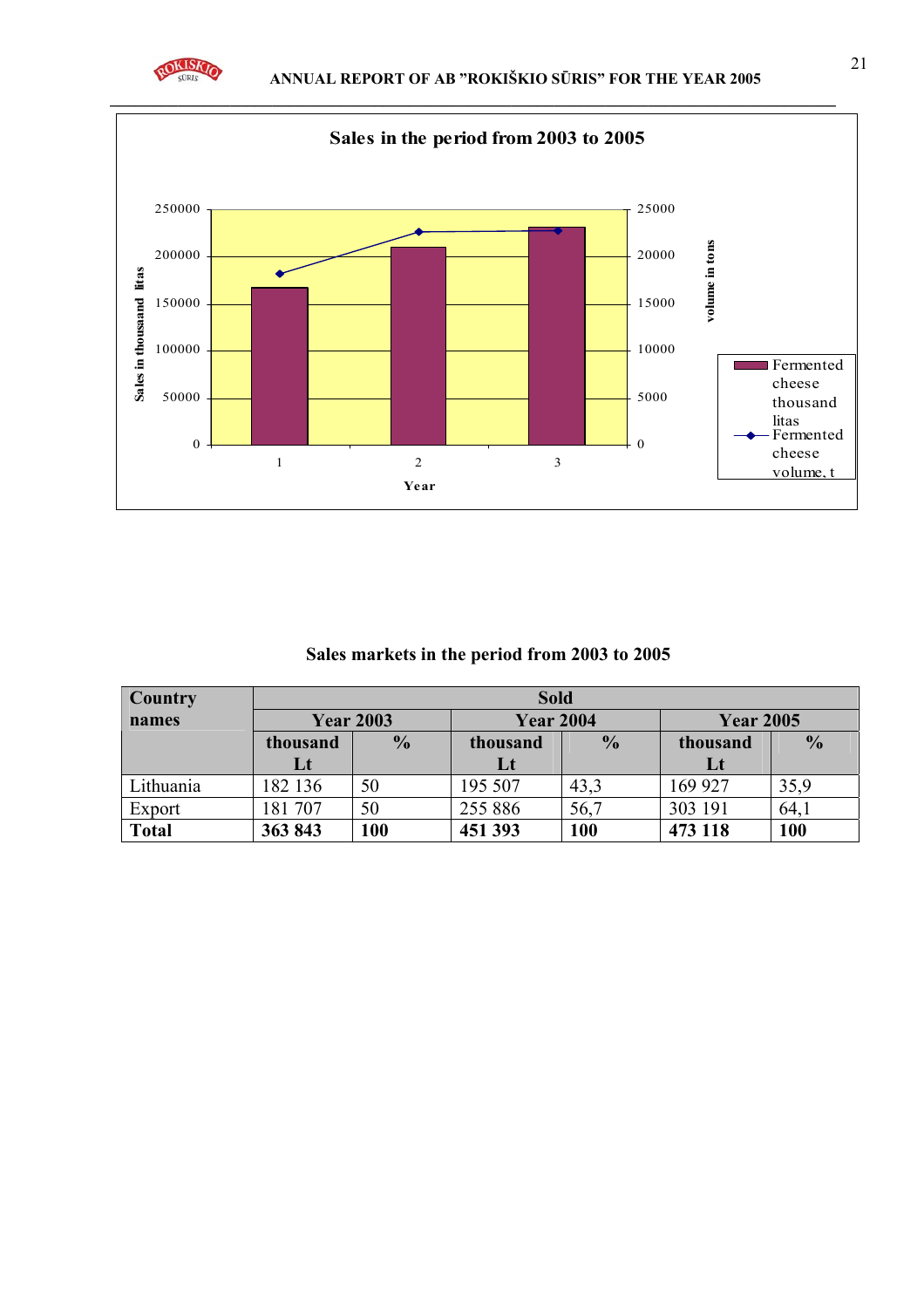



# **28. Supply**

Milk is the main material used in production of cheese and fresh dairy products.

In 2005 in Lithuania 1 433,4 thousand tons, or 4,4 per cent more than in 2004, of basic fat milk were bought. In 2005 average basic fat milk price in Lithuania, if compared with 2004, increased 16 per cent and cost 566Lt/t.

AB "Rokiškio sūris" bought 324 454 tons of basic fat milk directly from milk producers for an average price of 539LT/t. The basic fat milk which had no payment allowances applied made 95,6 per cent of all the basic fat milk amount bought in the year 2005.

From other suppliers the company purchased 150 186 tons for an average price of 680 Lt/t. In total, AB "Rokiškio sūris" Group enterprises bought 474 640 tons of basic fat milk, namely, 7,5 per cent more than in 2004.

In the year 2005 the average milk purchase price was 584 Lt/t, that is, 114 Lt per ton more than in 2004.

#### **Suppliers of Energy Resources**

The main product of AB "Rokiškio sūris" is fermented cheese. Besides the fermented cheese produced from whey collected during the technological cheese production process, alimentary lactose is produced from the lactose part, whereas in Rokiskis from the protein part liquid whey protein concentrate is made. In Utena liquid whey protein concentrate is used for production of whey protein concentrate powder. Besides all the above mentioned products, fresh dairy products are produced as well; namely, butter, fat free milk powder, melted cheese and chocolate coated cheese.

According to the analysis on materials and other resources necessary for production, the indispensable resources for making fermented cheese and other products are electricity, thermoelectricity, water and other. The company produces these resources by itself or receives them from other suppliers. Compressed air and cold are produced in the company.

Main material and detail gathering suppliers are UAB "Žarsta", UAB "Simanta", UAB "Agava", UAB "Elinta", UAB "Laisva linija", UAB "Fiesta", UAB "Filter", UAB "Srovėteka", UAB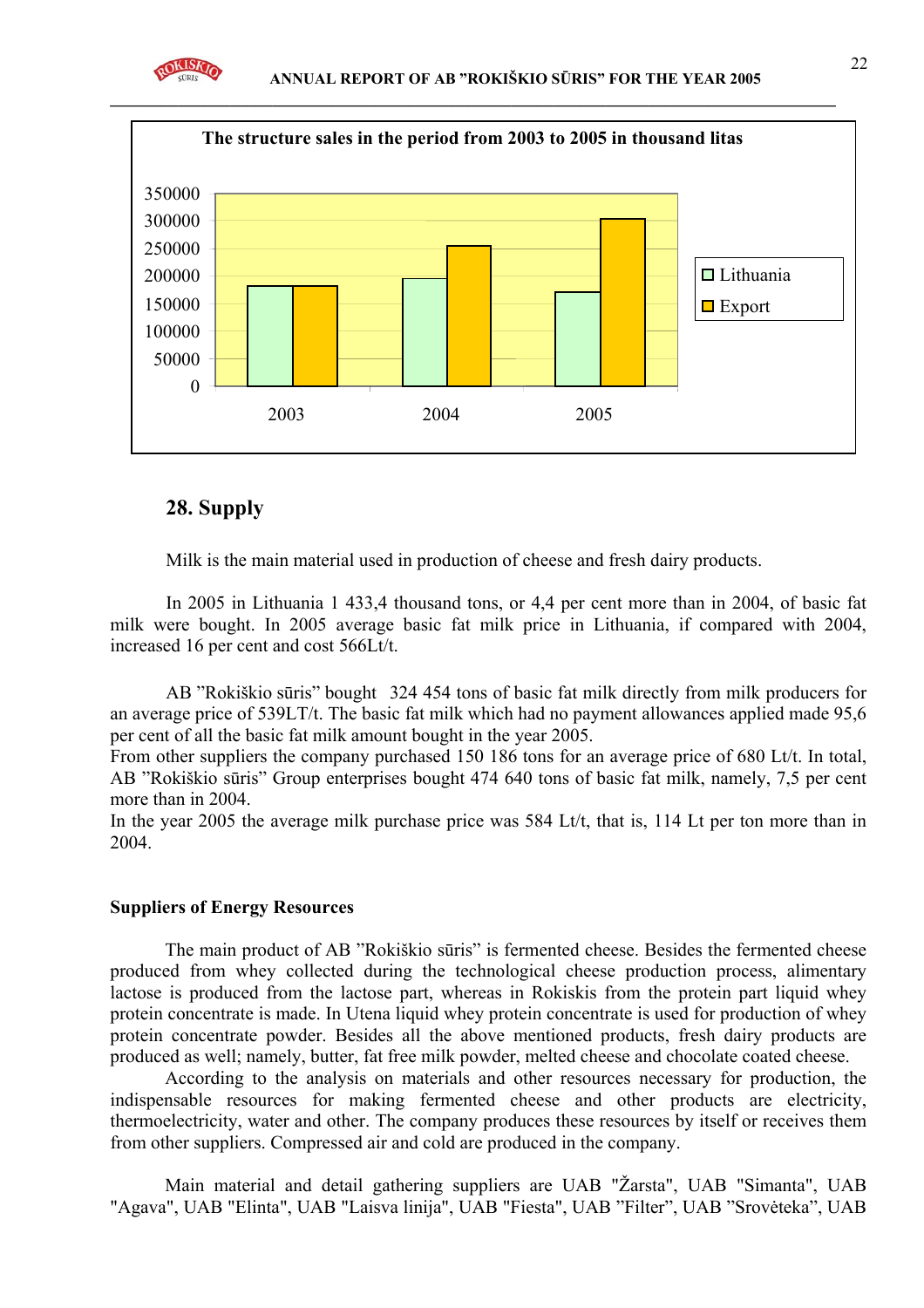

"Keltena", UAB "Archeda", UAB "Pribus", Baliuckas enterprise "Varžos matas", UAB "Vikimeta" and UAB "Vilniaus kontūras". Necessary materials produced in Lithuania and various minor energy economy goods are purchased in the shop "Bikuva" and in "Senukai" specialized store branch called "Utenaitis". Various electrics from the Commonwealth of Independent States are purchased both in the above mentioned shops and in J. Zamarys enterprise "Decibelas" in Panevėžys.

**\_\_\_\_\_\_\_\_\_\_\_\_\_\_\_\_\_\_\_\_\_\_\_\_\_\_\_\_\_\_\_\_\_\_\_\_\_\_\_\_\_\_\_\_\_\_\_\_\_\_\_\_\_\_\_\_\_\_\_\_\_\_\_\_\_\_\_\_\_\_\_\_\_\_\_\_\_\_\_\_\_\_\_\_\_** 

Packing material is received from such companies as "Pakmarkas", "Daigai", "Popieriaus lapas", "Letpakas", "SCA Packaging", "Cryovac" and "Aurika".

Ferments are provided by "Ardita ir Ko" and "Baltvita".

"Igefa", "Deimena", "Laisva linija", "Margūnas", "Manjana" and "Koslita" supply the company with detergents and disinfectants.

Salt is provided by "Konkordija" enterprise.

UAB "Senoji rampa" provides salt tablets and briquettes for soft water preparation.

Alimentary colouring and sodium nitrate are purchased from the enterprise "Vijana"; spicies are provided by "Saldva" company. Melting salts are received from UAB "Maisto servizas".

Steam is provided from AB "Panevėžio energija", the subsidiary regional company of Rokiskis Thermal Network. Electricity is received from AB "Rytų skirstomieji tinklai", Rokiskis department of Panevėžys region. The subsidiary companies also receive electricity from AB "Rytų skirstomieji tinklai", Utenos region.

The subsidiary companies "Utenos pienas" and "Ukmergės pieninė'' receive steam from their own boiler-rooms.

Supporting materials are received from

60% - Western countries

30% - Lithuanian enterprises

10% - from the Commonwealth of Independent States.

AB "Rokiškio sūris" signs short-term contracts with supporting material suppliers.

All technological equipment is received complete. In case of any breakdown, mounting details are received directly from equipment producers.

Hot water used in the company is produced in its calorific station where steam goes through three heat boilers and reaches its consumers. Hot water is received from Rokiskis Thermal Network to the company's calorific station and from there they are divided to consumers.

The company has two water bores. The water used in the company is in conformity with the sanitary norm  $HN - 24$  on safety and quality requirements; all this is confirmed by the analysis results. AB "Rokiškio sūris" receives water from two wells. Around 20% is bought from UAB "Rokiškio vandenys", which is controlled by the municipality of Rokiskis and around 80% of water is received from own water bores.

# **29. Real Property and Other Main Implements**

The Joint stock company "Rokiškio sūris" was built and began its production in 1966.

| Enterprises                 | Common area | Buildings, | Courtyard, sprouts |
|-----------------------------|-------------|------------|--------------------|
|                             | (ha)        | structures | (ha)               |
|                             |             | (ha)       |                    |
| AB "Rokiškio sūris"         | 20,7        | 5,7        | 15,0               |
| Subsidiary company          | 9,8         | 0,8        | 9,0                |
| "Ukmergės pieninė"          |             |            |                    |
| Subsidiary company "Utenos" |             | 2,3        | 5.4                |
| pienas"                     |             |            |                    |
| AB "Rokiškio sūris"         | 38,2        | 8,8        | 29,4               |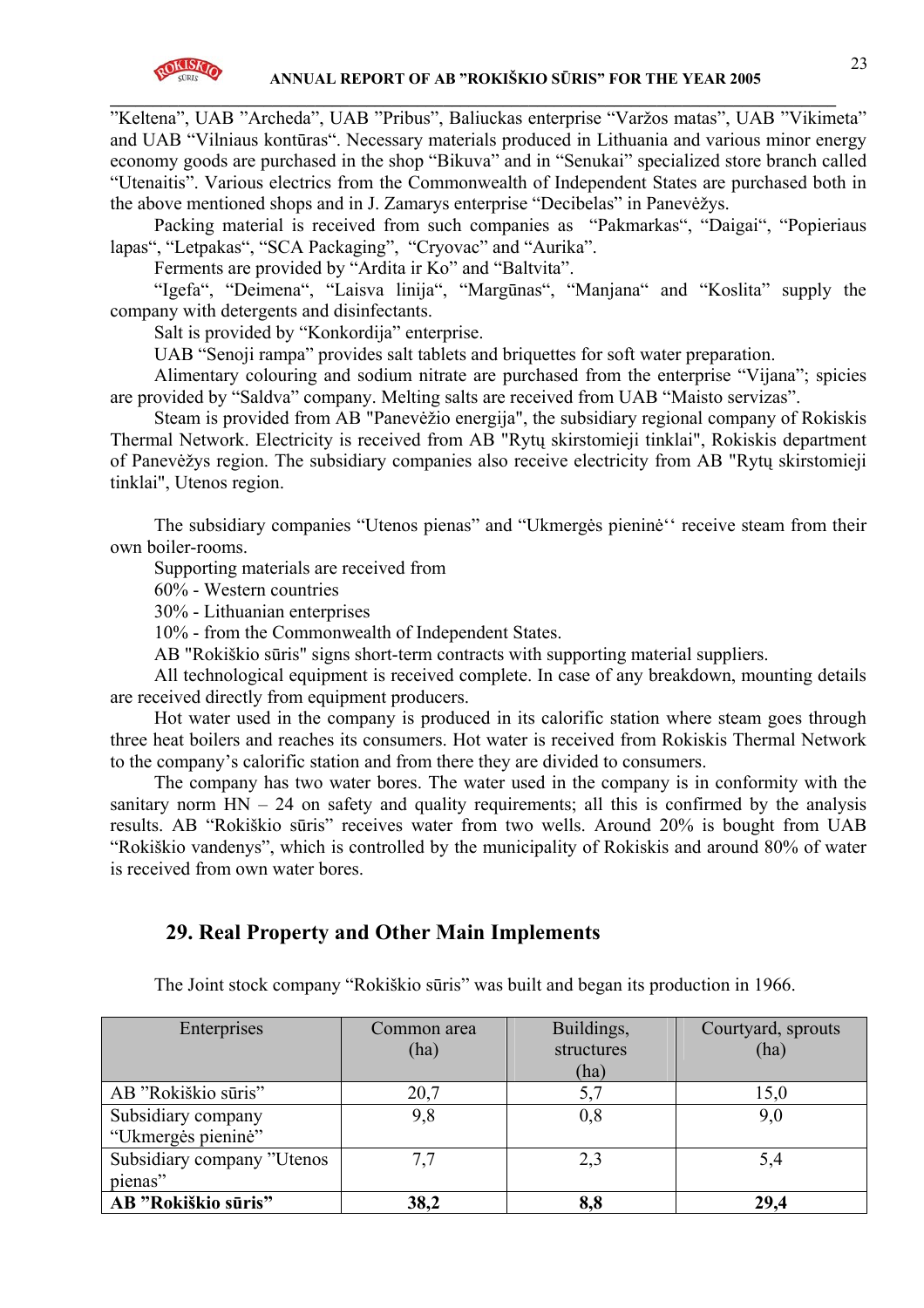

| with subsidiary<br>npanies |  |  |
|----------------------------|--|--|

 AB "Rokiškio sūris" is located near the bus station. The company is easily reached by roadways from the biggest towns of Lithuania. Good communication with Klaipeda port is especially important, since most of its production is exported from there to the Western market. Moreover, communication by railway with Moscow and Saint Petersburg is also easy.

 In the year 1966 the company had only one building with no additional premises. In the period from 1968 to 1970 a garage for vehicles, container production department and material storage house were built.

From 1972 to 1975 economic premises and administration offices were built.

In 1980 reconstruction of the first level was made by expanding cheese production department, whereas in 1985, during the second level reconstruction, milk receiving, full milk production machinery department, as well as truck container washing station with residue dispensation were built.

In 1991 a Finnish 1000 t cheese maturation base was built.

 In the end of 1993 prophylactic premises were built and put into fuction. Moreover, in November, 1993 construction of a gas station was completed. In 1994 3 housing developments and garages were built.

In the period from 1997 to 1999 AB "Rokiškio mašinų gamykla" territory with buildings and "Rokiskis Consumer Cooperative Purveyance Base" territory and stockhouses were purchased. These stockhouses are used for production stocking.

In September, 1999 Danish lactose production line "GEA niro" was put into action for alimentary lactose production. The line allows processing all whey received from cheese production.

In 2000 construction of a car parking lot with 240 places was completed.

In 2000 a control point for pedestrians and completed production export was constructed.

 In 2002 construction of compressor room was completed and in November of the same year the compressor was put into action.

 In 2002 reconstruction of the stock-house was made, where the material necessary for cheese maturation was kept.

 AB "Rokiškio sūris" subsidiary company "Ukmergės pieninė" underwent deep reconstruction. By using SAPARD financial support new machinery and milk delivery departments, as well as the laboratory, modern chocolate coated cheese production department and a final product chemical laboratory were installed. Presently the subsidiary company "Ukmergės pieninė" is in conformity with the EU requirements.

 In the second half of 2003 AB "Rokiškio sūris" completed construction of waste processing equipment. From production waste the company started producing electricity and thermoelectricity.

 In Rokiskis modern ventilation system was installed in the production department and its supplementary premises; moreover, floor and ceilings were changed in the production department.

 In 2003 intensive work with technological equipment suppliers was made in order to modernize fermented cheese production line.

 In 2003 AB "Rokiškio sūris" and its subsidiary companies of Ukmerge and Utena were conferred the status of ecological product processing enterprises. The status allows producing and certifying ecological products.

In 2004 new equipment was purchased in order to improve the product quality, reduce costs and constantly improve the sanitary conditions of production. The acquired equipment was as follows:

 - new modern fermented cheese production line was put into function. The line allowed improving Euroblock cheese forms;

- CIP lines in production departments;

- raw milk refrigerators;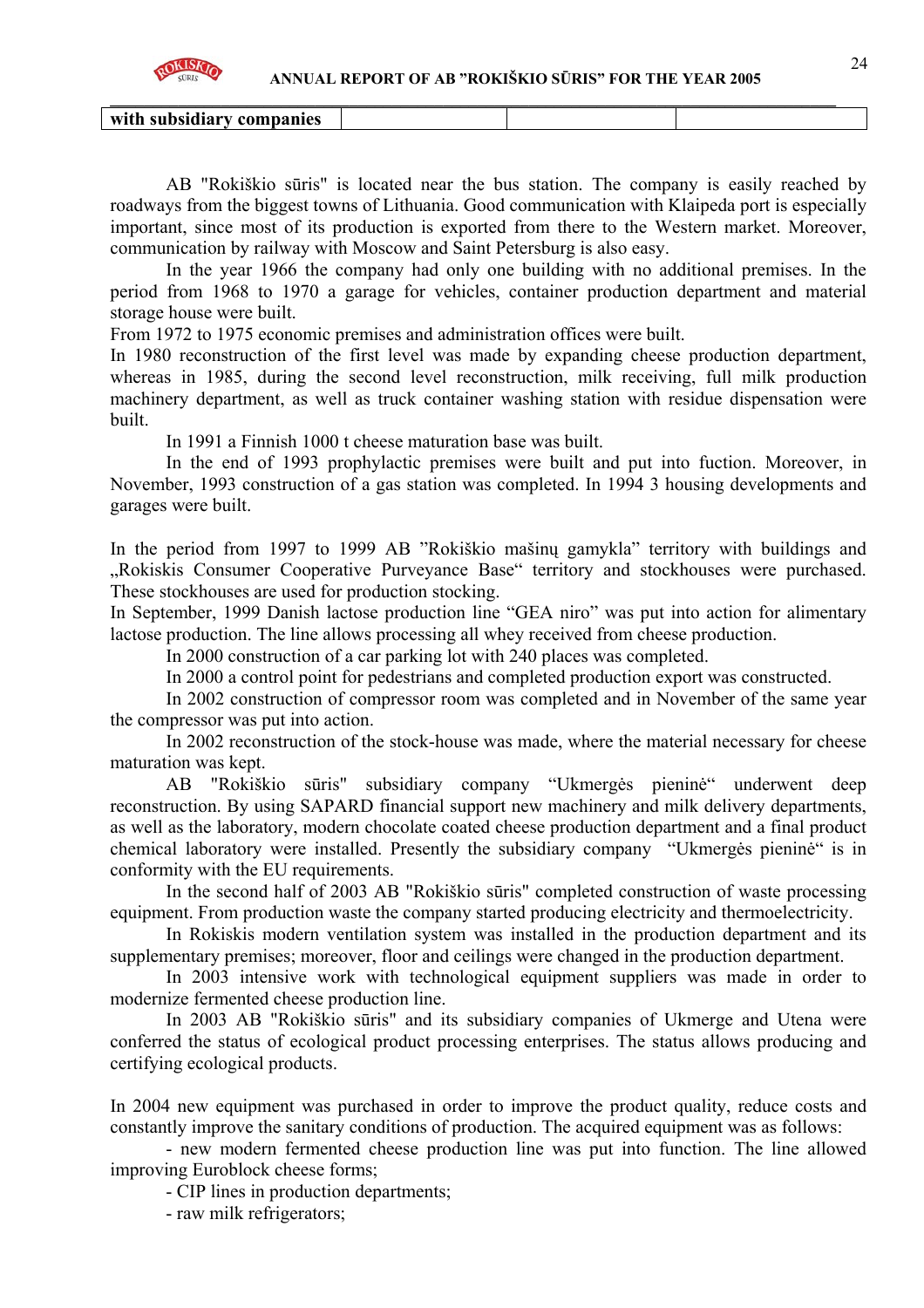

**\_\_\_\_\_\_\_\_\_\_\_\_\_\_\_\_\_\_\_\_\_\_\_\_\_\_\_\_\_\_\_\_\_\_\_\_\_\_\_\_\_\_\_\_\_\_\_\_\_\_\_\_\_\_\_\_\_\_\_\_\_\_\_\_\_\_\_\_\_\_\_\_\_\_\_\_\_\_\_\_\_\_\_\_\_** 

- cheese weighing equipment;
- packing and palette washing machine;
- equipment for liquid dairy product distribution with screw caps;
- equipment for cream and dessert production;
- automatic butter packing;
- part of reservoirs and so on.

 In Rokiskis modern ventilation system was installed in the production department and supplementary premises, floor covering was changed in the production department as well; ferment department reconstruction was performed. In Utena reconstruction of the reception department was made by implementing automatic management system. Maintenance work of other production departments was made as well. In Ukmerge reconstruction of milk truck washing station was made; calorific station was renewed and machinery department was automated. Numerous other building and reconstruction activities were performed in order to improve the Group's sanitary conditions.

 All these means allow AB "Rokiškio sūris" Group remain the dairy production leader in the Baltic States and successfully integrate into the EU markets.

 AB "Rokiškio sūris" equipment is purchased from such world famous companies as Tetra Pak, Westfalia Separator, APV, Reda, Elecster, Damrow, Alfa Laval, GEA and NIRO.

**Vehicles,** 

|                                    |                  |           | venicles, |                        |              |  |
|------------------------------------|------------------|-----------|-----------|------------------------|--------------|--|
|                                    |                  | Plant &   | equipment | <b>Construction</b> in |              |  |
|                                    | <b>Buildings</b> | machinery | & other   | progress               | <b>Total</b> |  |
| At 1 January 2004                  |                  |           |           |                        |              |  |
| Cost                               | 50,030           | 116,789   | 56,125    | 9,556                  | 232,500      |  |
| Accumulated depreciation           | (10, 488)        | (52,670)  | (29, 227) |                        | (92, 385)    |  |
| Net book amount                    | 39,542           | 64,119    | 26,898    | 9,556                  | 140,115      |  |
| Year ended 31 December 2004        |                  |           |           |                        |              |  |
| Opening net book amount            | 39,542           | 64,119    | 26,898    | 9,556                  | 140,115      |  |
| <b>Additions</b>                   | 529              | 11,244    | 6,294     | 3,478                  | 21,545       |  |
| Disposals                          | (2,883)          | (335)     | (122)     | (4)                    | (3, 344)     |  |
| Write-offs                         | (1)              | (133)     | (180)     |                        | (314)        |  |
| Transfers from CIP                 | 1,326            | 6,110     | 3,274     | (10, 710)              |              |  |
| Reclassification                   | 42               | 273       | (315)     |                        |              |  |
| Reclassification to current assets | (84)             |           | (94)      |                        | (178)        |  |
| Depreciation charge                | (1,037)          | (10, 393) | (6,885)   |                        | (18, 315)    |  |
| Closing net book amount            | 37,434           | 70,855    | 28,870    | 2,320                  | 139,509      |  |
| At 31 December 2004                |                  |           |           |                        |              |  |
| Cost                               | 47,488           | 128,316   | 63,607    | 2,320                  | 241,731      |  |
| Accumulated depreciation           | (10, 054)        | (57, 431) | (34, 737) |                        | (102, 222)   |  |
| Net book amount                    | 37,434           | 70,885    | 28,870    | 2,320                  | 139,509      |  |
| <b>Year ended 31 December 2005</b> |                  |           |           |                        |              |  |
|                                    |                  |           |           |                        |              |  |
| Opening net book amount            | 37,434           | 70,885    | 28,870    | 2,320                  | 139,509      |  |
| Additions                          | 919              | 3,012     | 3,700     | 4,735                  | 12,366       |  |
| Disposals                          | (1,739)          | (686)     | (194)     |                        | (2,619)      |  |
| Disposal of subsidiaries           | (74)             | (3)       | (64)      | (3)                    | (144)        |  |
| Write-offs                         |                  | (320)     | (37)      |                        | (357)        |  |
| Transfers from CIP                 | 1,483            | 1,587     | 232       | (3,302)                |              |  |
| Depreciation charge                | (1,047)          | (11,358)  | (7, 449)  |                        | (19, 854)    |  |
| Closing net book amount            | 36,976           | 63,117    | 25,058    | 3,750                  | 128,901      |  |

#### **Property, plant and equipment**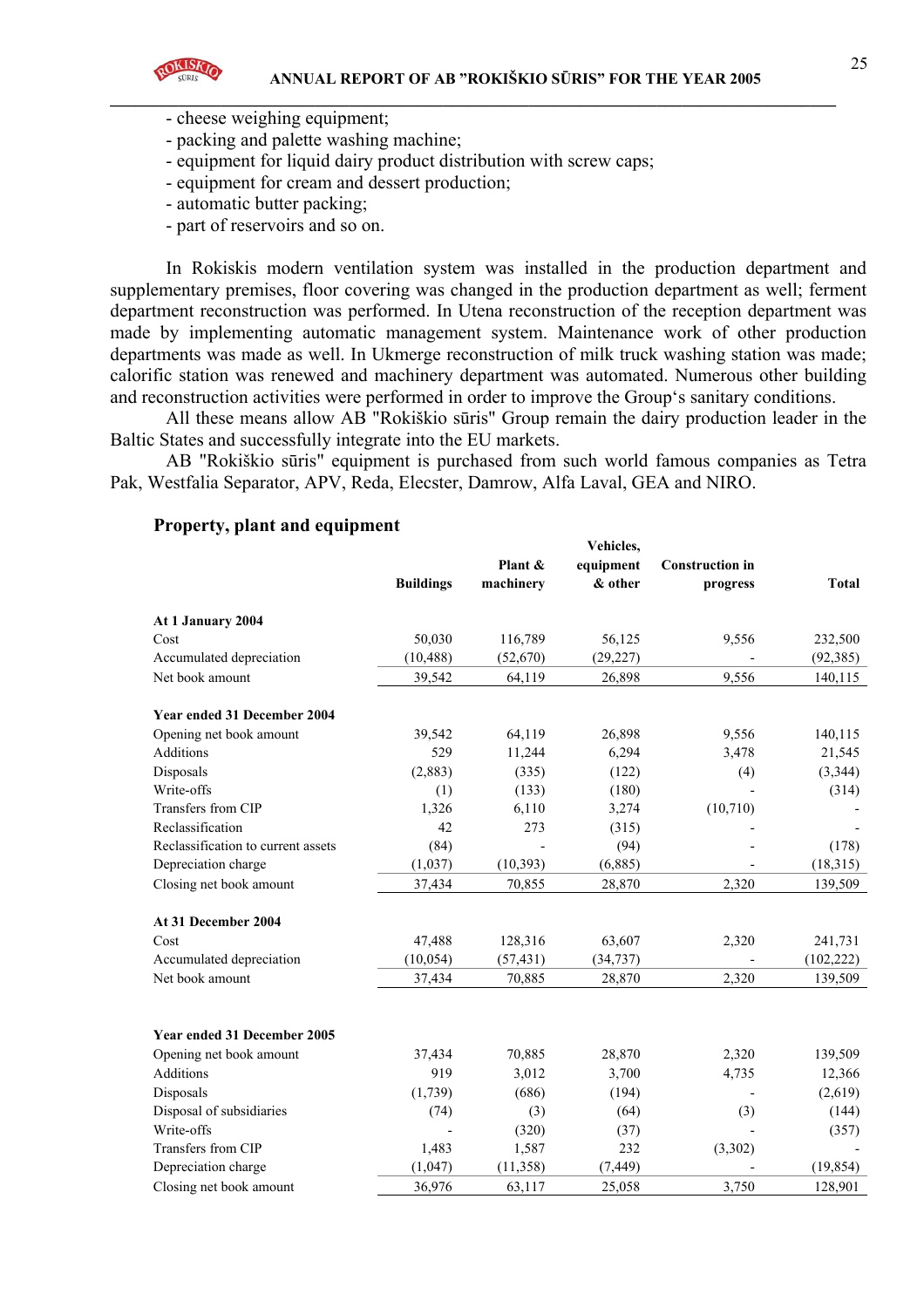

#### **ANNUAL REPORT OF AB "ROKIŠKIO SŪRIS" FOR THE YEAR 2005**

| At 31 December 2005      |          |          |          |                          |            |
|--------------------------|----------|----------|----------|--------------------------|------------|
| Cost                     | 47.354   | 130.827  | 65.455   | 3,750                    | 247,386    |
| Accumulated depreciation | (10.378) | (67.710) | (40.397) | $\overline{\phantom{0}}$ | (118, 485) |
| Net book amount          | 36,976   | 63.117   | 25,058   | 3,750                    | 128.901    |

Leased assets, where the Group is a lessee under finance lease, comprise certain equipment:<br>2005 **2005 2004**  Cost - capitalised finance leases 1,400 1,400 Accumulated depreciation (622) (467) Net book amount 1778 933

As at 31 December 2005, certain property, plant and equipment with a carrying value of LTL 68,565 thousand (31 December 2004: LTL 82,337 thousand) have been pledged as security for bank borrowings.

The main data on the value and age of buildings and constructions as follows:

| No. | <b>Main buildings and constructions</b> | <b>Balance value</b><br>Lt<br>2005.12.31 | Age<br>years |
|-----|-----------------------------------------|------------------------------------------|--------------|
| 1.  | Production facilities                   | 19.420.309,30                            | 13           |
| 2.  | <b>Washing premises</b>                 | 257.624,21                               | 29           |
| 3.  | Ammonium compressor room                | 754.690,03                               | 15           |
| 4.  | Thermal facilities                      | 233.925,32                               | 5            |
| 5.  | Storage rooms                           | 5.329.580,53                             | 15           |
| 7.  | Roads and territory                     | 532.570,22                               | 22           |
| 8.  | Parking area                            | 504.181,82                               | 6            |
| 9.  | Constructions                           | 2.443.534,06                             | 10           |
| 10. | Aerobic system constructions            | 6.744.249,72                             | 4            |
| 11. | Other                                   | 10.973.898,56                            |              |
|     | Total                                   | 47.194.563,77                            |              |

**As at 31.12.2005, the balance value of buildings, constructions, machinery and plant – LTL 127.834.455,00.** 

#### **Information on unfinished construction (31.12.2005)**

| <b>Unfinished construction</b>                   | <b>Functional purpose</b> | <b>Estimated</b><br>value<br>(LTL) | <b>Used part</b><br>(LTL) | <b>Forecasted</b><br>term for<br>work<br>completion |
|--------------------------------------------------|---------------------------|------------------------------------|---------------------------|-----------------------------------------------------|
| Extension of power supply   To have higher power |                           | 918.567                            | 810.112                   | 2006.05                                             |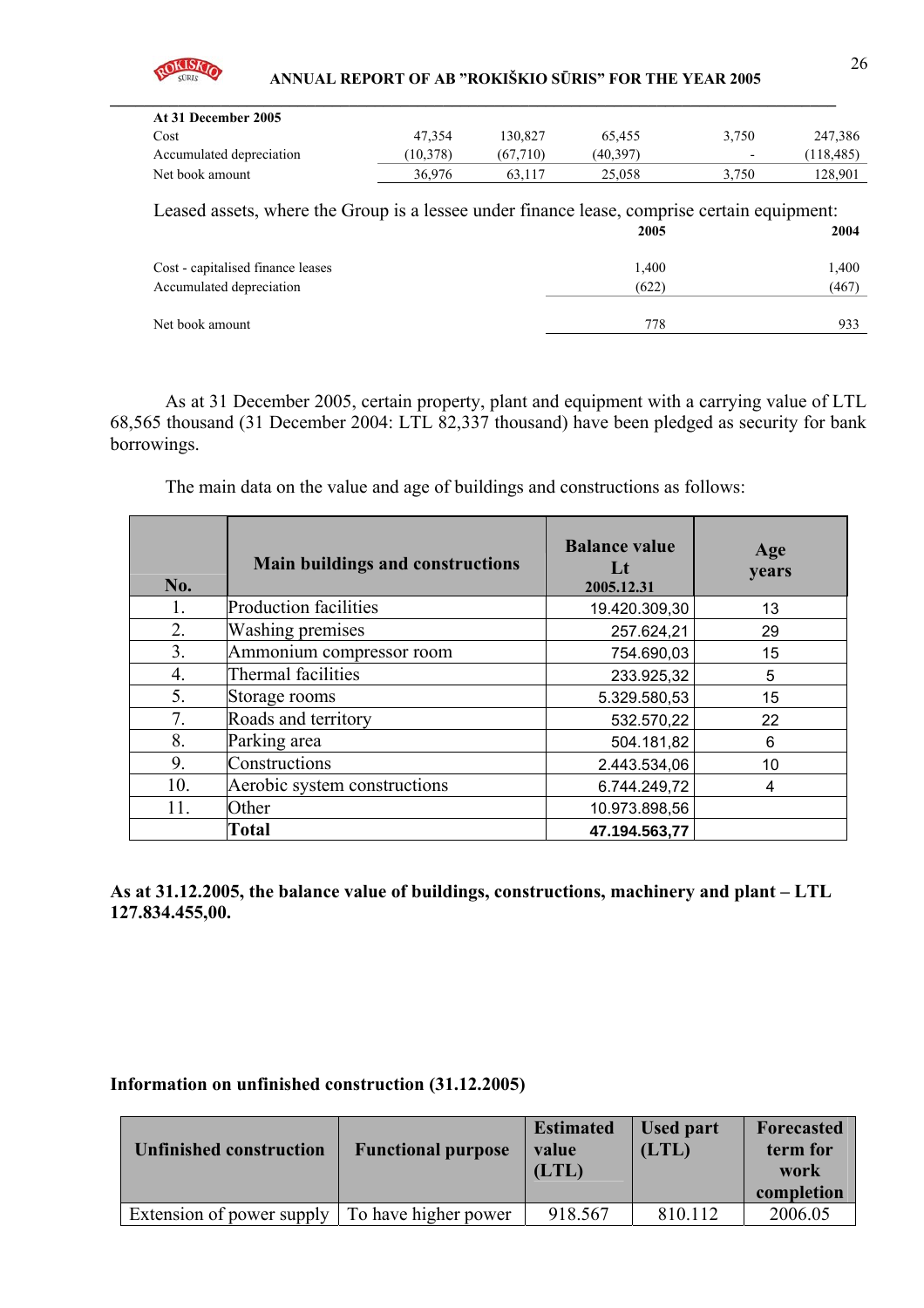

#### **ANNUAL REPORT OF AB "ROKIŠKIO SŪRIS" FOR THE YEAR 2005**

**\_\_\_\_\_\_\_\_\_\_\_\_\_\_\_\_\_\_\_\_\_\_\_\_\_\_\_\_\_\_\_\_\_\_\_\_\_\_\_\_\_\_\_\_\_\_\_\_\_\_\_\_\_\_\_\_\_\_\_\_\_\_\_\_\_\_\_\_\_\_\_\_\_\_\_\_\_\_\_\_\_\_\_\_\_** 

| station TP10                | supply                 |         |         |         |
|-----------------------------|------------------------|---------|---------|---------|
| Data accumulation system    | Analysis of            | 162.057 | 128.637 | 2006.08 |
| of technological process in | technological process  |         |         |         |
| cheese production plant     | in order to ensure     |         |         |         |
|                             | maintenance of         |         |         |         |
|                             | parameters and quality |         |         |         |
|                             | standards              |         |         |         |
| Automation of raw milk      | To increase raw milk   | 124.434 | 81.532  | 2006.05 |
| reception sector            | reception capacity     |         |         |         |
|                             | without changing       |         |         |         |
|                             | number of personnel    |         |         |         |
|                             | and to improve         |         |         |         |
|                             | accounting system of   |         |         |         |
|                             | received raw milk      |         |         |         |

#### **Long term tangible assets**

The value of long term tangible assets is valued at historical cost less accumulated depreciation.

Subsequent costs are included in the asset's carrying amount or recognized as a separate asset, as appropriate, only when it is probable that future economic benefits associated with the item will follow to the Group and the cost of the item can be measured reliably. All other repairs and maintenance are charged to the income statement during the financial period in which they are incurred.

Depreciation on property, plant and equipment is calculated using the straight-line method to allocate their cost to their residual values over their estimated useful lives, as follows:

| <b>Buildings</b>                                  | $30 - 80$ years |
|---------------------------------------------------|-----------------|
| Plant & machinery                                 | $5 - 35$ years  |
| Motor vehicles                                    | $3 - 5$ years   |
| Equipment and other property, plant and equipment | $3 - 8$ years   |

The assets' residual values and useful lives are reviewed, and adjusted if appropriate, at each balance sheet date.

Where the carrying amount of an asset is greater than its estimated recoverable amount, it is written down immediately to its recoverable amount (Note 2.6).

# **30. Risk factors related with the issuer's activities.**

#### **Economic:**

Unfavourable influences related with raw milk production and sales of finished products: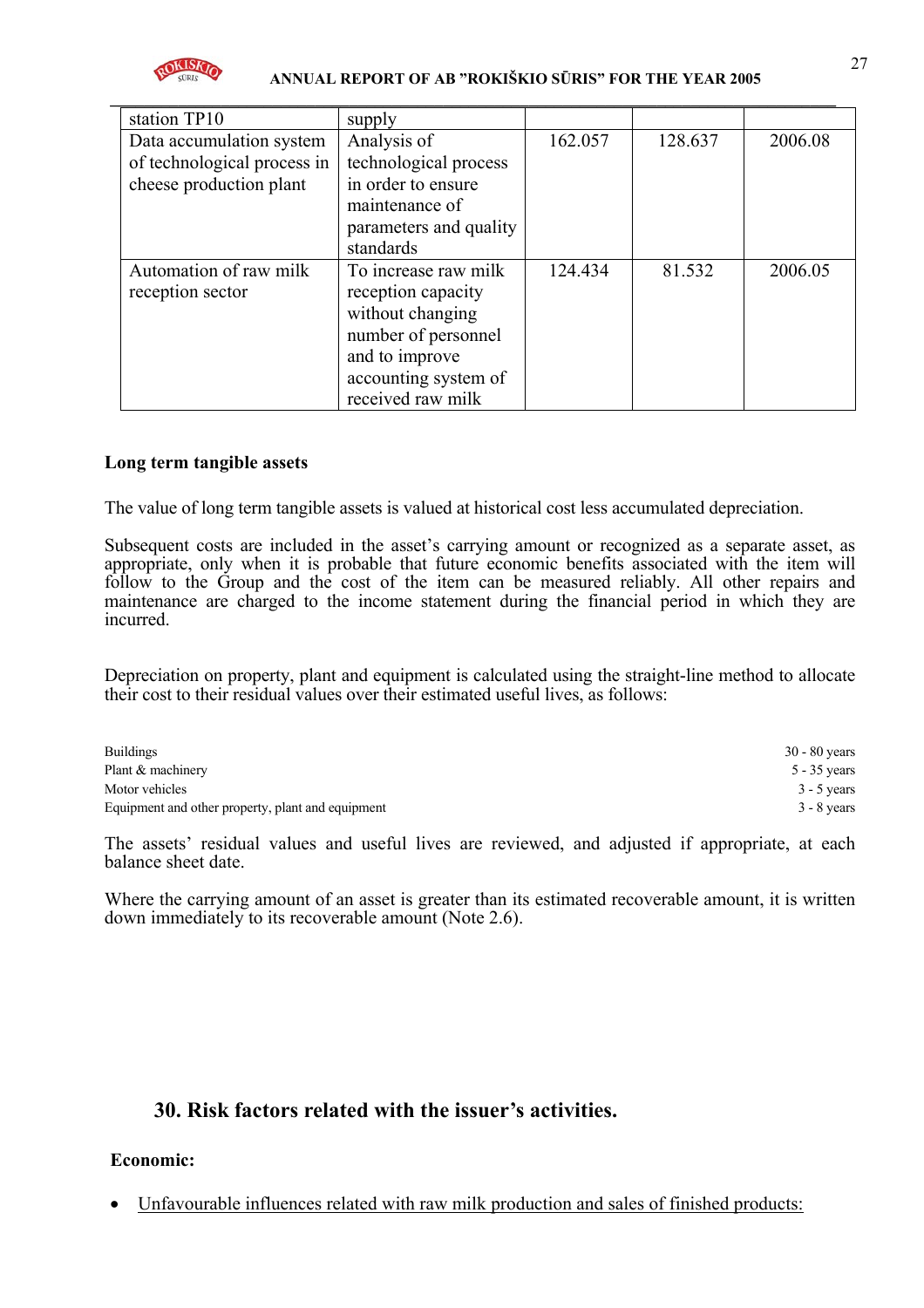

a) rapidly increasing price of raw milk;

b) low purchasing power of Lithuanian residents;

 c) unrecognized LT brands on the EU market (due to which it is difficult to trade in the retail market)

**\_\_\_\_\_\_\_\_\_\_\_\_\_\_\_\_\_\_\_\_\_\_\_\_\_\_\_\_\_\_\_\_\_\_\_\_\_\_\_\_\_\_\_\_\_\_\_\_\_\_\_\_\_\_\_\_\_\_\_\_\_\_\_\_\_\_\_\_\_\_\_\_\_\_\_\_\_\_\_\_\_\_\_\_\_** 

- d) high concentration of producers;
- e) increase of prices for fuel/power;
- f) decrease of EU export subsidies to third countries;
- h) lack of raw milk, high competition.
- Lithuania is dominated by small milk farms. In 2005, average farms consisted of 2 cows. Around 76% farms consist of 1-2 cows, 21% – of 3-9 cows, 2% - of 10-19 cows, 0,09% - of 50-99 cows and 0.08% - over 100 cows. Such a high number of raw milk suppliers causes increase of costs for raw milk quality testing and raw milk collection costs. In addition, small farms cannot ensure sufficient and consistent raw milk quality, and impede investment into milk farms.
- Raw milk production in Lithuania is heavily influenced by seasonality: collection of raw milk in August - September is 2,3 as high as in February. It has a negative impact on the effectiveness of milk processors, and utilization of equipment capacities.
- Low productivity of milking cows:

Low productivity of cows is caused by insufficient genetic potential of herd and poor feedstuffs.

• Unsteady dairy industry regulatory measures implemented by the State. Development of family based milk farms was and still is too slow. Absence of consequent State politics to develop this sector, frequent changes of subsidy requirements and its amounts, concentration into milk prices rather than into investment support have had negative influence on the development of milk farms and improvement of veterinary-sanitary conditions.

#### **Technical-technological:**

Upon purchasing new equipment, it is firstly mounted and started. Afterwards an Act of acceptance of basic equipment is made. Exploitation term of equipment is set in years according to the standards of long term assets depreciation following which the company establishes its own

standards for the amortization/ depreciation of long term assets so that the maximal limits would not be exceeded.

During exploitation period the equipment is affected by various external and internal factors which incapacitate machinery partly or fully and the equipment becomes out of use.

In order to avoid equipment outage, the equipment is properly maintained and worn out parts and lubricants are changed timely.

MIS is implemented, and Equipment Maintenance Pre-requisite is in force.

In this regard there are certain sub-departments which execute maintenance and repair of equipment.

The acquisition value of long term assets with limited exploitation time should be depreciated during the functional working period, however if the assets are fully depreciated but still in use their value cannot be lower than 1 litas. When an equipment is fully worn out in both terms physically and morally and out of use, it is written off according a document prepared by the commission and signed by the Director of the company.

#### **Property, plant and equipment**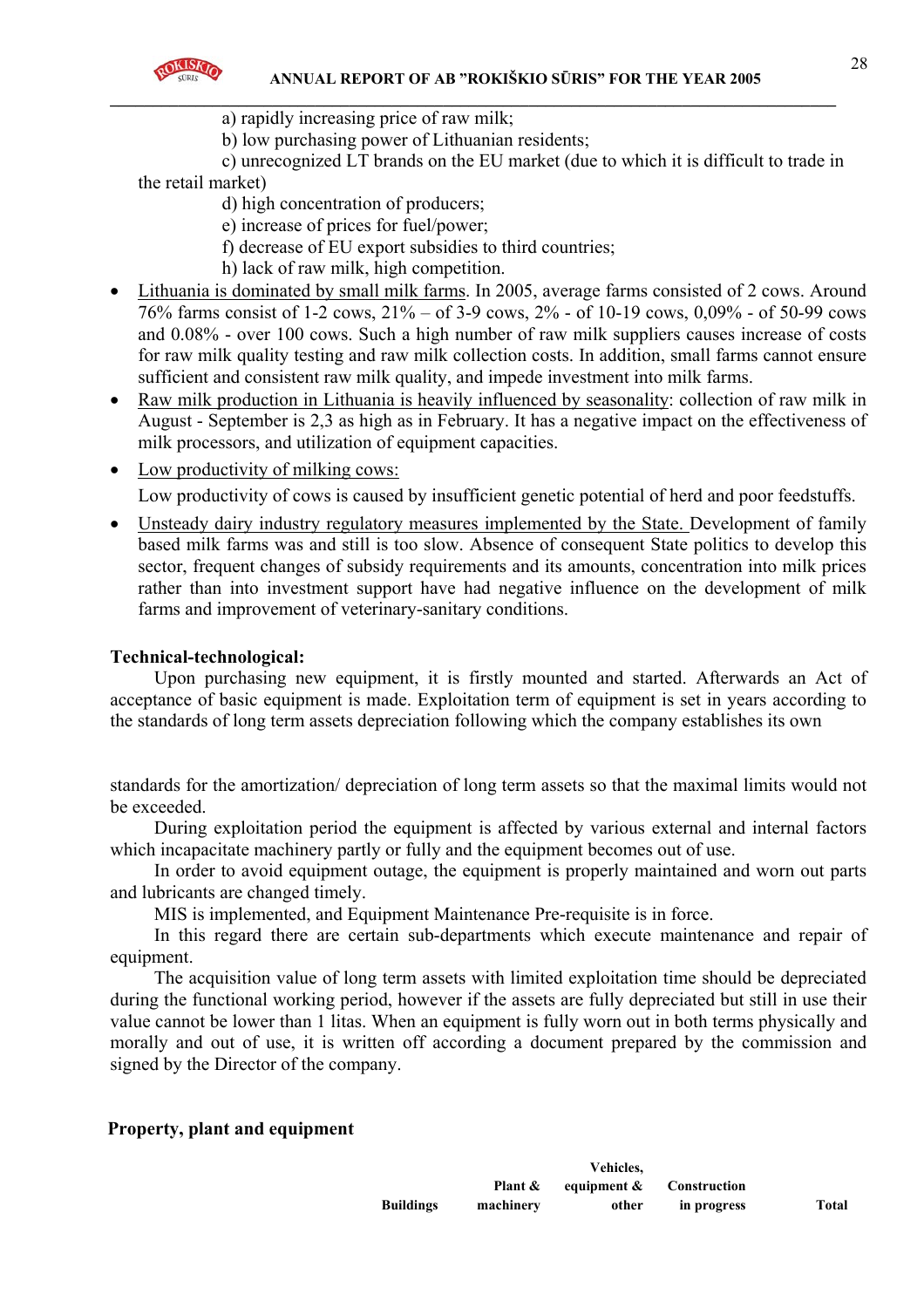

**\_\_\_\_\_\_\_\_\_\_\_\_\_\_\_\_\_\_\_\_\_\_\_\_\_\_\_\_\_\_\_\_\_\_\_\_\_\_\_\_\_\_\_\_\_\_\_\_\_\_\_\_\_\_\_\_\_\_\_\_\_\_\_\_\_\_\_\_\_\_\_\_\_\_\_\_\_\_\_\_\_\_\_\_\_** 

| At 1 January 2004                  |         |         |          |         |           |
|------------------------------------|---------|---------|----------|---------|-----------|
| Cost                               | 50 030  | 116 789 | 56 125   | 9556    | 232 500   |
| Accumulated depreciation           | (10488) | (52670) | (29 227) |         | (92385)   |
| Net book amount                    | 39 542  | 64 119  | 26 098   | 9 5 5 6 | 140 115   |
|                                    |         |         |          |         |           |
| Year ended 31 December 2004        |         |         |          |         |           |
| Opening net book amount            | 39 542  | 58 240  | 26 098   | 10 007  | 130 864   |
| <b>Additions</b>                   | 529     | 11983   | 7972     | 7289    | 27955     |
| Disposals                          | (2883)  | (335)   | (122)    | (4)     | (3344)    |
| Write-offs                         | (1)     | (133)   | (180)    |         | (314)     |
| Transfers from CIP                 | 3 3 2 6 | 6 1 1 0 | 3 2 7 4  | (10710) |           |
| Reclassification                   | 42      | 373     | (315)    |         |           |
| Reclassification to current assets | (84)    |         | (94)     |         | (178)     |
| Depreciation charge                | (1037)  | (10393) | (6885)   |         | (18315)   |
| Closing net book amount            | 37 434  | 70 855  | 28 870   | 2 3 2 0 | 139 509   |
|                                    |         |         |          |         |           |
| At 31 December 2004                |         |         |          |         |           |
| Cost                               | 47488   | 128 316 | 63 607   | 2 3 2 0 | 241 731   |
| Accumulated depreciation           | (10054) | (57431) | (34737)  |         | (102 222) |
| Net book amount                    | 37 434  | 70 885  | 28 870   | 2 3 2 0 | 139 509   |
|                                    |         |         |          |         |           |
| <b>Year ended 31 December 2005</b> |         |         |          |         |           |
| Opening net book amount            | 37 434  | 70 885  | 28 870   | 2 3 2 0 | 139 509   |
| <b>Additions</b>                   | 919     | 3 0 1 2 | 3 700    | 4735    | 12 3 6 6  |
| Disposals                          | (1739)  | (686)   | (194)    | ÷       | (2619)    |
| Disposal of subsidiaries           | (74)    | (3)     | (64)     | (3)     | (144)     |
| Write-offs                         |         | (320)   | (37)     |         | (357)     |
| Transfers from CIP                 | 1483    | 1587    | 232      | (3302)  |           |
| Depreciation charge                | (1047)  | (11358) | (7449)   |         | (19854)   |
| Closing net book amount            | 36 976  | 63 117  | 25 058   | 3 7 5 0 | 128 901   |
|                                    |         |         |          |         |           |
| At 31 December 2005                | 47 3 54 | 130 827 | 65455    | 3 7 5 0 | 247 386   |
| Cost                               | (10378) | (67710) | (40397)  |         | (118485)  |
| Accumulated depreciation           | 36 976  | 63 117  | 25 058   | 3 7 5 0 | 128 901   |

Leased assets, where the Group is a lessee under finance lease, comprise certain equipment:

|                                   | 2005  | 2004  |
|-----------------------------------|-------|-------|
| Cost - capitalised finance leases | 1 400 | 1400  |
| Accumulated depreciation          | (622) | (467) |
| Net book amount                   | 778   | 933   |

#### **Ecological:**

The most sensitive environmental points of AB "Rokiškio sūris" are processing and treatment of production pollutants: production/ operational waste, whey, and raw milk processing waste. Quantities of pollutants are limited and strongly controlled. The most sophisticated technologies are used for the production of fermented cheeses at AB "Rokiškio sūris", as well as up-to-date waste treatment systems. The company has constructed its own waste water treatment plant in order to target loads for pollutants as required by the EU standards. With a view to continuous reduction of ecological risk and environmental improvement AB "Rokiškio sūris" has implemented Environment protection programme.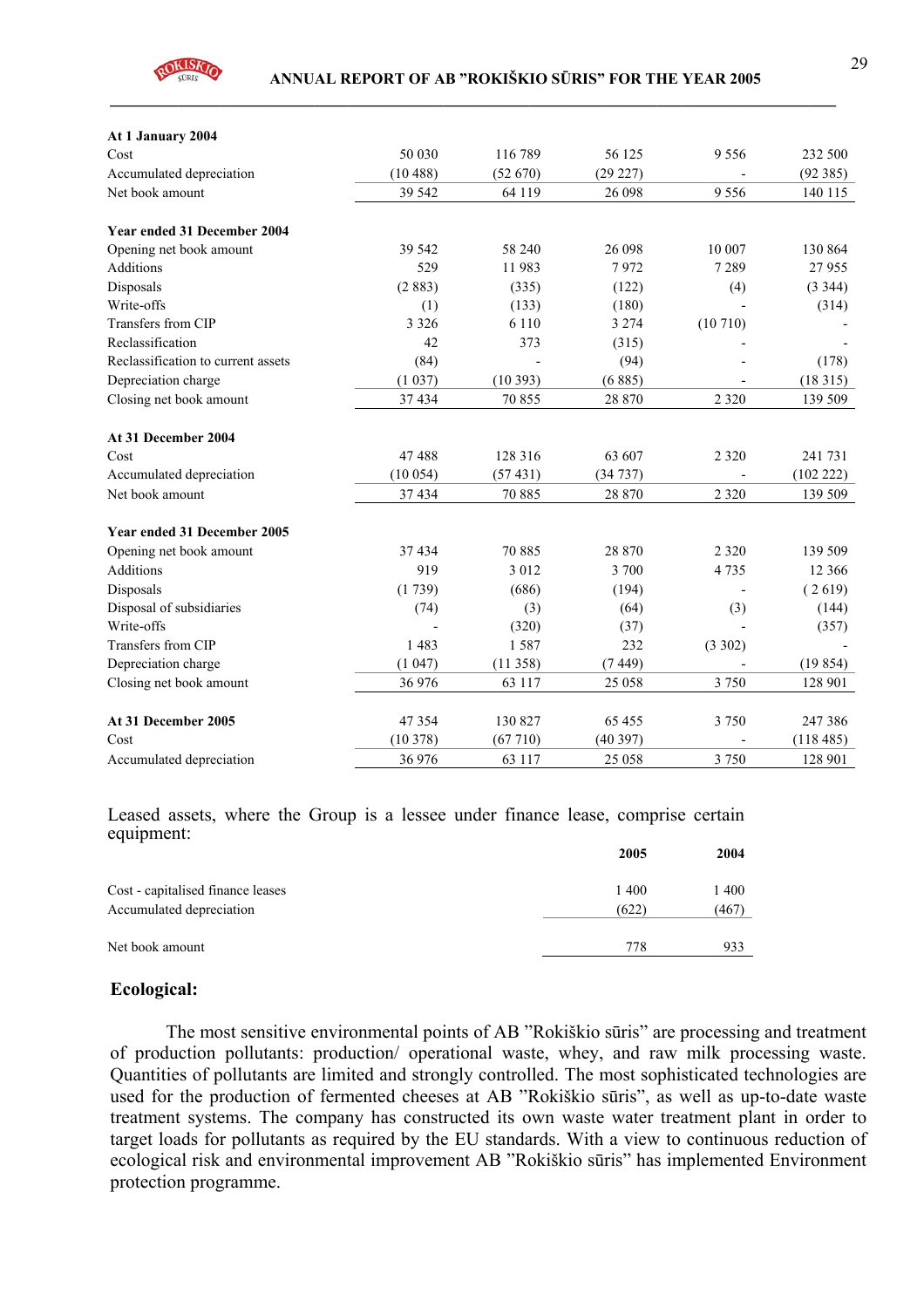

**\_\_\_\_\_\_\_\_\_\_\_\_\_\_\_\_\_\_\_\_\_\_\_\_\_\_\_\_\_\_\_\_\_\_\_\_\_\_\_\_\_\_\_\_\_\_\_\_\_\_\_\_\_\_\_\_\_\_\_\_\_\_\_\_\_\_\_\_\_\_\_\_\_\_\_\_\_\_\_\_\_\_\_\_\_**  1. On 31st December 2005, AB "Rokiškio sūris" received a Licence for integrated prevention and control of pollution (TIPK). Period of validity unlimited.

2. In 2005, the operating costs for environment protection made LTL 3,136 million.

3. In 2005, State taxes for pollution made LTL 84.565.

4. In 2005, the company covered a claim of Environment protection agency amounting to LTL 18.171,49.

5. There are five environmental programmes designed for observation and analysis of influence on environment. There is no objectionable influence identified.

Still AB "Rokiškio sūris" has several issued to be solved:

collect and process all whey;

decrease waste composed in the course of milk processing and implement effective waste-less production.

#### **Financial risk factors:**

The Group's activities are exposed to a variety of financial risks, including the effects of changes in debt and equity market prices, foreign currency exchange rates and interest rates. The Group's overall risk management programme focuses on the unpredictability of financial markets and seeks to minimise potential adverse effects on the financial performance of the Group.

Market risk: foreign exchange risk

The Group operates internationally, however, its exposure to foreign exchange risk is set at minimum level, since its sales outside Lithuania are performed in the euros. The exchange rate of the euro and the litas is fixed.

#### **Credit risk**

The Group has no significant concentrations of credit risk. The Group has policies in place to ensure that sales of products are made to customers with an appropriate credit history.

#### **Liquidity risk**

Prudent liquidity risk management allows to maintain sufficient cash and availability of funding under committed credit facilities.

#### **Interest rate risk**

The Group has no significant interest-bearing assets. The Group's policy is to maintain a diversified debt portfolio. The Group's income and cash flow from the main activities are not dependent on changes of market interest rate. The split between fixed and floating interest rate depends on the actual situation in the market.

Borrowings **(thousand LTL)** 

|                                              | 2005    | 2004    |  |
|----------------------------------------------|---------|---------|--|
| Current                                      |         |         |  |
| Short-term bank borrowings                   | 36 973  | 19 025  |  |
| Bank overdrafts                              | 8 5 1 1 | 2 1 5 5 |  |
| Current portion of long-term bank borrowings | 4954    | 6965    |  |
| Finance lease liabilities                    | 263     | 312     |  |
|                                              | 50 701  | 28 457  |  |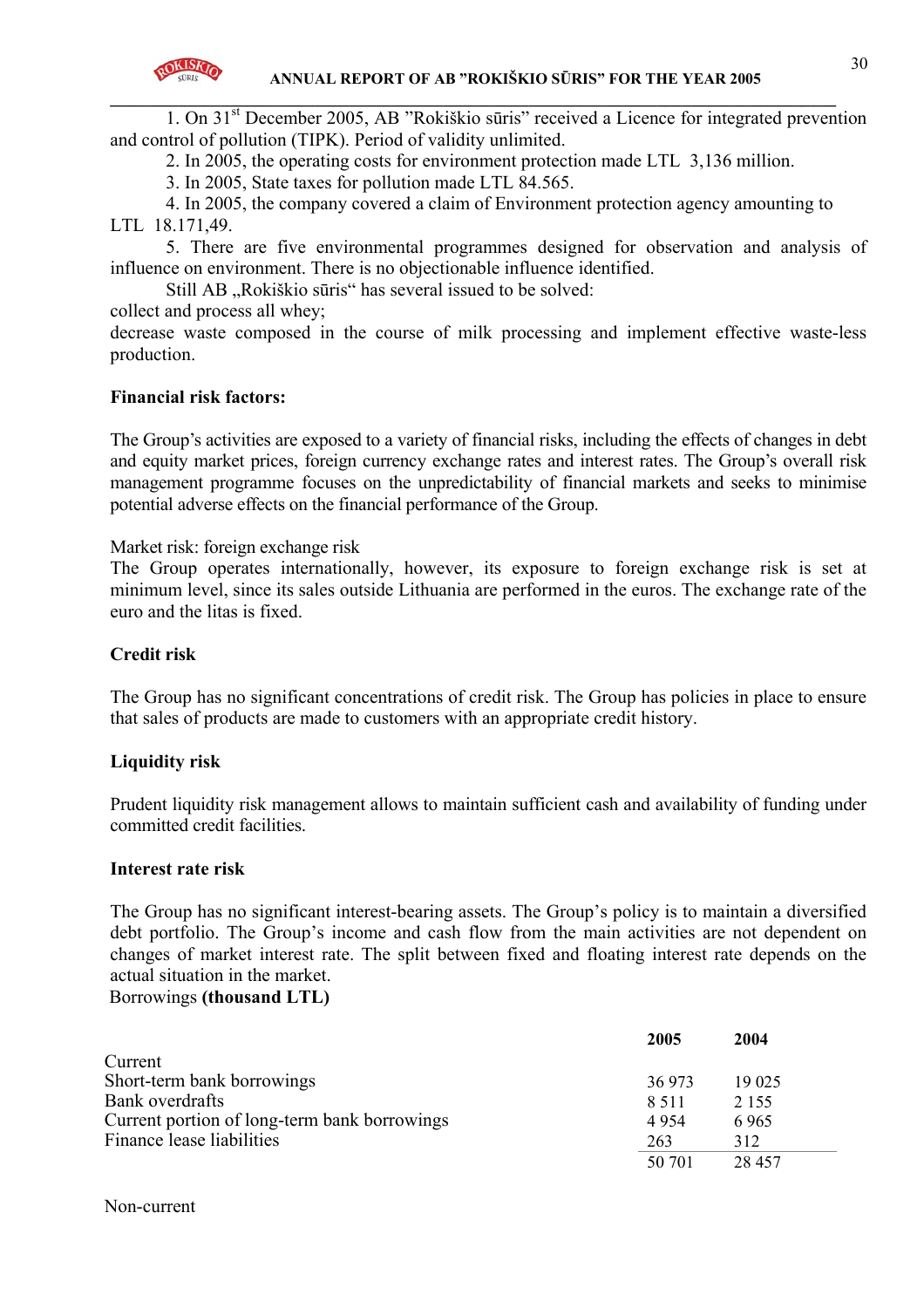

#### **ANNUAL REPORT OF AB "ROKIŠKIO SŪRIS" FOR THE YEAR 2005**

| <b>Total borrowings</b>   | 54 954  | 37 860  |  |
|---------------------------|---------|---------|--|
|                           | 4 2 5 3 | 9403    |  |
| Finance lease liabilities |         | 252     |  |
| Long-term bank borrowings | 4 2 5 3 | 9 1 5 1 |  |

Weighted average interest rates effective as at 31 December (per cent) were as follows:

|                                                               | 2005 | 2004 |
|---------------------------------------------------------------|------|------|
| Long-term bank borrowings                                     | 3,72 | 3,5  |
| Short-term bank borrowings                                    | 3,06 | 3,6  |
| Revolving credit facility for stock and receivables financing |      | 3,65 |
| Finance lease liabilities                                     | 4.33 | 4,33 |
| Bank overdrafts                                               | 3,76 | 3,5  |

The exposure of the borrowings (excluding finance lease liabilities) of the Group to interest rate changes and the periods in which the borrowings are repriced are as follows:

|                                                              | $6-12$ or<br>less months | $1 - 5$<br>years         | <b>Total</b> |
|--------------------------------------------------------------|--------------------------|--------------------------|--------------|
| At 31 <sup>st</sup> December 2005<br><b>Total borrowings</b> | 54 691                   | $\blacksquare$           | 54 691       |
| At 31 <sup>st</sup> December 2004<br><b>Total borrowings</b> | 37 29 6                  | $\overline{\phantom{a}}$ | 37 296       |

# **31. Termination or reduction of production having significant influence on the results of issuer's activities within the last fiscal year**

 Within the last two years AB "Rokiškio sūris" has not terminated or reduced production of fermented cheese. The company has incessantly and processed whole purchased raw milk.

#### **32. Patents, licences, and contracts**

AB "Rokiškio sūris" has implemented the system of Hazard Analysis and Critical Control Point (HACCP) which ensures safety of the produce. HACCP analyses all risk factors, establishes critical control points and their monitoring.

 Also the Company has implemented quality and environment management systems ISO 9001: 2000 and ISO 14001: 2004.

 In 2003, AB "Rokiškio sūris" was granted a status of producer of ecological products and in 2004 the licence was extended giving a permission to mark the products with ecological product certification logo.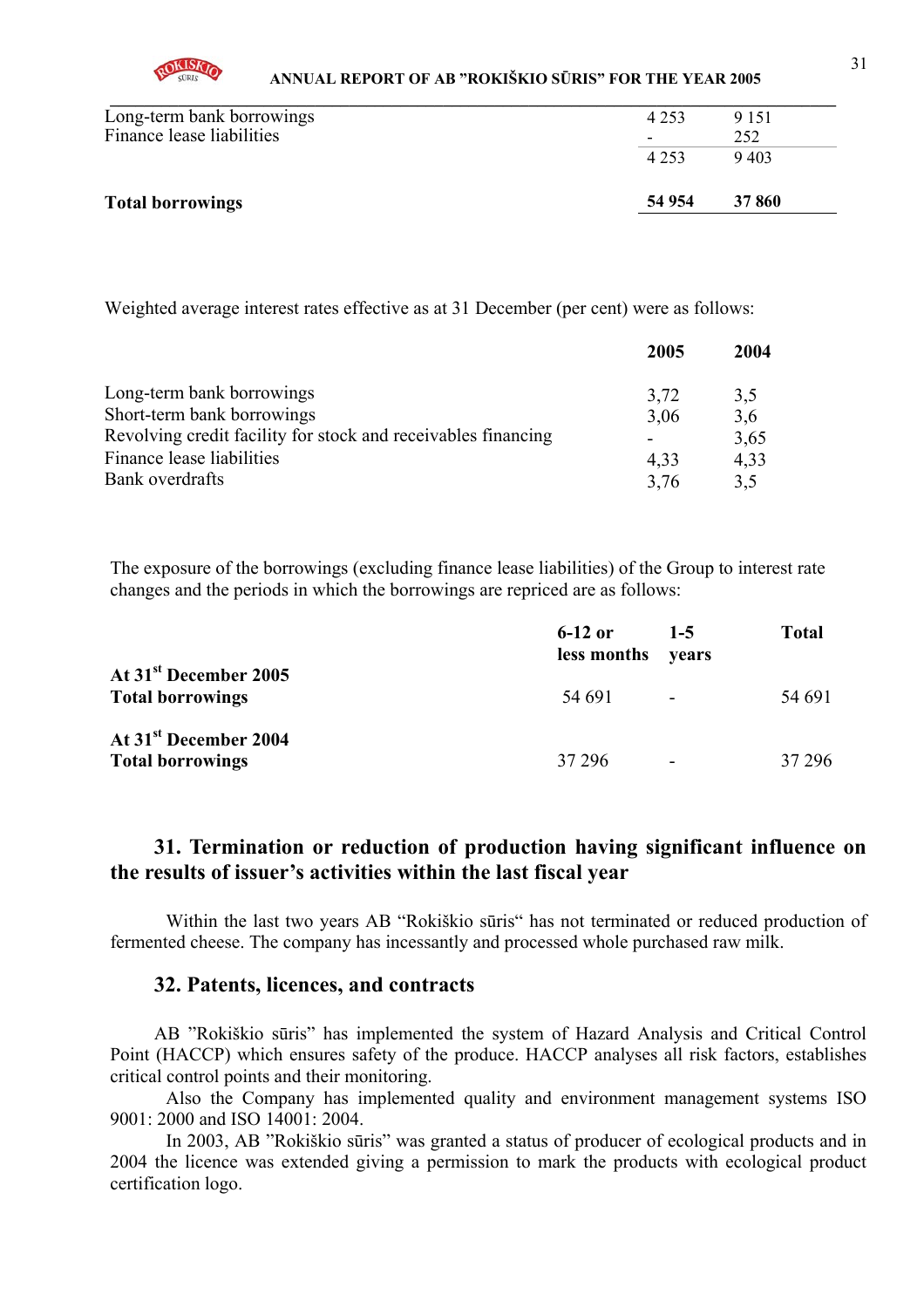

**\_\_\_\_\_\_\_\_\_\_\_\_\_\_\_\_\_\_\_\_\_\_\_\_\_\_\_\_\_\_\_\_\_\_\_\_\_\_\_\_\_\_\_\_\_\_\_\_\_\_\_\_\_\_\_\_\_\_\_\_\_\_\_\_\_\_\_\_\_\_\_\_\_\_\_\_\_\_\_\_\_\_\_\_\_** 

#### **AB "Rokiškio sūris" has the following licences:**

- Retail trade in oil products,
- Transportation practice (carrying international cargos),
- Medical service.
- Protection of the company's tangible and intangible assets and execution of collection of payments.

#### **Patents:**

The following names of the Group of AB "Rokiškio sūris" has been patented in Lithuania:

- 1. "Montecampo"
- 2. "Žiogelis"
- 3. "Gojus"
- 4. "Goja"
- 5. "Rokiškio sūris" (old label)
- 6. "Rokiškio sūris" (old logo)
- 7. "Ukmergės pieninė" (logo)
- 8. "Utenos pienas" (clover)
- 9. "Pavasaris"
- 10. "Pieno upė"
- 11 "Hermis"
- 12. "Varėnos" (forest view)
- 13. "Rokiškio" (red logo)
- 14. "Žalosios Karvutės" (logo)
- 15. "Švarios gamtos dovana" (slogan)
- 16. "Atgaiva"
- 17. "Rokis"
- 18. "& joy" (verbally)
- 19. "Pasiilgusiems tikro" (slogan)
- 20. "Džiaugtis sveika" (slogan)
- 21. "Gamtos dalelė kiekviename pakelyje" (slogan)
- 22.  $&$  JOY (logo)
- 23. "PROF Profesional"
- 24. "Labai"

A request has been presented to the International Patent Office to patent old label of AB "Rokiškio sūris" in Russia.

Requests have been prepared to patent the following names:

- 1. "Kasdien"
- 2. "Bacio"
- 3. "Formaggella San Antonio"
- 4. "Strascchino"
- 5. "Varėnos" (logo)
- 6. "Skalsi varškė"
- 7. "Gardi varškė"
- 8. "ROKIŠKIO" premium quality
- 9. "SVAJA"
- 10. "VISIEMS"
- 11. "Rokiškio valgyk lengvai" (logo)
- 12. "Liesiau sveikiau" (logo)
- 13. "Montal"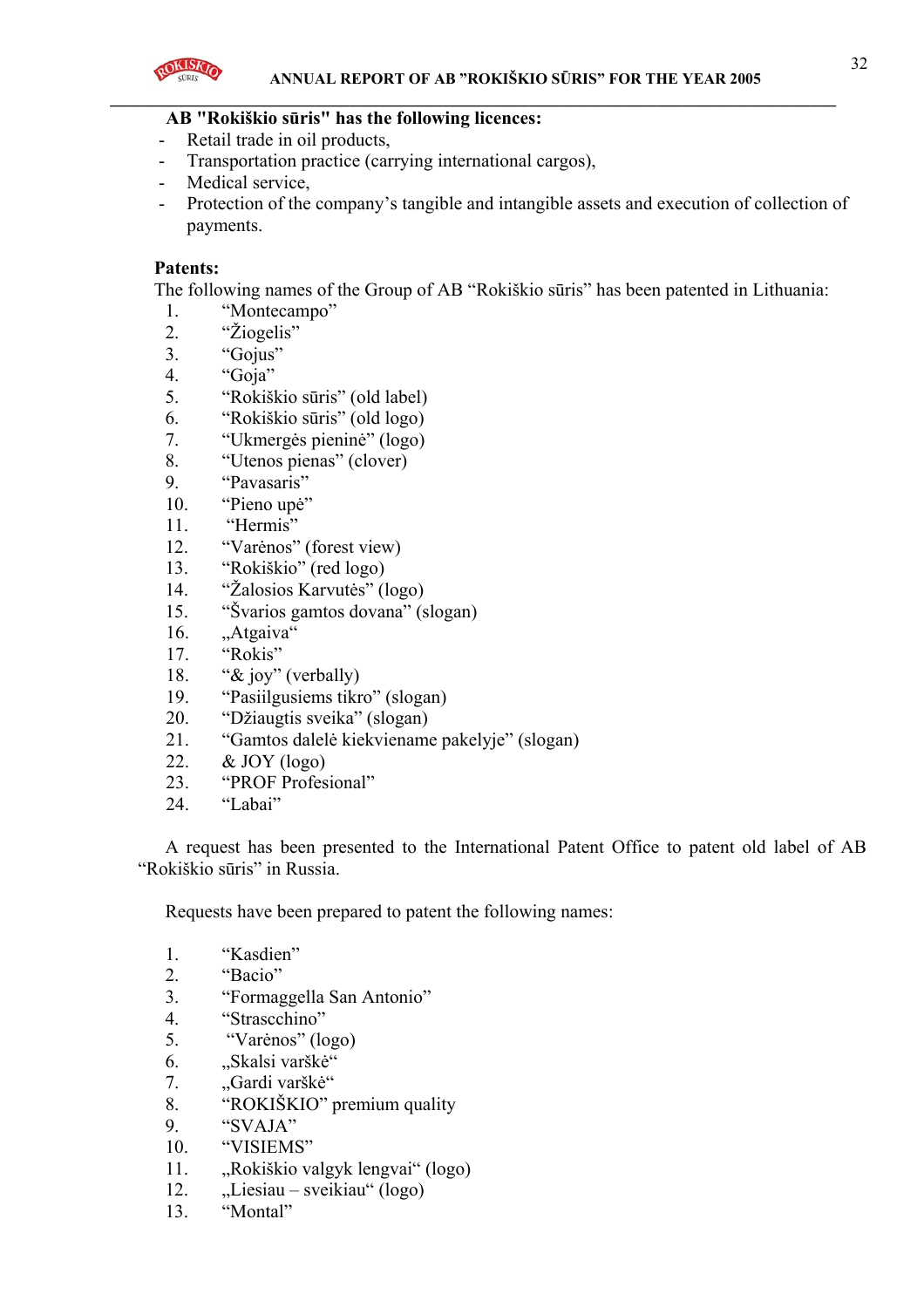

# **33. Judicial and arbitrage proceedings**

Within the last year 2005, the company has not attended any judicial proceedings having influence on the issuer's financial state.

# **34. Employees**

#### **Organizational structure**

Management of AB "Rokiškio sūris" is divided into seven main departments: internal audit, production, sales and marketing, central services, milk procurement, finance, and logistics. All departments are under the leadership of directors. The general operation of the company is managed by the Chief Executive Officer Antanas Trumpa.



The management of AB "Rokiškio sūris" is concerned about continuous improvement of employee qualification. A great attention is paid to the studies of foreign languages. There are language lesson at the company as well as lessons organized by an external organizations.

Rights and responsibilities of the company employees are provided by Job descriptions. There are no special rights and responsibilities provided by job contracts.

The table shows the Group's average number of employees and monthly salaries.

|                                   | 2003 | 2004 | 2005 |
|-----------------------------------|------|------|------|
| Total average number of employees | 2175 | 2033 | 1882 |
| Management                        | 26   | 17   | 15   |
| Specialists                       | 218  | 203  | 190  |
| Workers                           | 1931 | 1813 | 1677 |
|                                   |      |      |      |
| Average monthly salary, Lt        | 1290 | 1391 | 1325 |
| As for the management             | 8395 | 7169 | 7050 |
| specialists                       | 1825 | 2459 | 2318 |
| workers                           | 1035 | 1252 | 1174 |

Education of the Group's personnel

| <b>Education</b>      | 2003 | 2004 | 2005 |
|-----------------------|------|------|------|
| University degree     | 163  | 152  | 141  |
| Specialized secondary | 866  | 809  | 749  |
| Secondary             | 1013 | 953  | 882  |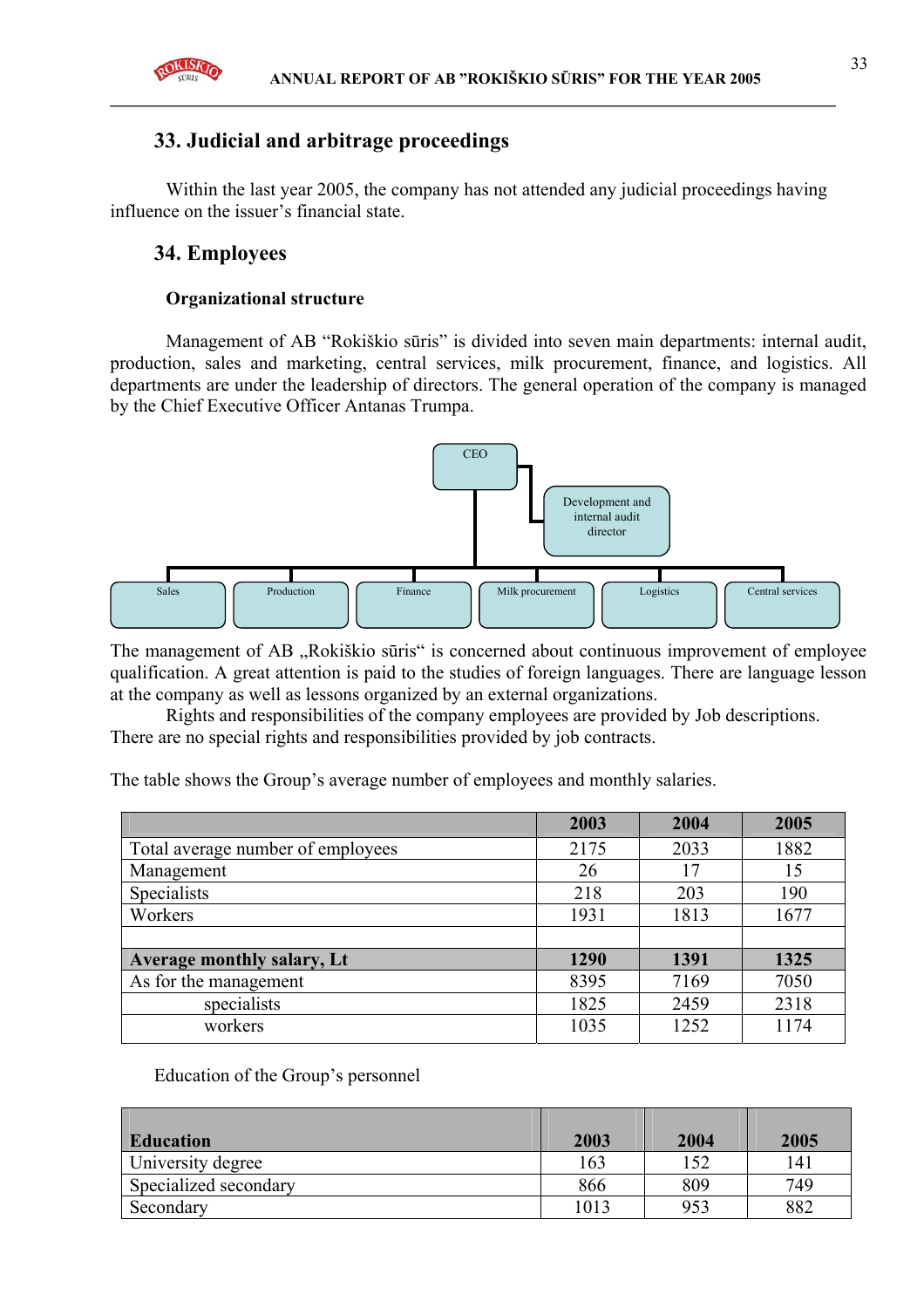

| $\sim$<br>ำท-†บทบร.<br>N.<br>sec<br>ongai l<br>.<br>N | . | -<br>$\sim$ | $\overline{ }$<br>__ |
|-------------------------------------------------------|---|-------------|----------------------|

# **35. Investment Politics (Companies in Whose Authorised Capital the Issuer has Over 30%)**

#### **35.1.**

 The joint-stock company "Rokiškio pienas" ltd., (henceforth – UAB "Rokiškio pienas"), Pramones g. 8, Utena; activity nature – production and trade of fresh dairy products. The company's authorized capital is 10 000 Lt, the shares are completely paid-up.

UAB "Rokiškio pienas" is a daughter enterprise of the joint-stock company "Rokiškio sūris", (henceforth – AB "Rokiškio sūris"), having 100% of UAB "Rokiškio pienas" shares. Subsidiary companies of Utena and Ukmerge belong to the daughter enterprise. UAB "Rokiškio pienas" is established in order to guarantee a more effective production business of fresh dairy products, oriented towards the local market. Presently preliminary work is in process concerning property transfer for activity development. The enterprise is planning to start its work on  $1<sup>st</sup>$  of January, 2007.

#### **35.2. Concerning Ownership, AB "Rokiškio sūris" Belongs to:**

 In April, 2006 AB "Rokiškio sūris" established a daughter company UAB "Rokiškio pienas". AB "Rokiškio sūris" has 100% of UAB "Rokiškio pienas" shares.

#### **35.3. Investment Projects, Realised during the Last 3 Fiscal (Economic) Years**

In November, 2002 first AB "Rokiškio sūris" investments were made to receive SAPARD support for a business plan of milk process modernization. They were continued in 2003. The SAPARD support received amounted to 4,6 million litas.

 In 2002 the building of a compressor room was completed; the compressor started to operate in November, 2002. The amount invested was equal to 4 770 thousand litas.

 In 2002 a new curd making department was built and new equipment purchased at "Ukmergės pieninė", the subsidiary company of AB "Rokiškio sūris". The total investment amount was 3,5 million litas.

 In 2003 AB "Rokiškio sūris" started to operate new purification equipment, whose total investment amount was around 16 million litas.

 In 2003 a new production line of chocolate coated cheese started to operate at AB "Rokiškio sūris" subsidiary company "Utenos pienas". The investment amount was 1,5 million litas.

 In 2003 a new pasteurizing and separation line was launched at AB "Rokiškio sūris" subsidiary company "Utenos pienas". The investments amounted to 472 thousand litas.

 In 2003 a new milk separation and pasteurizing department was started to operate at "Ukmergės pieninė", the subsidiary company of AB "Rokiškio sūris". The amount invested – 1,6 million litas.

 In 2003 AB "Rokiškio sūris" acquired milk protein normalization line. The amount invested – 1,5 million litas.

 In 2003 AB "Rokiškio sūris" started installation work for Goya cheese line modernization. The amount invested – 9,1 million litas.

 In 2003 AB "Rokiškio sūris" purchased 72 milk refrigerators of 1 and 2 ton tankage, which were installed in milk stations. The total investment value – 1,25 million litas.

 In 2003 AB "Rokiškio sūris" Logistics department purchased 6 modern VOLVO company milk carriers, trackers with JANSKY tanks, which meet the EU requirements. The total investment amount – 3,44 million litas.

 In 2004 building of the washing machine department for cheese salting containers was completed. The amount invested - 151 thousand litas.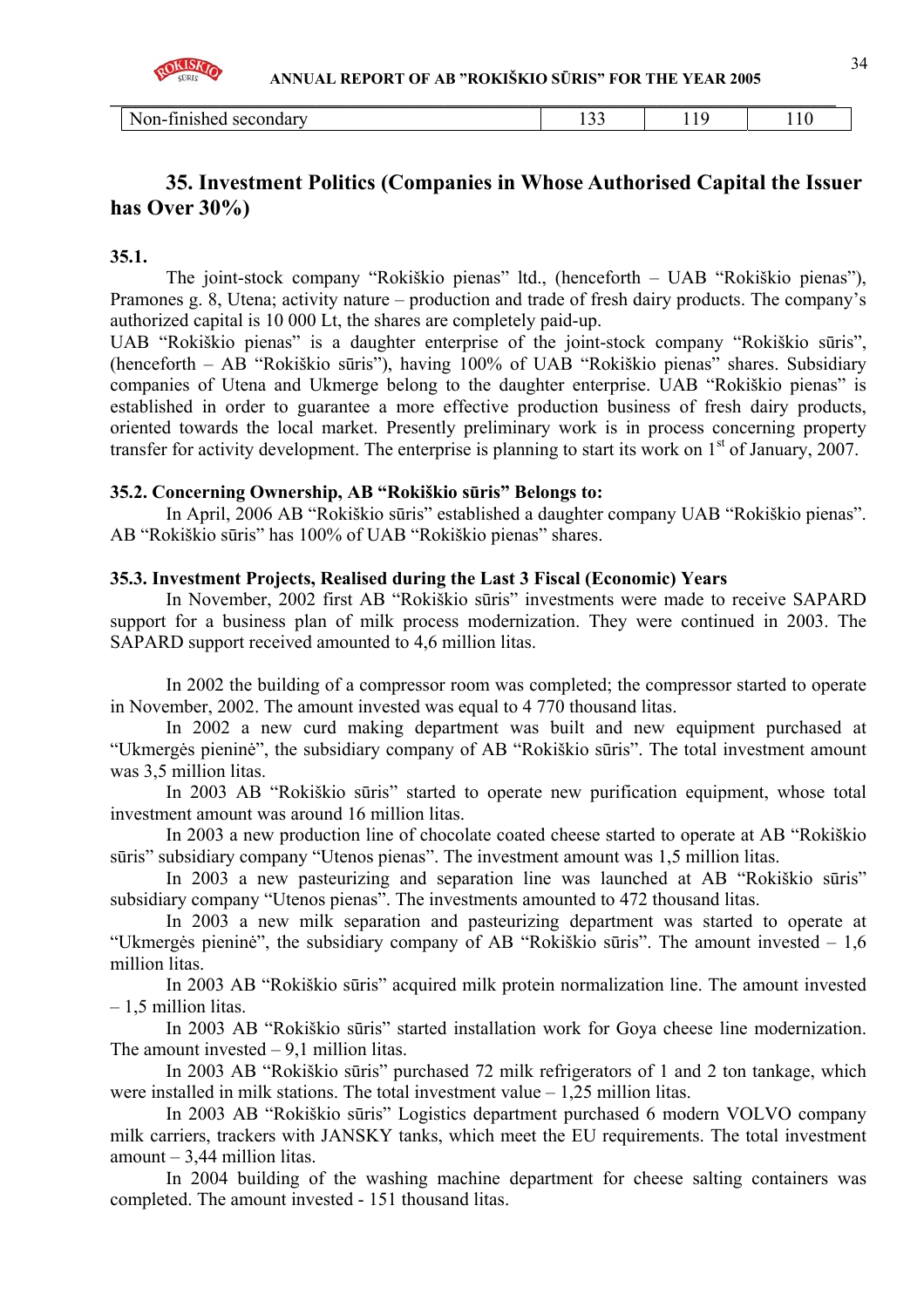

 In 2004 building of a cheese production department extension was completed. The investment amount was 102 thousand litas.

**\_\_\_\_\_\_\_\_\_\_\_\_\_\_\_\_\_\_\_\_\_\_\_\_\_\_\_\_\_\_\_\_\_\_\_\_\_\_\_\_\_\_\_\_\_\_\_\_\_\_\_\_\_\_\_\_\_\_\_\_\_\_\_\_\_\_\_\_\_\_\_\_\_\_\_\_\_\_\_\_\_\_\_\_\_** 

In 2004 mounting of Goya cheese production line was completed. The total investment amount was 9,1 million litas.

In 2004 one of the major investment tendencies in Rokiskis was modernization of hard cheese production, assuring a constant quality and parameter cheese.

Following the first priority sector 'Milk and Dairy Products' of the SAPARD rural development programme 'Development of Agricultural and Fishery Product Processing and Marketing', AB "Rokiškio sūris" received financial support, equal to 12,5 million litas, for production modernization. Following the National Payment Agency Director's order No. 221 of 30<sup>th</sup> October, 2002 "Concerning SAPARD Support to AB "Rokiškio sūris"", the Support Agreement No. SA  $8 - P25020013$  was signed on  $30<sup>th</sup>$  October, 2002. This modernization project was successfully completed in 2004.

 In 2005 AB "Rokiškio sūris" invested 17 million litas into such areas as production, logistics and purveyance. Major investments, equal to 8,6 million litas, were made in production development, namely, acquiring evaporators. 2 million litas were used in purchasing milk refrigerators and milk stations.

#### **35.5 Planned Investments**

In 2006 it is planned to invest 21 294 thousand litas into AB "Rokiškio sūris".

 The main 2006 AB "Rokiškio sūris" investment, equal to 15,5 million litas, is scheduled for whey collection and waste free processing. Having introduced these modern technologies, there will be no products discharged into purification equipment during the process of lactose production. 2 million litas are destined for the development of transformer and compressor rooms, as well as 2 million litas for logistics.

All investments were made in Lithuania.

#### **36. Competitors**

As it was mentioned, AB "Rokiškio sūris" is the biggest dairy product production company in Lithuania and in the Baltic States. The company develops its activities both in the Lithuanian and export markets.

 The company is the biggest regional exporter of fermented cheese. The main competitor company in hard and fermented cheese segments is AB "Žemaitijos pienas", whereas in semi-hard cheese segment, AB "Pieno žvaigzdės", AB "Žemaitijos pienas" and AB "Vilkyškių pieninė'. Successful competition in these segments is achieved due to bigger production quantities, allowing to reduce the product's unit costs and ensure high quality.

# **37. Dividends paid**

|                                  |              | 2000                     |                   | 2001  |                   | 2002      |  |  |
|----------------------------------|--------------|--------------------------|-------------------|-------|-------------------|-----------|--|--|
| <b>Type of</b>                   | Sum, LTL     | Per                      | Sum, LTL          | Per   | Sum, LTL          | Per share |  |  |
| shares                           |              | share                    |                   | share |                   |           |  |  |
| Ordinary<br>registered<br>shares | 2.064.627,46 | $0,435$ Lt<br>$(4,35\%)$ | No dividends paid |       | No dividends paid |           |  |  |
| Continued                        |              |                          |                   |       |                   |           |  |  |
|                                  | 2003         |                          | 2004              |       | 2005              |           |  |  |

**Dividends paid during the last 6 years according to share class and type:**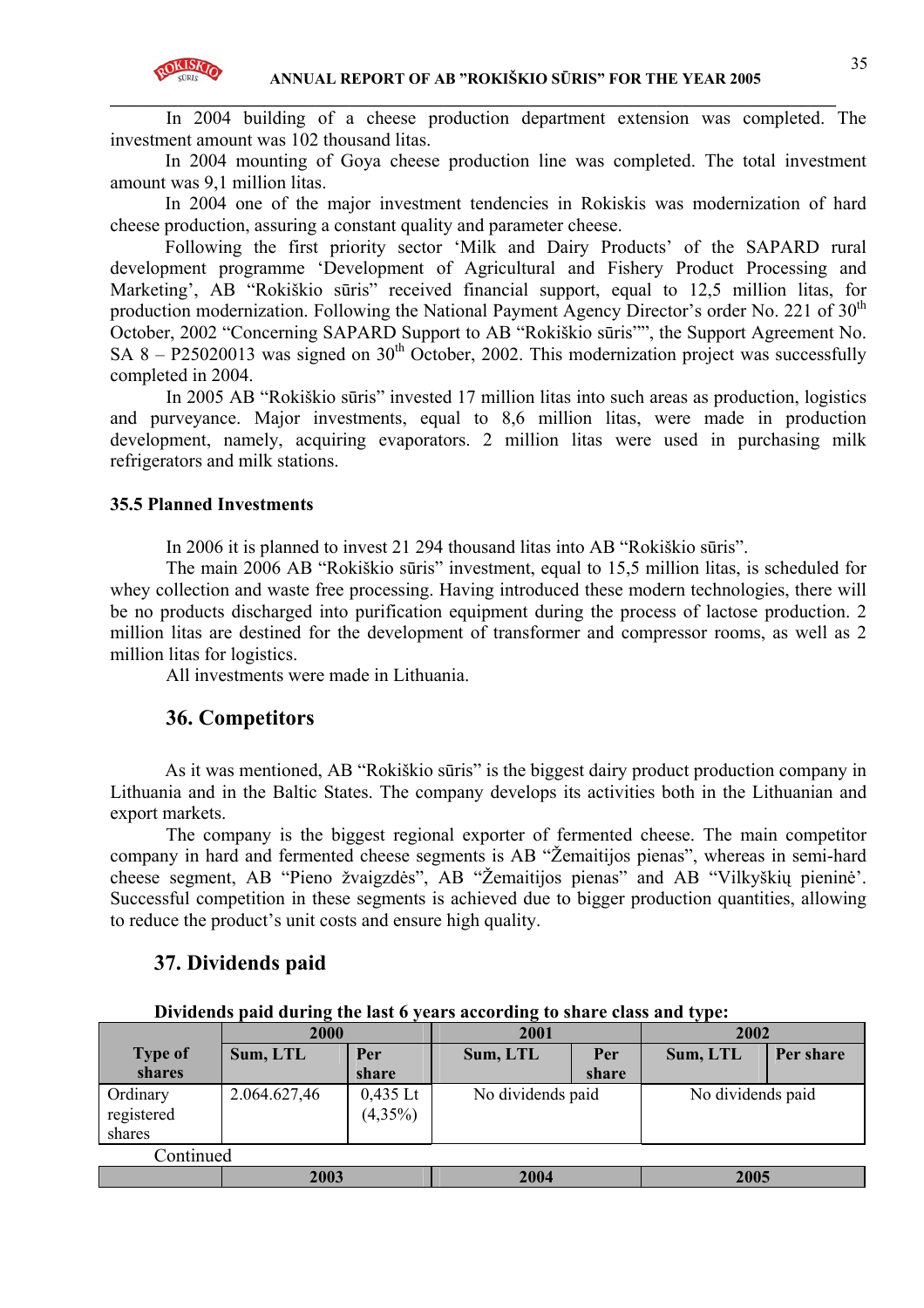

# **ANNUAL REPORT OF AB "ROKIŠKIO SŪRIS" FOR THE YEAR 2005**

| <b>Type of</b> | Suma, Lt      | Per         | Suma, Lt      | Per         | Sum, LTL      | Per share   |
|----------------|---------------|-------------|---------------|-------------|---------------|-------------|
| shares         |               | share       |               | share       |               |             |
| Ordinary       | 20.012.006,00 | $4.45$ Lt   | 21.771.115,00 | $5,00$ Lt   | 10.275.966,28 | 2,36        |
| registered     |               | $(44,50\%)$ |               | $(50,00\%)$ |               | $(23,60\%)$ |
| shares         |               |             |               |             |               |             |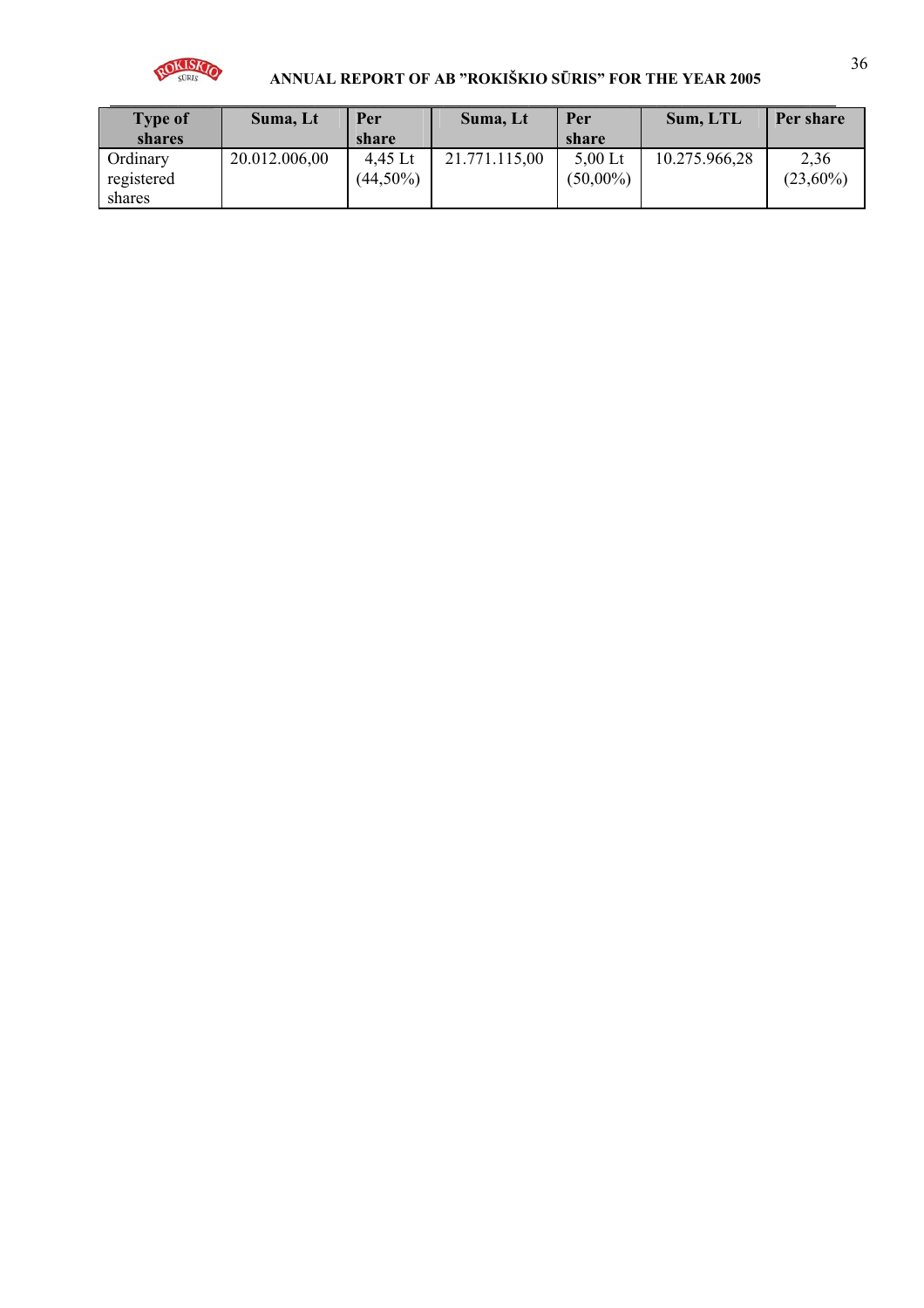

# **V. FINANCIAL STATE**

(All tabular amounts are in LTL '000 unless otherwise stated)

# **38. Financial accounts prepared according to International Accounting Standards**

# **38.1. Consolidated balance sheet**

|                                                          |                | As at 31 <sup>st</sup> December |                |
|----------------------------------------------------------|----------------|---------------------------------|----------------|
|                                                          | 2005           | 2004                            | 2003           |
|                                                          | (consolidated) | (consolidated)                  | (consolidated) |
| <b>Non-current assets</b>                                |                |                                 |                |
| Property, plant and equipment                            | 128.901        | 139.509                         | 140.115        |
| Intangible assets                                        | 1.135          | 670                             | (158)          |
| Other receivables                                        | 13.277         | 14.364                          | 17.341         |
|                                                          | 143 313        | 154 543                         | 157.298        |
| <b>Current assets</b>                                    |                |                                 |                |
| Inventories                                              | 71.115         | 54.940                          | 77.028         |
| Trade and other receivables                              | 81.840         | 60.258                          | 53.992         |
| Financial assets at fair value through profit<br>or loss |                | 5.880                           | 11.249         |
| Cash and cash equivalents                                | 3.184          | 4.312                           | 5.222          |
|                                                          | 156.139        | 125.390                         | 147.491        |
| Total assets                                             | 299.452        | 279.933                         | 304.789        |
| <b>EQUITY</b>                                            |                |                                 |                |
| <b>Capital and reserves</b>                              |                |                                 |                |
| Ordinary shares                                          | 47.462         | 47.462                          | 47.462         |
| Share premium                                            | 41.473         | 41.473                          | 41.473         |
| Reserve for acquisition of treasury shares               | 10.000         | 10.000                          | 10.000         |
| Treasury shares                                          | (16.224)       | (16.224)                        | (6.224)        |
| Other reserves                                           | 69.805         | 69.805                          | 69.805         |
| Retained earnings                                        | 41.900         | 41.844                          | 34.077         |
|                                                          | 194.416        | 194.360                         | 196.593        |
| <b>Minority interests</b>                                |                | 1.468                           | 1.517          |
|                                                          | 194.416        | 195.828                         | 198.110        |
| <b>Non-current liabilities</b>                           | 4,253          | 9.403                           | 17.424         |
| <b>Deferred</b> income                                   | 8.730          | 10.690                          | 6.351          |
|                                                          | 12.983         | 20.093                          | 23.775         |
| <b>Current liabilities</b>                               |                |                                 |                |
| Income tax liabilities                                   | 217            | 5.126                           | 4.003          |
| <b>Borrowings</b>                                        | 50.701         | 28.457                          | 45.003         |
| Trade and other payables                                 | 41.135         | 30.429                          | 33.898         |
|                                                          | 92.053         | 64.012                          | 82.904         |
| Total liabilities                                        | 105.036        | 84.105                          | 106.679        |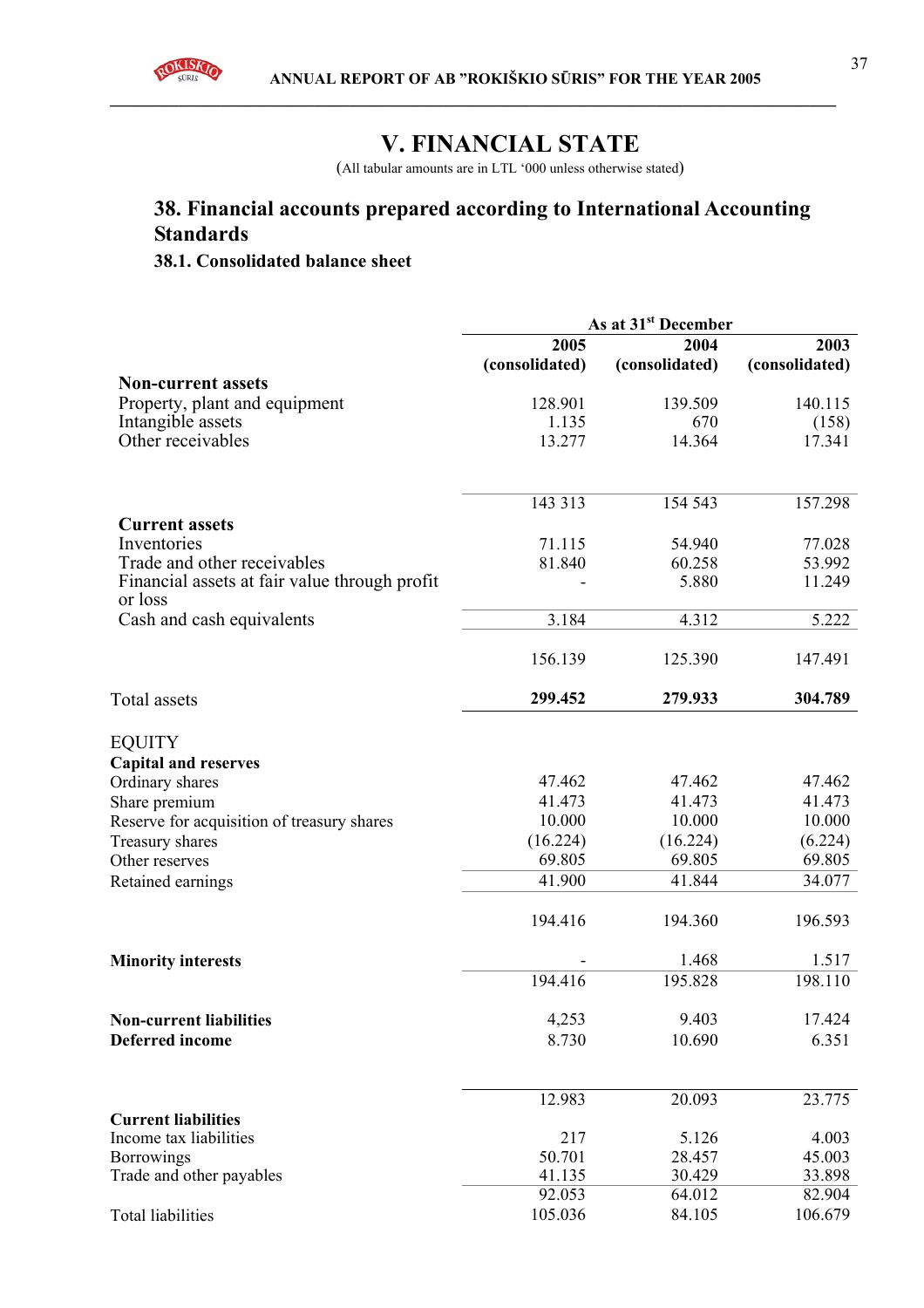

**Total equity and liabilities** 299.452 279.933 304.789

38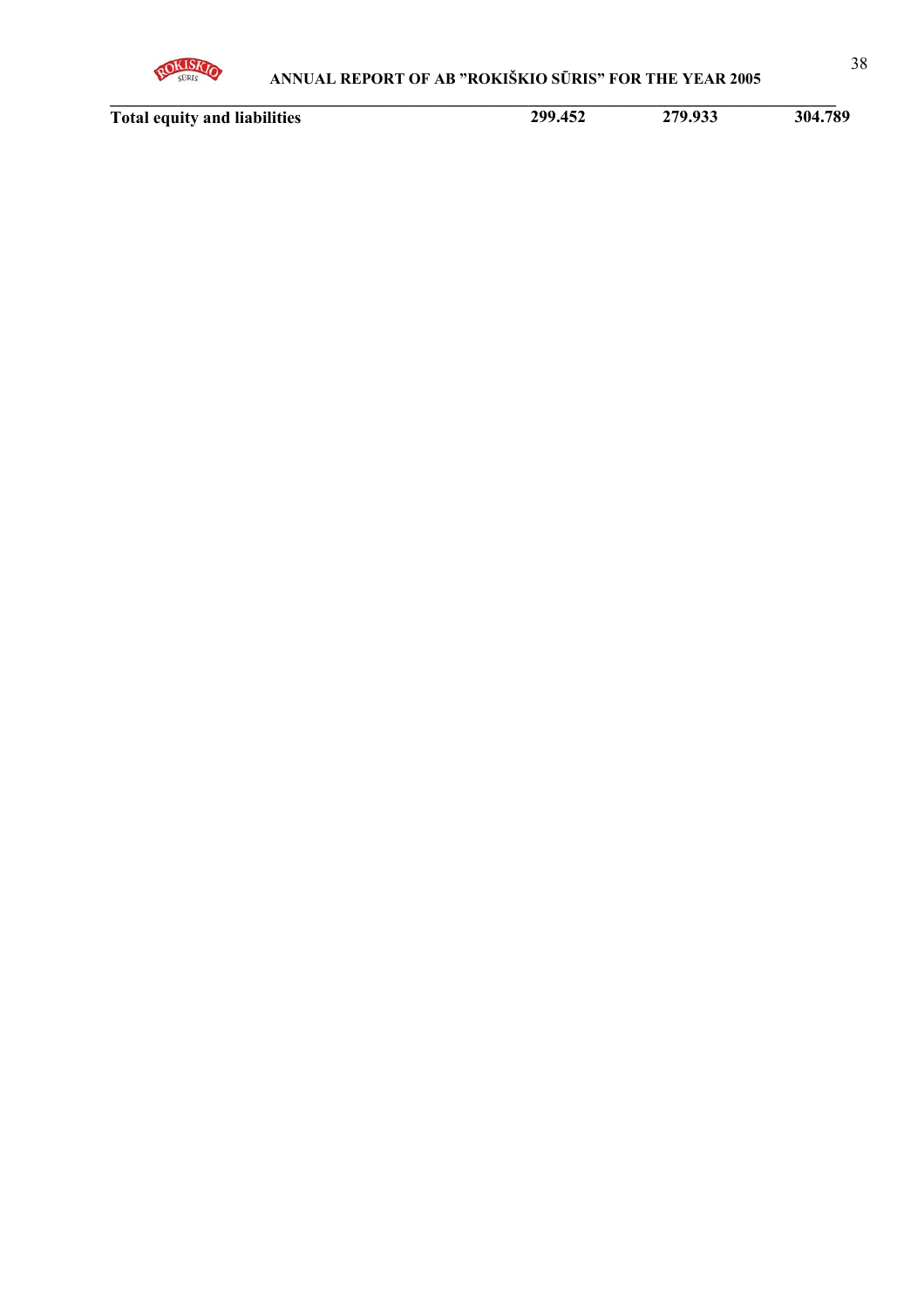

# **38.2. Consolidated income statement**

|                                                       | Year ended 31 <sup>st</sup> December (thou Lt) |           |           |
|-------------------------------------------------------|------------------------------------------------|-----------|-----------|
|                                                       | 2005                                           | 2004      | 2003      |
| Sales                                                 | 473 118                                        | 451 393   | 369 623   |
| Cost of sales                                         | (399 707)                                      | (363 466) | (292 347) |
| <b>Gross profit</b>                                   | 73 411                                         | 87927     | 77 276    |
| Selling and marketing expenses                        | (25920)                                        | (30 421)  | (26067)   |
| General and administrative expenses                   | (17612)                                        | (20 231)  | (27752)   |
| Other gains/(losses) – net                            | (2 269)                                        | (1243)    | (1554)    |
| <b>Operating profit</b>                               | 27 610                                         | 36 452    | 21 903    |
| Finance costs                                         | (2020)                                         | (2627)    | (2392)    |
| Profit before tax                                     | 25 590                                         | 33 825    | 19511     |
| Income tax                                            | (4590)                                         | (6095)    | (4108)    |
| Net profit                                            | 21 000                                         | 27 730    | 15 403    |
| <b>Attributable to:</b>                               |                                                |           |           |
| Equity holders of the Company                         | 20 952                                         | 27 779    | 14 906    |
| Minority interests                                    | 48                                             | (49)      | 497       |
|                                                       | 21 000                                         | 27 730    | 15 403    |
| Diluted and basics earnings per share (LTL per share) | 4,81                                           | 6,21      | 3,31      |

(All tabular amounts are in LTL '000 unless otherwise stated)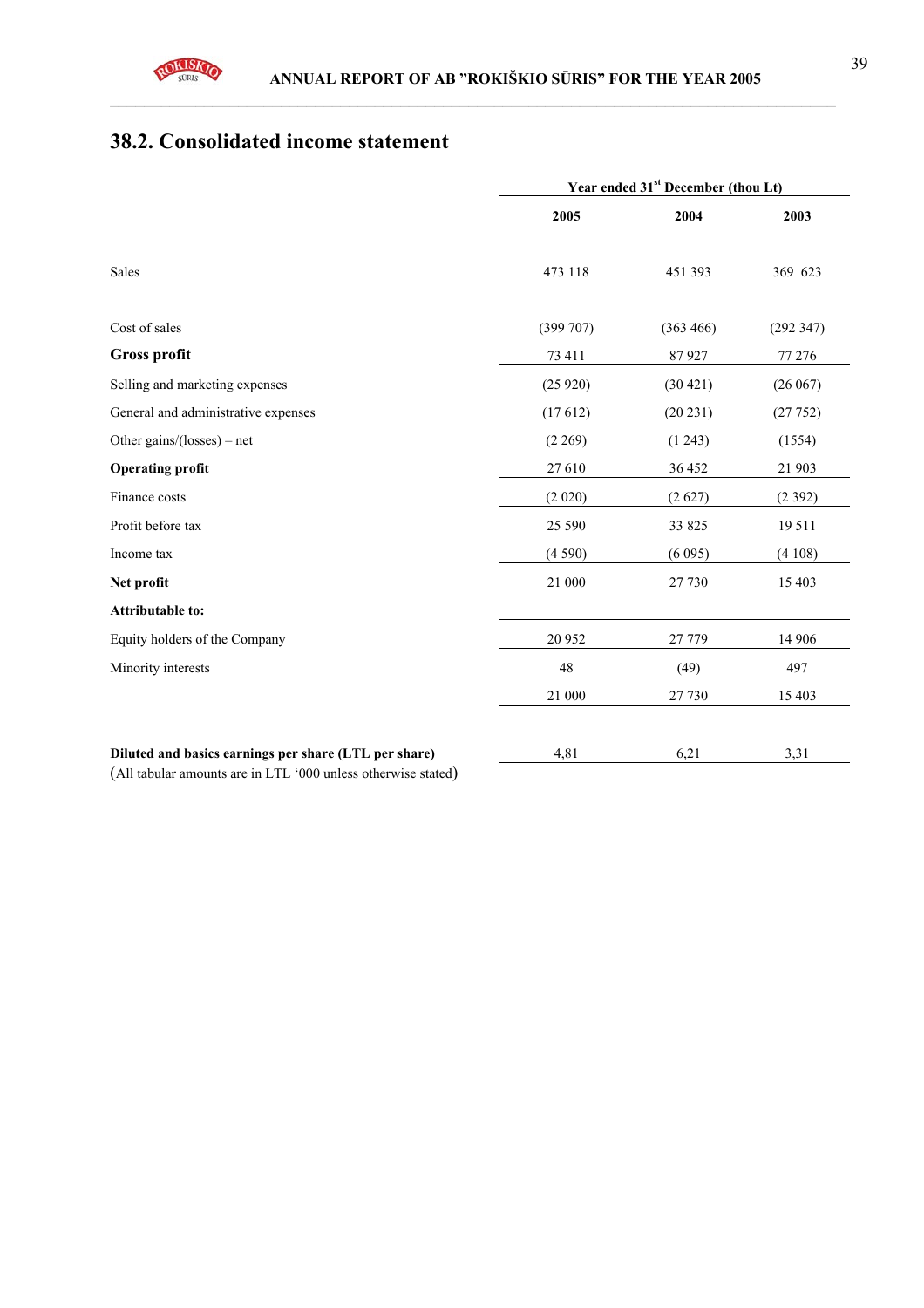**\_\_\_\_\_\_\_\_\_\_\_\_\_\_\_\_\_\_\_\_\_\_\_\_\_\_\_\_\_\_\_\_\_\_\_\_\_\_\_\_\_\_\_\_\_\_\_\_\_\_\_\_\_\_\_\_\_\_\_\_\_\_\_\_\_\_\_\_\_\_\_\_\_\_\_\_\_\_\_\_\_\_\_\_\_** 

#### **Consolidated statement of changes in equity in 2005 Thou. Lt.**

|                                              | <b>Share</b><br>capital  | <b>Share</b><br>premium  | <b>Reserve for</b><br>acquisition of<br>treasury<br>shares | <b>Treasury</b><br>shares |                          | <b>Other Retained</b><br>reserves earnings |                          | Minori<br>ty<br>interes<br><b>Total</b><br>t | Total   |
|----------------------------------------------|--------------------------|--------------------------|------------------------------------------------------------|---------------------------|--------------------------|--------------------------------------------|--------------------------|----------------------------------------------|---------|
| Balance at 1 January 2004                    | 47462                    | 41 473                   | 10 000                                                     | (6224)                    | 69 805                   | 34 077                                     | 196 593                  | 1517                                         | 198 110 |
| Acquisition of treasury shares               |                          |                          | $\blacksquare$                                             | (10000)                   |                          | $\overline{\phantom{a}}$                   | (10000)                  | $\blacksquare$                               | (10000) |
| Dividends relating to 2003                   |                          |                          |                                                            |                           | $\overline{\phantom{a}}$ | (20012)                                    | (20012)                  | $\overline{\phantom{a}}$                     | (20012) |
| Net profit                                   | $\overline{\phantom{a}}$ | $\overline{\phantom{a}}$ | $\overline{\phantom{a}}$                                   |                           | $\overline{\phantom{a}}$ | 27 779                                     | 27 779                   | (49)                                         | 27 730  |
| at $31$<br>Balance<br>December<br>2004       | 47 462                   | 41 473                   | 10 000                                                     | (16224)                   | 69 805                   | 41 844                                     | 194 360                  | 1468                                         | 195 828 |
| Change in accounting policy                  |                          |                          |                                                            |                           | $\overline{\phantom{a}}$ | 875                                        | 875                      | $\blacksquare$                               | 875     |
| Dividends relating to 2004                   |                          |                          |                                                            |                           | $\blacksquare$           | (21771)                                    | (21771)                  | $\overline{\phantom{a}}$                     | (21771) |
| Net profit                                   |                          |                          |                                                            |                           | ٠                        | 20 952                                     | 20 952                   | 48                                           | 21 000  |
| subsidiaries<br>. Minority<br>of<br>disposed |                          |                          |                                                            |                           |                          |                                            | $\overline{\phantom{a}}$ | (1516)                                       | (1516)  |
| 31 December<br>Balance<br>at<br>2005         | 47462                    | 41 473                   | 10 000                                                     | (16224)                   | 69 805                   | 41 900                                     | 194 416                  |                                              | 194 416 |

#### **Consolidated statement of changes in equity in 2004 Thou. Lt**

|                                          | <b>Share</b> | Share<br>capital premium | <b>Reserve for</b><br>acquisition<br>of treasury<br>shares | <b>Treasury</b><br>shares | Other<br>reserves                          | Retained<br>earnings | Total              | <b>Minority</b><br>interest          | Total              |
|------------------------------------------|--------------|--------------------------|------------------------------------------------------------|---------------------------|--------------------------------------------|----------------------|--------------------|--------------------------------------|--------------------|
| <b>Balance as at 1 January</b><br>2003   | 47.462       | 41.473                   | 10.000                                                     | (6.224)                   | 69.805                                     | 19.171               | 181.687            | 1.020                                | 182.707            |
| Net profit                               |              |                          |                                                            |                           | $\overline{\phantom{a}}$                   | 14.906               | 14.906             | 497                                  | 15.403             |
| <b>Balance at 31 December</b><br>2003    | 47.462       | 41.473                   | 10.000                                                     | (6.224)                   | 69.805                                     | 34.077               | 196.593            | 1.517                                | 198.110            |
| Acquisition of treasury<br>shares        |              |                          |                                                            | (10.000)                  |                                            |                      | (10.000)           | $\qquad \qquad \blacksquare$         | (10.000)           |
| Dividends relating to 2003<br>Net profit |              | $\overline{\phantom{a}}$ |                                                            |                           | $\blacksquare$<br>$\overline{\phantom{a}}$ | (20.012)<br>27.779   | (20.012)<br>27.779 | $\qquad \qquad \blacksquare$<br>(49) | (20.012)<br>27.730 |
| <b>Balance at 31 December</b><br>2004    | 47.462       | 41.473                   | 10.000                                                     | (16.224)                  | 69.805                                     | 41.844               | 194.360            | 1.468                                | 195.828            |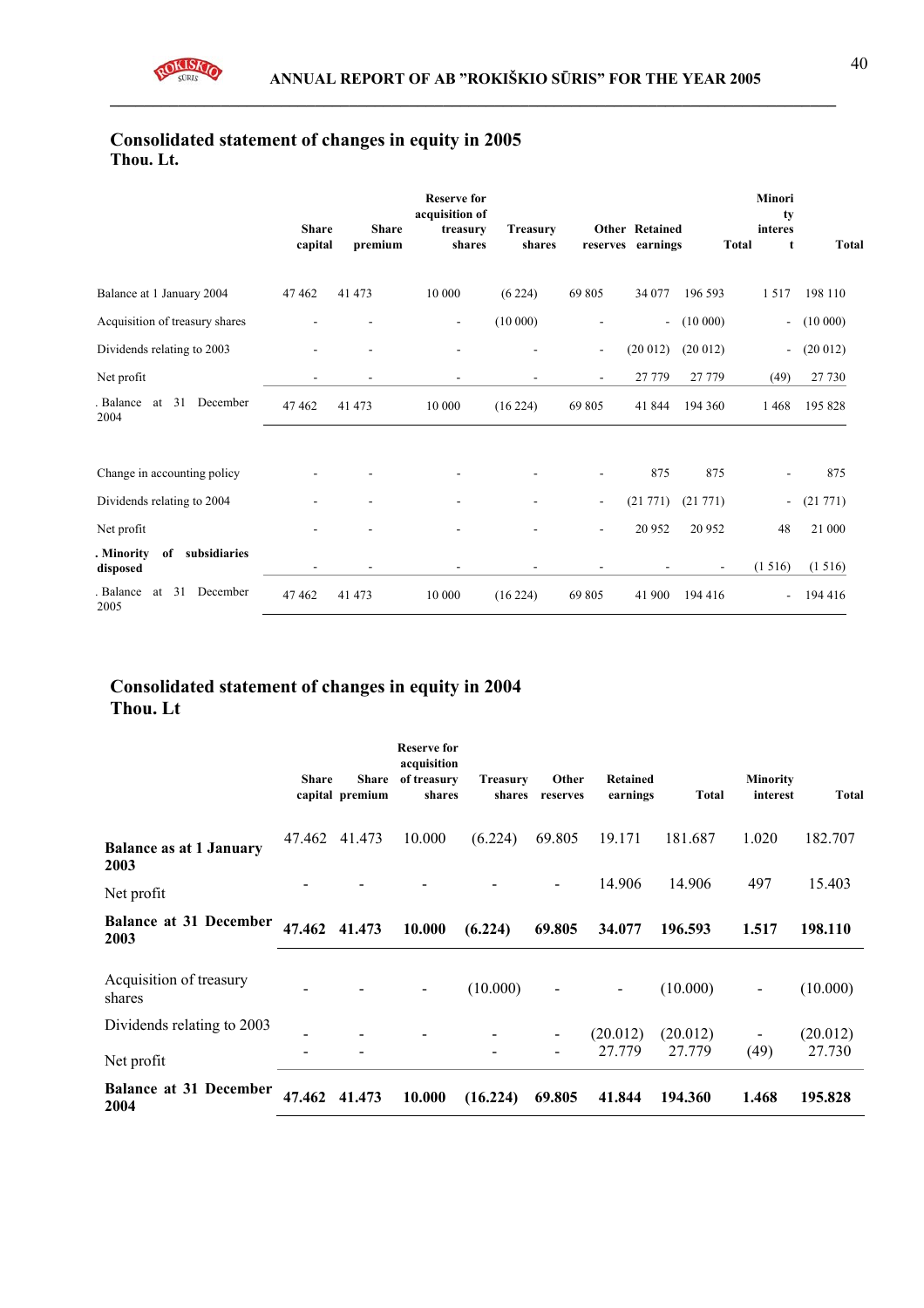

#### **Consolidated statement of changes in equity in 2003 Thou. Lt**

|                                    | Share capital | <b>Share</b><br>premium | <b>Reserve for</b><br>acquisition of<br>treasury<br>shares | <b>Treasury</b><br>shares | Other<br>reserves | Retained Total<br>earnings |         |
|------------------------------------|---------------|-------------------------|------------------------------------------------------------|---------------------------|-------------------|----------------------------|---------|
| <b>Balance at 1 January 2002</b>   | 47.462        | 41.473                  | $\overline{\phantom{a}}$                                   | (5.730)                   | 69.805            | 35.159                     | 188.169 |
| Acquisition of treasury shares     |               |                         |                                                            | (957)                     |                   |                            | (957)   |
| Transfer of treasury shares        |               |                         |                                                            | 463                       |                   | (22)                       | 441     |
| Transferred to reserves            |               |                         | 10.000                                                     | $\overline{\phantom{0}}$  |                   | (10.000)                   | -       |
| Net profit                         |               |                         |                                                            |                           |                   | (5966)                     | (5.966) |
| <b>Balance at 31 December 2002</b> | 47.462        | 41.473                  | 10.000                                                     | (6.224)                   | 69.805            | 19.171                     | 181.687 |
| <b>Balance at 1 January 2003</b>   | 47.462        | 41.473                  | 10.000                                                     | (6.224)                   | 69.805            | 19.171                     | 181.687 |
| Net profit                         |               |                         |                                                            |                           |                   | 14.906                     | 14.906  |
| <b>Balance at 31 December 2003</b> | 47.462        | 41.473                  | 10.000                                                     | (6.224)                   | 69.805            | 34.077                     | 196.593 |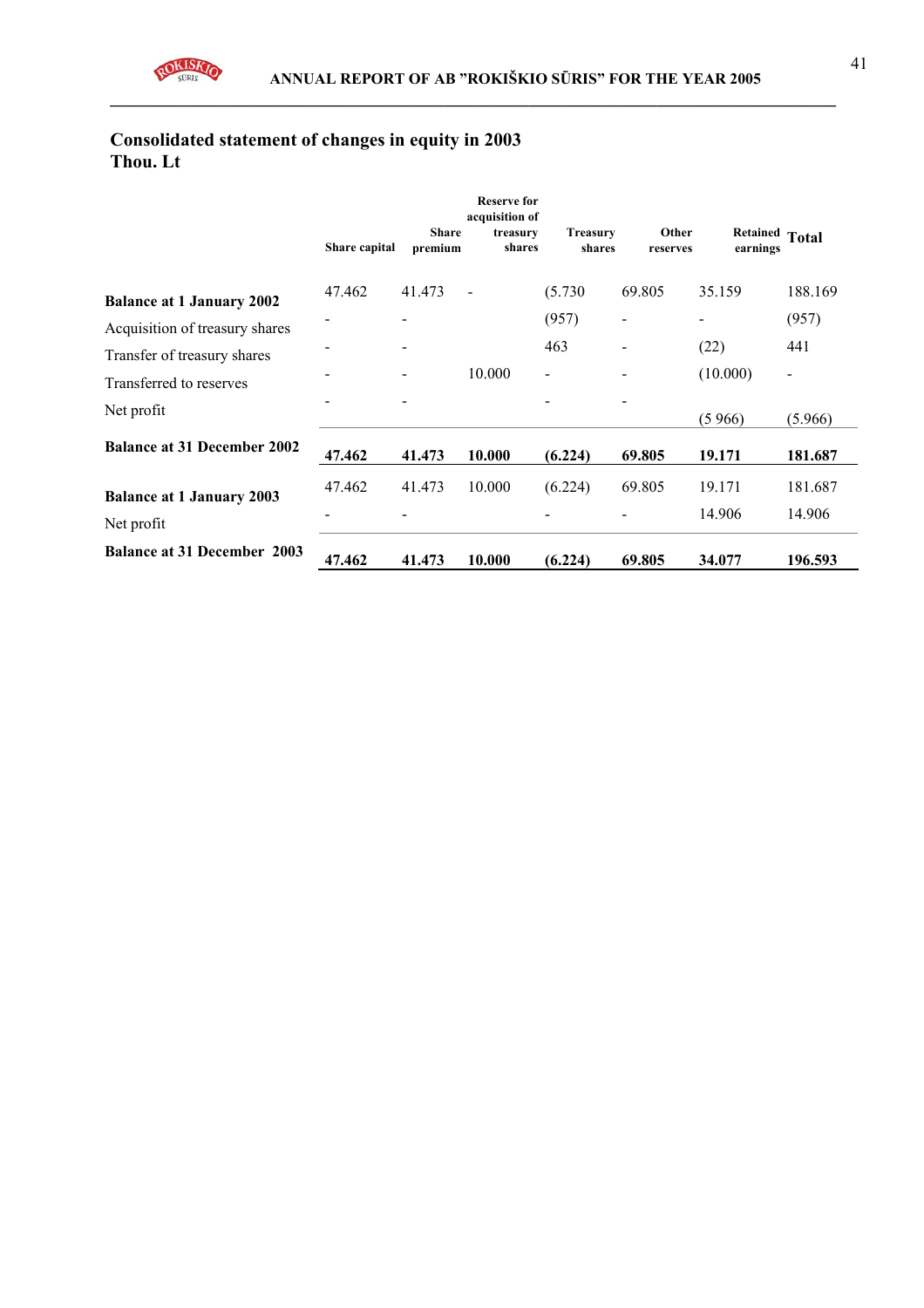

**\_\_\_\_\_\_\_\_\_\_\_\_\_\_\_\_\_\_\_\_\_\_\_\_\_\_\_\_\_\_\_\_\_\_\_\_\_\_\_\_\_\_\_\_\_\_\_\_\_\_\_\_\_\_\_\_\_\_\_\_\_\_\_\_\_\_\_\_\_\_\_\_\_\_\_\_\_\_\_\_\_\_\_\_\_** 

#### **38.3. Consolidated cash flow statement**

(All tabular amounts are in LTL '000 unless otherwise stated)

|                                                     | <b>Year ended at 31 December</b> |                |                |
|-----------------------------------------------------|----------------------------------|----------------|----------------|
|                                                     | 2005                             | 2004           | 2003           |
|                                                     | (consolidated)                   | (consolidated) | (consolidated) |
| Cash flows from operating activities                |                                  |                |                |
| Cash generated from operations                      | 14.953                           | 70.322         | 35.470         |
| Interest paid                                       | (1.872)                          | (2.580)        | (3.468)        |
| Income tax paid                                     | (2.755)                          | (1.300)        |                |
| Net cash generated from operating activities        | 10.326                           | 66.442         | 32.002         |
| Investicinė veikla                                  |                                  |                |                |
| Cash flows from investing activities                | 45                               |                | (101)          |
| Disposal of subsidiaries, net of cash disposed      | (12.366)                         | (21.545)       | (27.740)       |
| Purchase of property, plant and equipment           | (34)                             | (156)          | (357)          |
| Purchase of intangible assets                       | (3)                              | (2.315)        |                |
| Purchase of investments                             | 5.246                            | 6.823          |                |
|                                                     | (4.337)                          | (246)          | (798)          |
| Proceeds from investments                           | (9961)                           | (5.286)        |                |
| Loans granted to farmers and employees              | 1.855                            | 737            | 618            |
| Other loans granted                                 |                                  | 6.254          | 5.201          |
| Proceeds from sale of property, plant and equipment | 8.656                            | 56             |                |
| Government Grants received                          | 2.189                            | 2.603          | 315            |
| Other loan repayments received                      | 433                              | 286            | 227            |
| Net cash used in investing activities               | (8.277)                          | (12.789)       | (22.635)       |
| Cash flows from financing activities                |                                  |                |                |
| Dividends paid                                      | (20.047)                         | (19.973)       |                |
| Acquisition of treasury shares                      |                                  | (10.000)       |                |
| Proceeds from borrowings                            | 25.068                           | 296.680        | 36.932         |
| Repayments of borrowings                            | (14.253)                         | (323.138)      | (43.716)       |
| Finance lease principal payments                    | (301)                            | (287)          | (646)          |
| <b>Cash flows from financing activities</b>         | (9.533)                          | (56.718)       | (7.430)        |
| Net decrease in cash and cash equivalents           | (7.484)                          | (3.065)        | 1.937          |
| Cash and cash equivalents                           |                                  |                |                |
| At the beginning of year                            | 2.157                            | 5.222          | 3.285          |
| At the end of year                                  | (5.327)                          | 2.157          | 5.222          |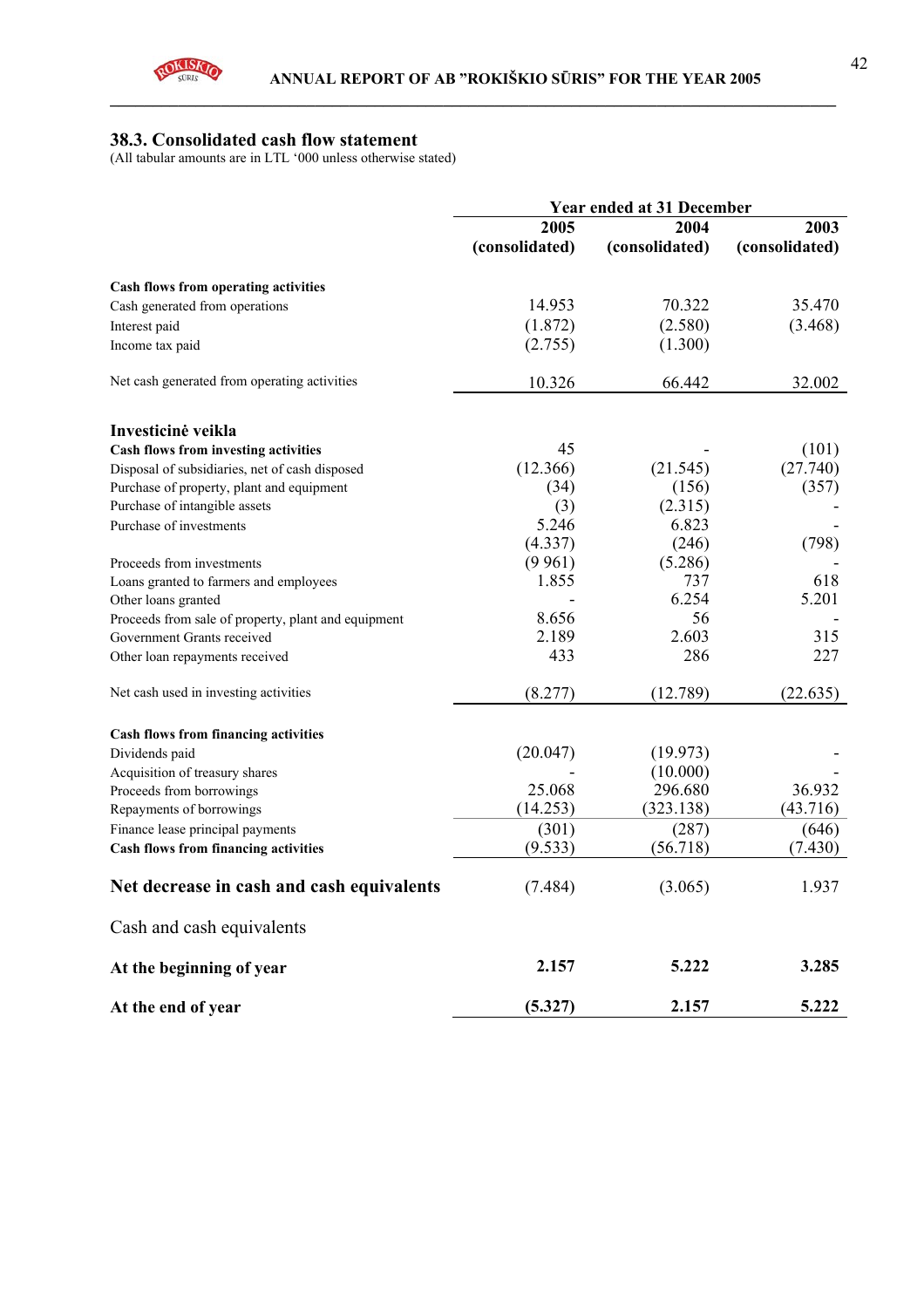

# **39. – Commentary on Financial Accounts**

#### **39.1. Explanatory Text on Annual Financial Accounts for the Last Fiscal Year 39.3. Major Changes and Their Causes Starting from the End of the Previous Fiscal Year**

A consolidated audit account from the audit company "PricewaterhouseCoopers", performed following the international accounting standards, is attached.

#### **39.2. Consolidation Principles Applied**

These consolidated financial statements have been prepared in accordance with International Financial Reporting Standards as adopted by the European Union and International Financial Reporting Standards issued by the IASB. All International Financial Reporting Standards issued by the IASB and effective at the time of preparing these consolidated financial statements have been adopted by the EU through the endorsement procedure established by the European Commission, with the exception of the International Accounting Standard IAS 39 "Financial Instruments: Recognition and Measurement". Following recommendations from the Accounting Regulatory Committee, the Commission adopted the Regulations 2086/2004 and 1864/2005 requiring the use of IAS 39, excluding certain provisions on portfolio hedging of core deposits, by all listed companies from 1 January 2005.

Since the Group is not affected by the provisions regarding portfolio hedging that are not required by the EU-endorsed version of IAS 39, the accompanying financial statements comply with both International Financial Reporting Standards as adopted by the European Union and International Financial Reporting Standards issued by the IASB.

# **40. Performance Report Prepared by the Issuer's Board of Directors**

#### **The Company's Activity Report for the Year 2005 Controlled by the Auditors and Confirmed by the General Meeting of AB "Rokiškio sūris" Shareholders**

#### **Performance Results**

The largest dairying company in Lithuania – Rokiškio Sūris AB and its subsidiaries (hereinafter "the Group") – improved efficiency of its operations and successfully achieved its target results for 2005. The Group's revenue amounted to LTL 473.118 million and consolidated audited net profit was LTL 21.0 million. Although the Company's net profit in 2005 decreased by 24.3 per cent as compared to 2004 (LTL 27.73 million), its sales revenue was higher by 4.7 per cent as compared to 2004 (LTL 451.393 million).

In 2005, the Group's efficiency of operations was improved and general and administrative expenses

of the Group were reduced by 12.95 per cent, selling and marketing expenses were reduced by 14.8 per cent.

In 2005, the total payroll expenses amounted to LTL 39,336 thousand, which is less by LTL 5,904 thousand as compared to 2004. The average gross salary in 2005 was LTL 1,325

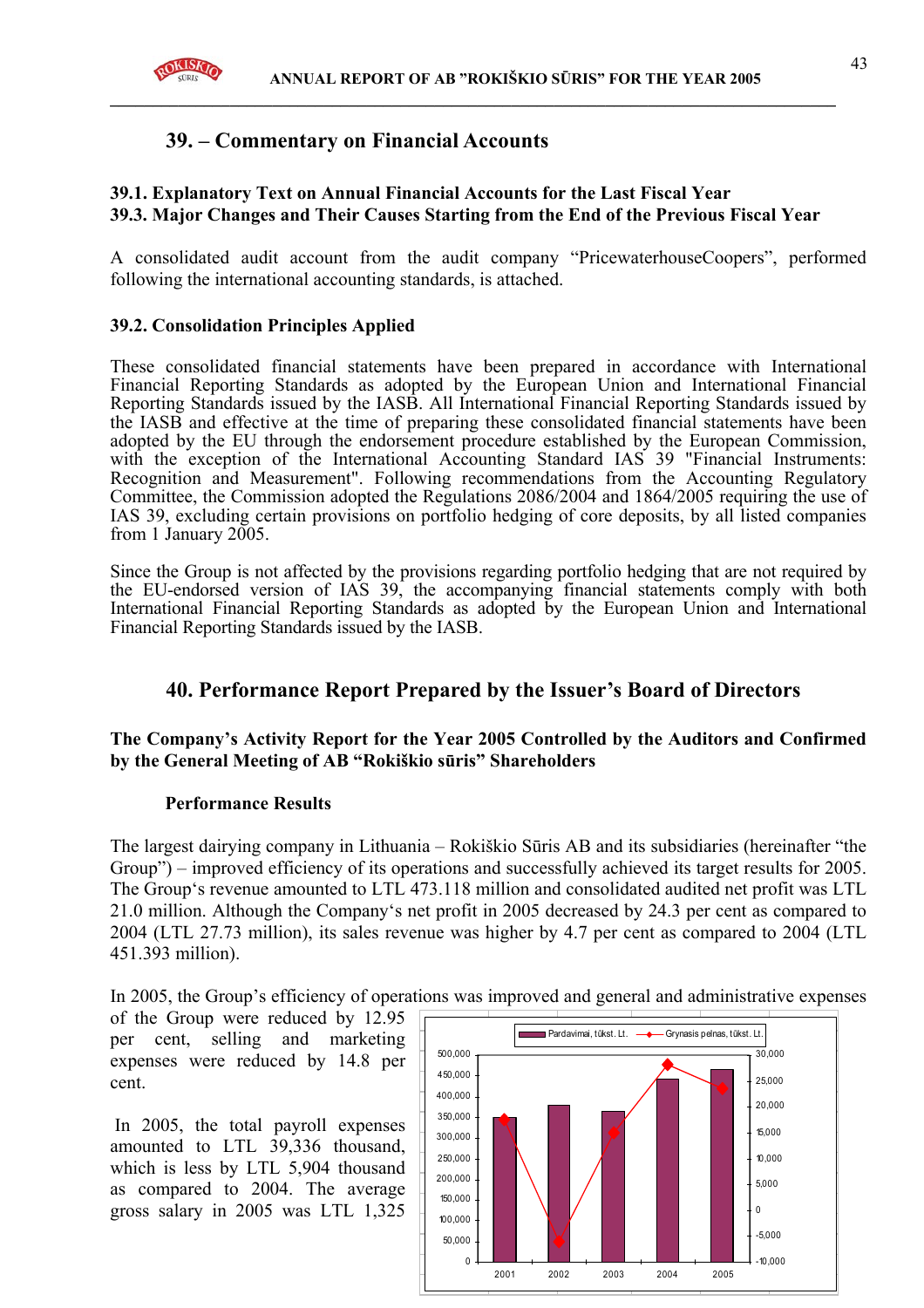

**\_\_\_\_\_\_\_\_\_\_\_\_\_\_\_\_\_\_\_\_\_\_\_\_\_\_\_\_\_\_\_\_\_\_\_\_\_\_\_\_\_\_\_\_\_\_\_\_\_\_\_\_\_\_\_\_\_\_\_\_\_\_\_\_\_\_\_\_\_\_\_\_\_\_\_\_\_\_\_\_\_\_\_\_\_**  (including part-time managers of 462 milk buying-up stations) as compared to LTL 1,391 in 2004. In 2005, the average number of employees fell down to 1,882 as compared to 1,893 employees in the Group.

#### **Changes in financial position**

In October 2005, Rokiškio Sūris AB applied for financial support from the EU amounting to LTL 3.45 million to finance its business plan "Rokiškio Sūris AB Whey Collection and Processing".

The financial support obtained will enable the Company to solve environmental issues and strengthen its competitiveness in the EU market, as well as ensure full processing of whey through actual implementation of waste less production technology, and produce new products.

During the reporting financial year the Group acquired property, plant and equipment and intangible assets for LTL 12,400 thousand (2004: LTL 21,701 thousand, 2003: LTL 28,312 thousand).

In 2005, subsidies paid in to Rokiškio Sūris AB for products sold amounted to LTL 15,819 thousand.

As at 31 December 2005, the Group had short-term loans of LTL 45,485 thousand, and long-term loans of LTL 9,206 thousand. Total borrowings of the Group amounted to LTL 54,691 thousand at year end.

#### **The Company's share value**

Diagram of changes in Rokiškio Sūris AB share value over 2005.



In 2005, the highest share value of Rokiškio Sūris AB was LTL 82.50. At the year-end, the Company's capitalisation was LTL 355.97 million.

#### **Rokiškio Sūris AB Group structure**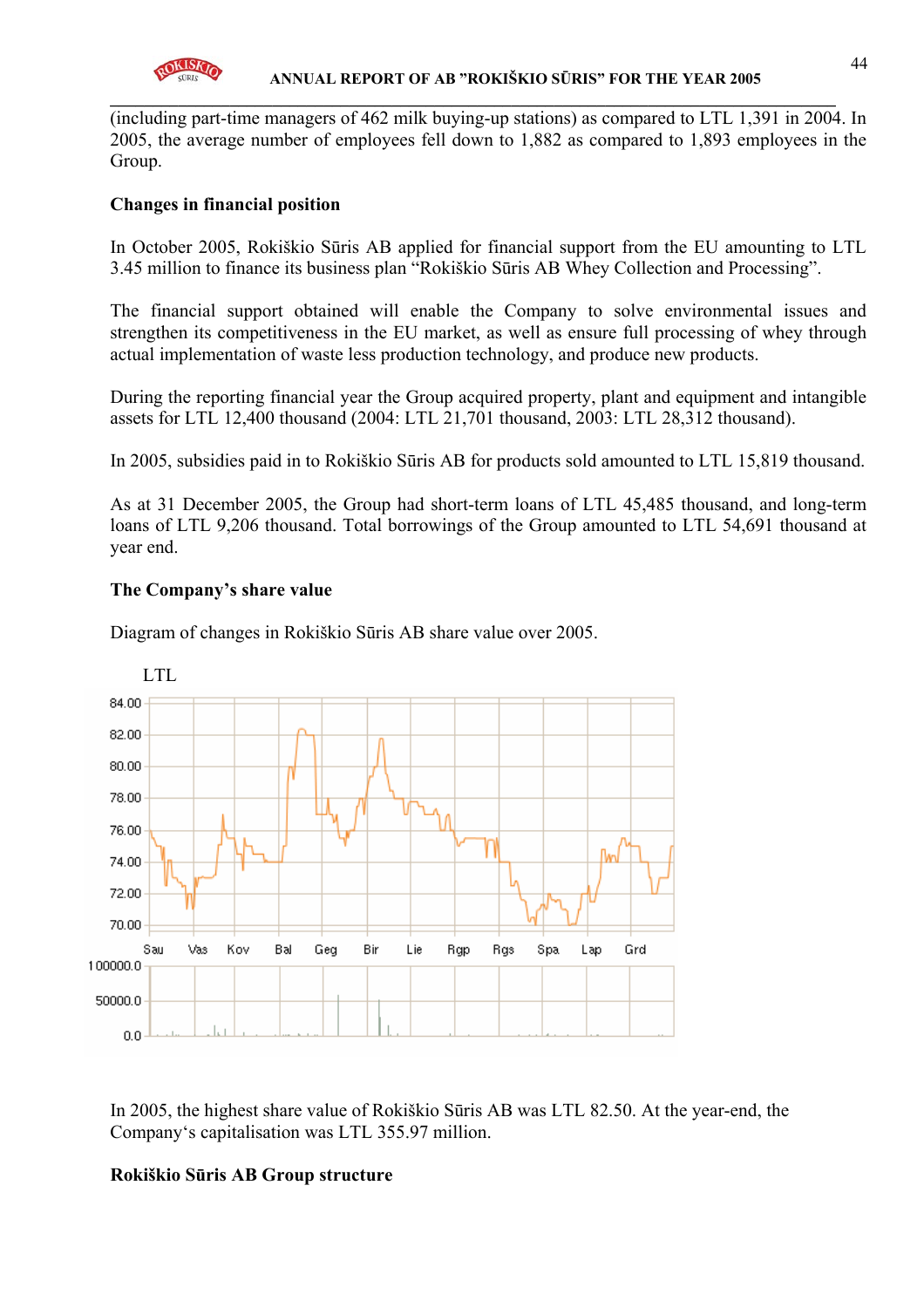

At the end of 2005, the Rokiškio Sūris AB Group consisted of the parent company Rokiškio Sūris AB and its three branches: Utenos Pienas, Ukmergės Pieninė, and Eišiškių Pieninė.

**\_\_\_\_\_\_\_\_\_\_\_\_\_\_\_\_\_\_\_\_\_\_\_\_\_\_\_\_\_\_\_\_\_\_\_\_\_\_\_\_\_\_\_\_\_\_\_\_\_\_\_\_\_\_\_\_\_\_\_\_\_\_\_\_\_\_\_\_\_\_\_\_\_\_\_\_\_\_\_\_\_\_\_\_\_** 

#### **Structural changes in the Group over the financial year 2005:**

As at 1 January 2005, Rokiškio Sūris AB holdings and number of shares in its subsidiary undertakings were as follows:

On 1 June 2005, Rokiškio Sūris AB sold all its 1,498,508 ordinary registered shares held in Varėnos Pieninė AB and all its 387,008 ordinary registered shares held in Ignalinos Pieninė AB. On 5 October 2005, Rokiškio Sūris AB sold all its 12 ordinary registered shares held in Kalora UAB. On 29 April 2005, Rokiškio Sūris AB lost its block of shares held in Švenčionių Pieninė AB as a result of bankruptcy of this company.

As at 31 December 2005, Rokiškio Sūris AB had no subsidiary undertakings.

On 14 June 2005, Rokiškio Sūris AB sold all its 410,330 shares held in Žemaitijos Pieno Investicija AB, which accounted for 11.63 per cent of authorised share capital of Žemaitijos Pieno Investicija AB.

As at 31 December 2005, Rokiškio Sūris AB had acquired 392,047 units of its own shares. They account for 8.26 per cent of Rokiškio Sūris AB authorised share capital. Rokiškio Sūris AB did not acquire own shares in 2005.

#### **Changes in management of Rokiškio Sūris AB Group**

During the General Shareholders Meeting of Rokiškio Sūris AB held on 29 April 2005, all Board members were recalled and a new Board was elected. The newly elected Board members of Rokiškio Sūris AB were as follows: Mr. Nerijus Dagilis, Mr. Dalius Trumpa, Mr. Antanas Kavaliauskas, Mr. Andrius Trumpa, and Mr. Linas Strėlis. Mr. Nerijus Dagilis was elected as a Chairman of the Board.

#### **Raw milk supplies**

In 2005, 1,433.4 thousand tonnes of base fat milk were bought up in Lithuania, which is more by 4.4 per cent as compared to 2004. In 2005, the average price of base fat milk in Lithuania increased by 16 per cent as compared to 2004 and amounted to LTL 566 per tonne.

The Group bought up 324,454 tonnes of base fat milk directly from milk producers for an average price of LTL 539 per tonne. Base fat milk bought up subject to no discounts accounted for 95.6 per cent of total base fat milk bought up in 2005.

Milk bought up from other suppliers amounted to 150,186 tonnes for an average price of LTL 680 per tonne. Rokiškio Sūris AB Group companies bought up in total 474,640 tonnes of base fat milk or more by 7.5 per cent as compared to 2004. In 2005, an average price of milk bought up was LTL 584 per tonne, which is higher by LTL 114 per tonne as compared to 2004.

#### **Production, introduction of productive capacity, mastering of new products**

**Rokiškio Sūris AB**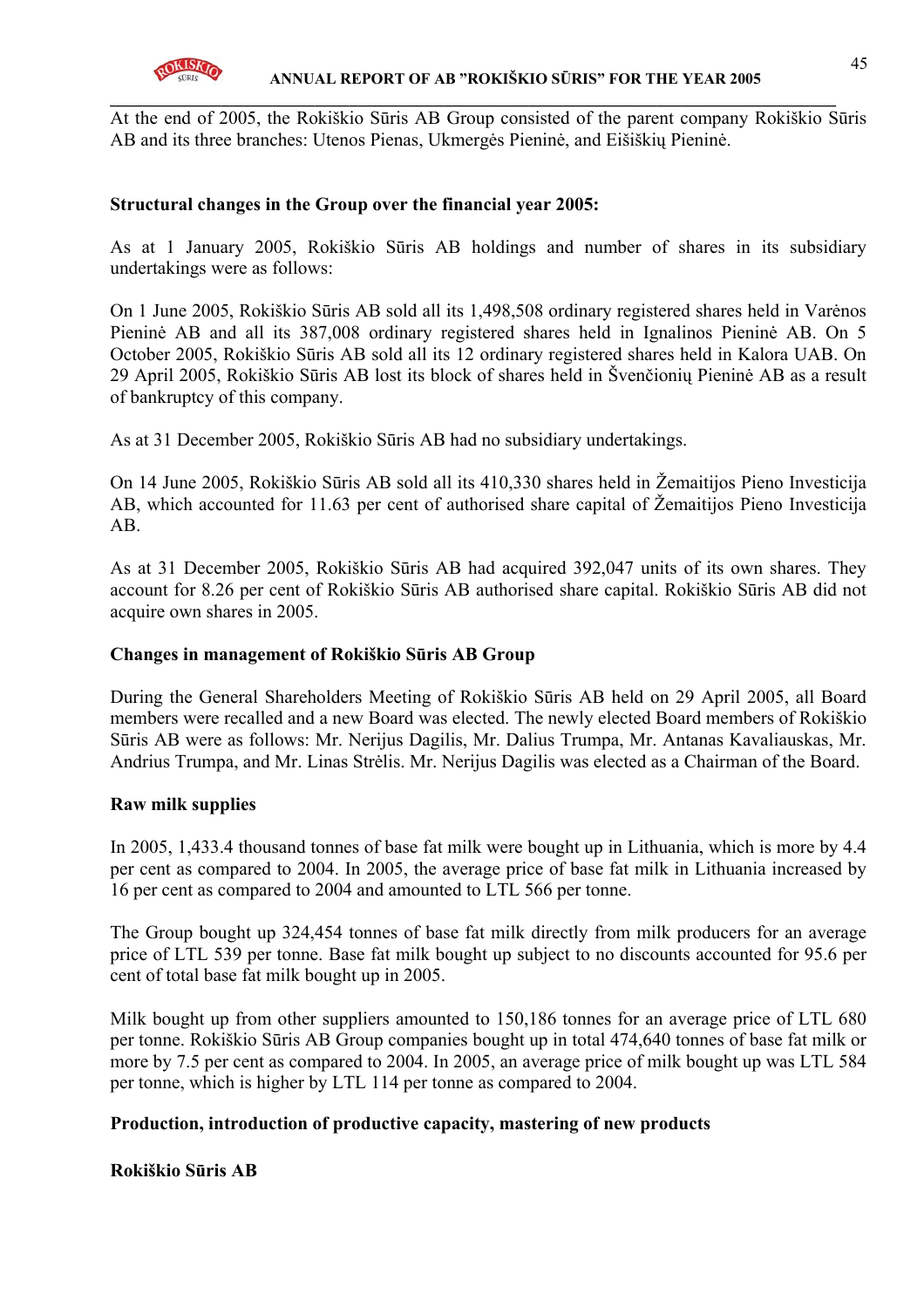

**\_\_\_\_\_\_\_\_\_\_\_\_\_\_\_\_\_\_\_\_\_\_\_\_\_\_\_\_\_\_\_\_\_\_\_\_\_\_\_\_\_\_\_\_\_\_\_\_\_\_\_\_\_\_\_\_\_\_\_\_\_\_\_\_\_\_\_\_\_\_\_\_\_\_\_\_\_\_\_\_\_\_\_\_\_**  During 2005, in Rokiškis Sūris AB produced 24,454 tonnes of fermented cheese (more by 22.5 per cent than in 2004), 6,390 tonnes of milk sugar (lactose), and 42,601 tonnes of 9 per cent whey protein concentrate.

In 2005, for the purpose of reducing production costs and sustain a high level of production, production technology for Gojos and Cagliata cheese was improved.

A modern system to ensure safe food management and quality of food was introduced in the manufacturing process, which is certified at a global level and enables to produce safe and quality food products that meet the requirements of customers.

The Company continuously seeks to reduce adverse effect on environment and ensures a minimal level for utilization of hazardous substances and generation of waste.

Fermented cheese produced in Rokiškis is well appreciated among the consumers. Fermented cheese with Rokiškio sūris trademark was awarded with AgroBalt 2005 medal during the 14th international trade fair of agriculture, food products and packaging.

#### **Branch Ukmergės Pieninė**

Ukmergės Pieninė is one of the most modern dairying company of curd and curd-cheese all over Lithuania. Along with rapid development of dairying companies and intense competition, the branch Ukmergės Pieninė specializes in production of curd, curd-cheese and coated curd-cheese bars and expands the range of products offered.

The main objective of the branch is to find an optimal production solution that would satisfy the needs of the customers and increase the company's profit at a maximum level.

A modern production department of curd and curd-cheese was set up. The focus is given to implementation of state-of-the-art technology and development of new products, which enables the company to achieve good results and maintain a high level of production, as well as ensure safe production of products.

In 2005, 4,055 tonnes of products were produced (more by 20.6 per cent as compared to 2004), whereof 2,898 tonnes of curd, 501 tonnes of curd-cheese, 451 tonnes of coated curd-cheese bars, and 205 tonnes of fruit juice drinks.

The branch Ukmergės Pieninė often participates with its products at trade fairs and has a number of awards. The company produces a well-appreciated curd-cheese among the customers *Proginis varškės sūris*, which was awarded with gold medal and diploma by the Lithuanian Industrial Confederation during the election of a 'Lithuanian Product of a Year 2005'.

#### **Branch Utenos Pienas**

In 2005, the branch Utenos Pienas produced 1,667 tonnes of skimmed milk powder, 31 tonnes of buttermilk powder, 3,609 tonnes of whey protein concentrate powder, 3,725 tonnes of butter-fat mixture, 42,478 tonnes of fresh milk products, and 10,278 tonnes of cream were produced and exported.

New products are produced, which include yoghurts with orange and carrots, milk drink of the taste of peach, 20 per cent fat source cream, and fat mixture BIFIDO.

#### **Sales and marketing**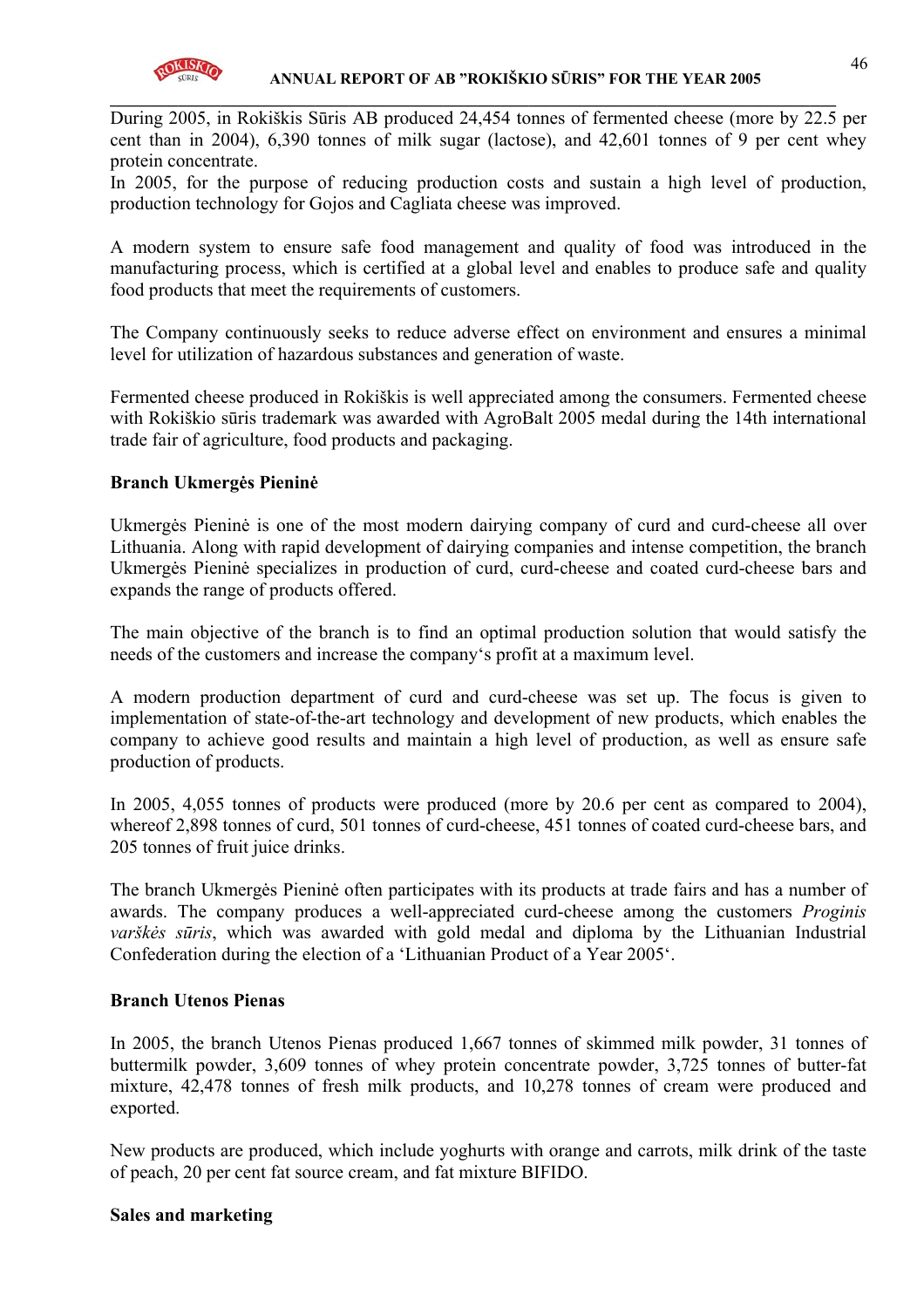

Rokiškio Sūris AB group has sustained its position as the largest and major dairying company in Lithuania. In 2005 its sales of goods increased by 3 per cent and reached LTL 448 million.

2/3 of sales represent exported production – primarily fermented cheese. Since long ago, the Group has been engaged in mass production of fermented cheese and is one of the largest and well-known producers of fermented cheese in the region of Central and Eastern Europe. When Lithuania joined the EU and no quotas were left, most of these products were supplied to the EU markets (mainly to Italy). Another direction for export of fermented cheese is the Russian market, where presently the subsidies are received for exported production, which enables to compete successfully with cheaper local production. And beyond any doubt, cheese with trademark of Rokiškio sūris is well-known and well-buyable in local market.

Presently, the Group has withdrawn from the US market, where prices are no longer attractive as they were several years ago due to the US dollar exchange rate.

In addition, in export markets the Group sells ordinary milk products, such as butter, milk powder, and additional products that are used in the process of production of cheese, i.e. whey protein concentrate and lactose.

The Group remains the major representative of the Lithuanian diary industry as well as the major exporter of diary products – in 2005 it exported over 20 thousand tonnes of fermented cheese, 10 thousand tonnes of cream, 4 thousand tonnes of lactose, 3 thousand tones of whey protein concentrate, and 1.3 thousand tonnes of butter and milk powder each.

In 2006 it is expected that sales of the Group will further increase and will exceed the level of LTL 500 million.

Another important area of focus of the Group is sales of fresh diary products in Lithuania. During the recent years, the Group has become one of the leaders in the home market and today it shares the leading positions together with Pieno Žvaigždės. Over the last several years, the Group's objectives in home market have changed radically: it is attempted to have a higher added value, promotion of sales is carried out through development of trademarks, introduction of new products, and innovations offered for the market. The Group's marketing function strengthens with each year.

The Group's objectives in respect of home market are to focus on the package of the core strongest products and retain a market share of not less than 25 per cent. These objectives have been successfully implemented so far.

The Group will further seek to maintain close relations with its customers, especially with the retail trade networks, the percentage of which in the sales gradually increases and accounts for almost 80 percent of aggregate internal turnover. The Group will further seek to strengthen the reliance of its customers through building a single logistic system, which will enable the customer to get the production of all companies from one location and only with one document. This will encourage the customers to co-operate with the company as a convenient partner.

Today the Group has already formed the core of its trademarks: economic – VISIEMS, mass – ŽALOJI KARVUTĖ, premium – ROKIŠKIO, PROF, dessert – &JOY, functional – BiFiDo, low-fat – VALGYK LENGVAI. However, there is still left much to do in order to produce a clean, healthy, and ecological product.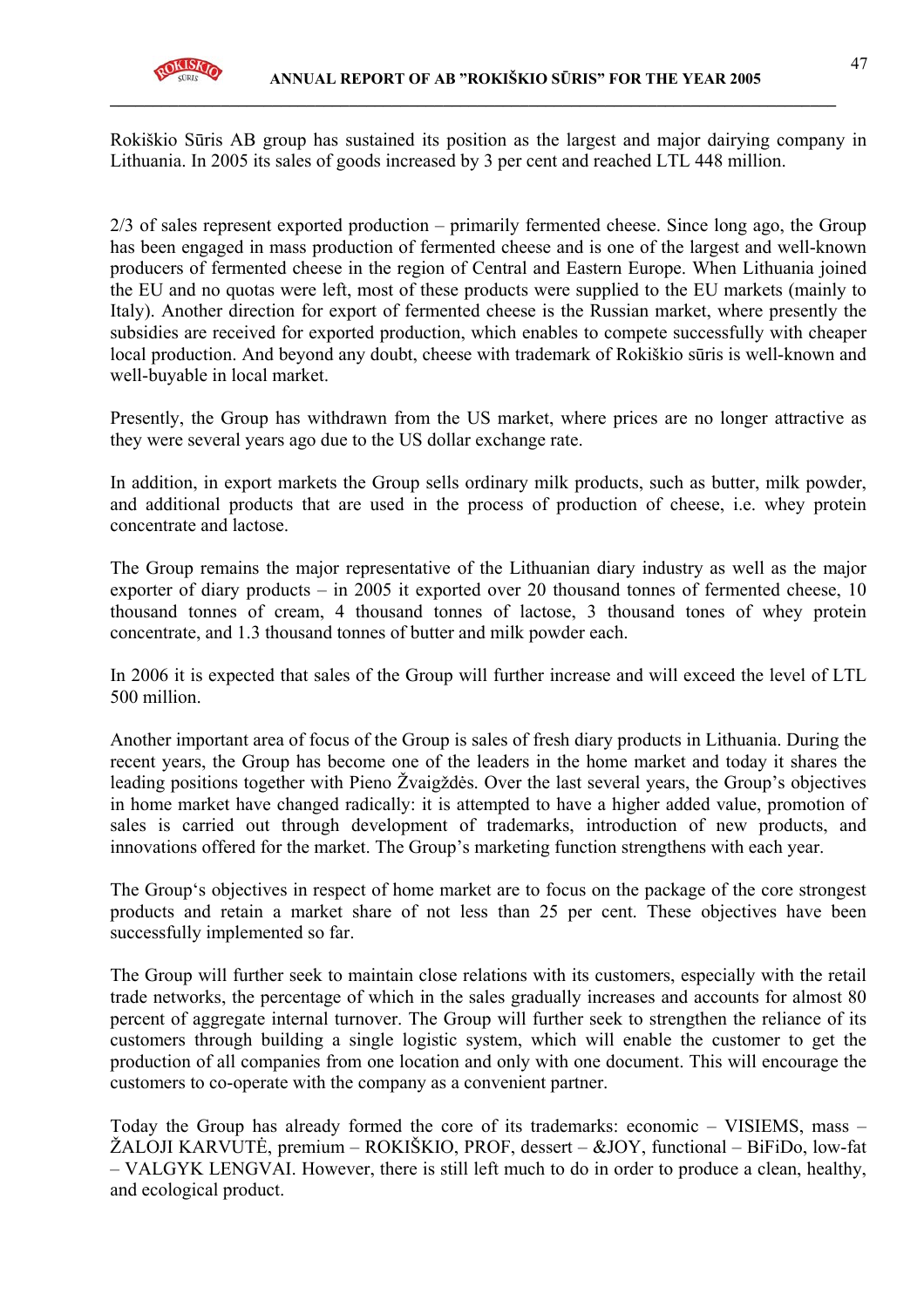

A special focus is placed on ensuring quality maintenance of the products, which helps to successfully implement the marketing strategy

**\_\_\_\_\_\_\_\_\_\_\_\_\_\_\_\_\_\_\_\_\_\_\_\_\_\_\_\_\_\_\_\_\_\_\_\_\_\_\_\_\_\_\_\_\_\_\_\_\_\_\_\_\_\_\_\_\_\_\_\_\_\_\_\_\_\_\_\_\_\_\_\_\_\_\_\_\_\_\_\_\_\_\_\_\_** 

Presently, the Group is preparing for other important projects related to quality improvement and standard compliance with the EU requirements with the help of financial support and structural funds of the EU.

#### **Operation plans and forecasts**

For the year 2006, the Group has targets to earn consolidated net profit of LTL 30.5 million, i.e. more by 30 per cent as compared to 2005, and achieve turnover of LTL 502 million, i.e. higher by 8 per cent as compared to 2005.

The Company plans to achieve the following key financial indicators:

| Indicator            | 2006 |  |
|----------------------|------|--|
| Net profit margin, % |      |  |
| Turnover growth, %   | 0*   |  |

\* - provided there are no strategic mergers or acquisitions.

In respect of export markets, the Group will focus on sales of products with higher added value and consistent approach to product delivery to the end users. Such strategy has already proved itself as increasing our sales and profitability.

#### **41. Information on the Audit**

On 31<sup>st</sup> of December, 2005 UAB "PricewaterhouseCoopers" performed an audit of AB "Rokiškio sūris" (the Group's) consolidated balance and related consolidated profit (loss), money flows and proper capital change reports for the terminated year. The auditor's report was signed on 11th of April, 2006.

 The audit was performed following the international audit standards, prepared by the International Federation of Accountants. The latter standards require planning and performing an audit which would allow the auditor assure himself well that no substantial mistakes in financial reports have been made. During the audit the data confirming the amounts and their explanations present in the consolidated financial reporting documents are controlled with the help of tests. Moreover, during the audit procedure the accounting methods applied, as well as significant direction calculations and the entire consolidated financial reporting presentation are judged. According to the Auditor, a performed audit underlies his opinion.

In the Auditor's opinion, consolidated financial reports provide a true and correct view on the Group's financial situation for 31st of December, 2005. Whereas a clear view on the activity results and money flows of the terminated year are examined following the international financial reporting standards, approved to be applied in the European Union.

 In October, 2005 AB "Rokiškio sūris" set an Internal Development and Audit Agency. The Agency's function lies in creating the company's development strategy, as well as participating in its implementation. With the help of the Internal Development and Audit Agency it is possible to evaluate and stimulate the efficiency of risk management, control and organisation of management processes.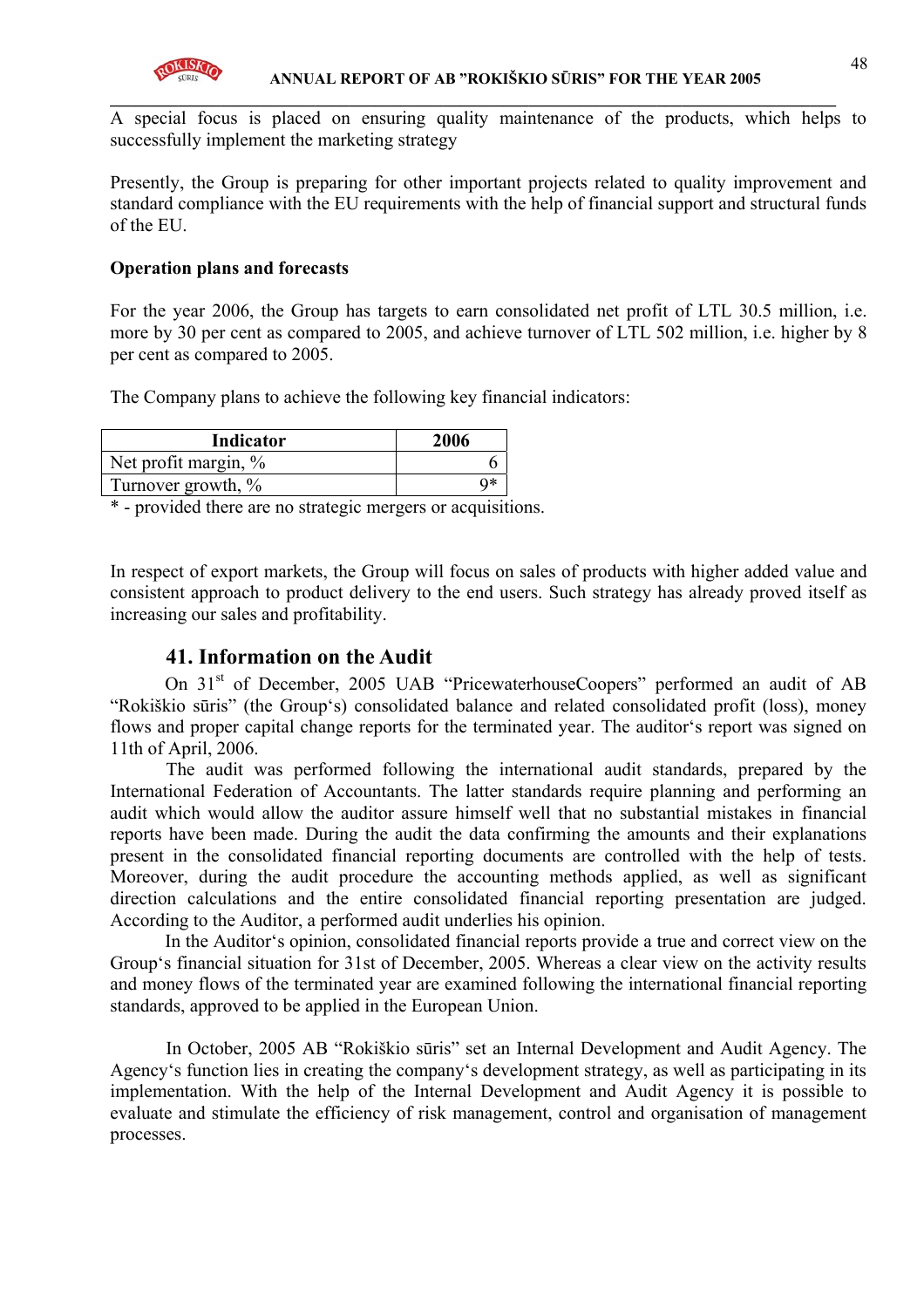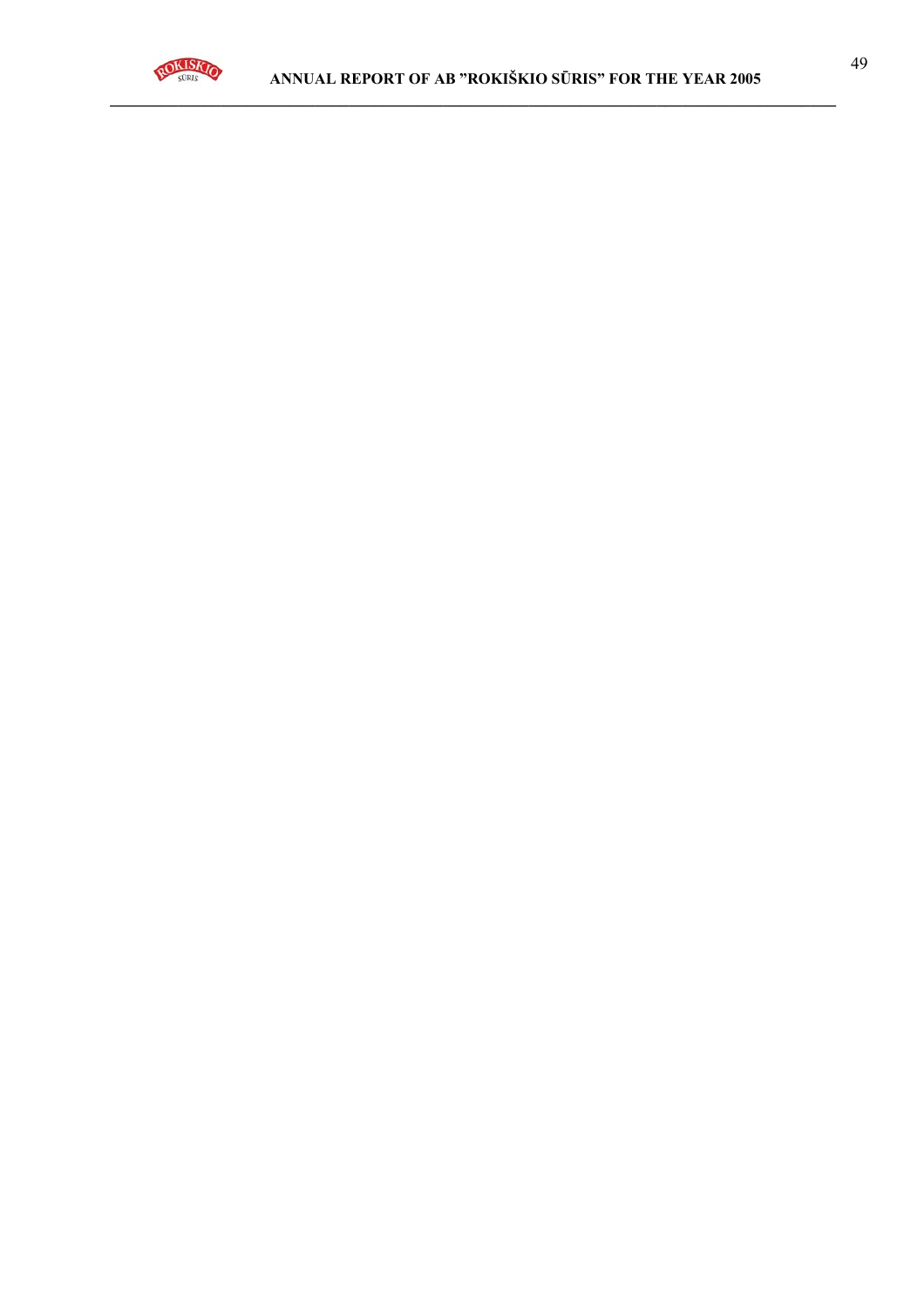

# **VI. INFORMATION ON MANAGING BODIES OF THE ISSUER**

**\_\_\_\_\_\_\_\_\_\_\_\_\_\_\_\_\_\_\_\_\_\_\_\_\_\_\_\_\_\_\_\_\_\_\_\_\_\_\_\_\_\_\_\_\_\_\_\_\_\_\_\_\_\_\_\_\_\_\_\_\_\_\_\_\_\_\_\_\_\_\_\_\_\_\_\_\_\_\_\_\_\_\_\_\_** 

# **42. Members of management**

(Elected by the 29<sup>th</sup> April 2005 General meeting of shareholders of AB "Rokiškio sūris" and recalled by the 28<sup>th</sup> April 2006 General meeting of shareholders of AB "Rokiškio sūris")

**Board members**: Nerijus Dagilis, Linas Strėlis, Antanas Kavaliauskas, Andrius Trumpa and Dalius Trumpa.

**42.1. Board of Directors:** 

**Nerijus Dagilis -** Board Chairman, having no shares of AB "Rokiškio sūris".

**Dalius Trumpa** - Deputy Chairman, having 1,60% of the Authorised capital of AB "Rokiškio" sūris" and 1,74% votes.

**Antanas Kavaliauskas** – Board member, having no shares of AB "Rokiškio sūris".

**Linas Strėlis** – Board member, having no shares of AB "Rokiškio sūris".

**Andrius Trumpa** – Board member, having 0,32% of the Authorised capital of AB "Rokiškio sūris" and 0,34% votes.

**Antanas Trumpa** - head of the company, having 23,11 % of the Authorised capital of AB "Rokiškio sūris" and 25,19 % votes.

**Antanas Kavaliauskas** – Chief Financial Officer, having no shares of AB "Rokiškio sūris".

# **42.2.**

**Nerijus Dagilis** – Board Chairman.

Education: Vytautas Magnus University – Bachelor degree in economics, Central European University - Master degree in economics, studies at USA universities.

Until 2000, worked at AB "Hermis" bank. Currently is a director of UAB "Hermis fondų valdymas" and Board member of UAB "Hermis Capital".

**Antanas Trumpa –** director of the company. University education, speciality – engineer mechanic. In 1979, defended a candidate dissertation and obtained a Doctor degree in technical science. Works at the company since 1966, and in 1971 was appointed as a director.

**Antanas Kavaliauskas –** finance director, university education. Has a Bachelor degree in Production management, and a Master degree in finance management. Since 1997 until 2002, worked at UAB "PricewaterhouseCoopers" as a senior auditor. As from May 2002, finance director of AB "Rokiskio sûris".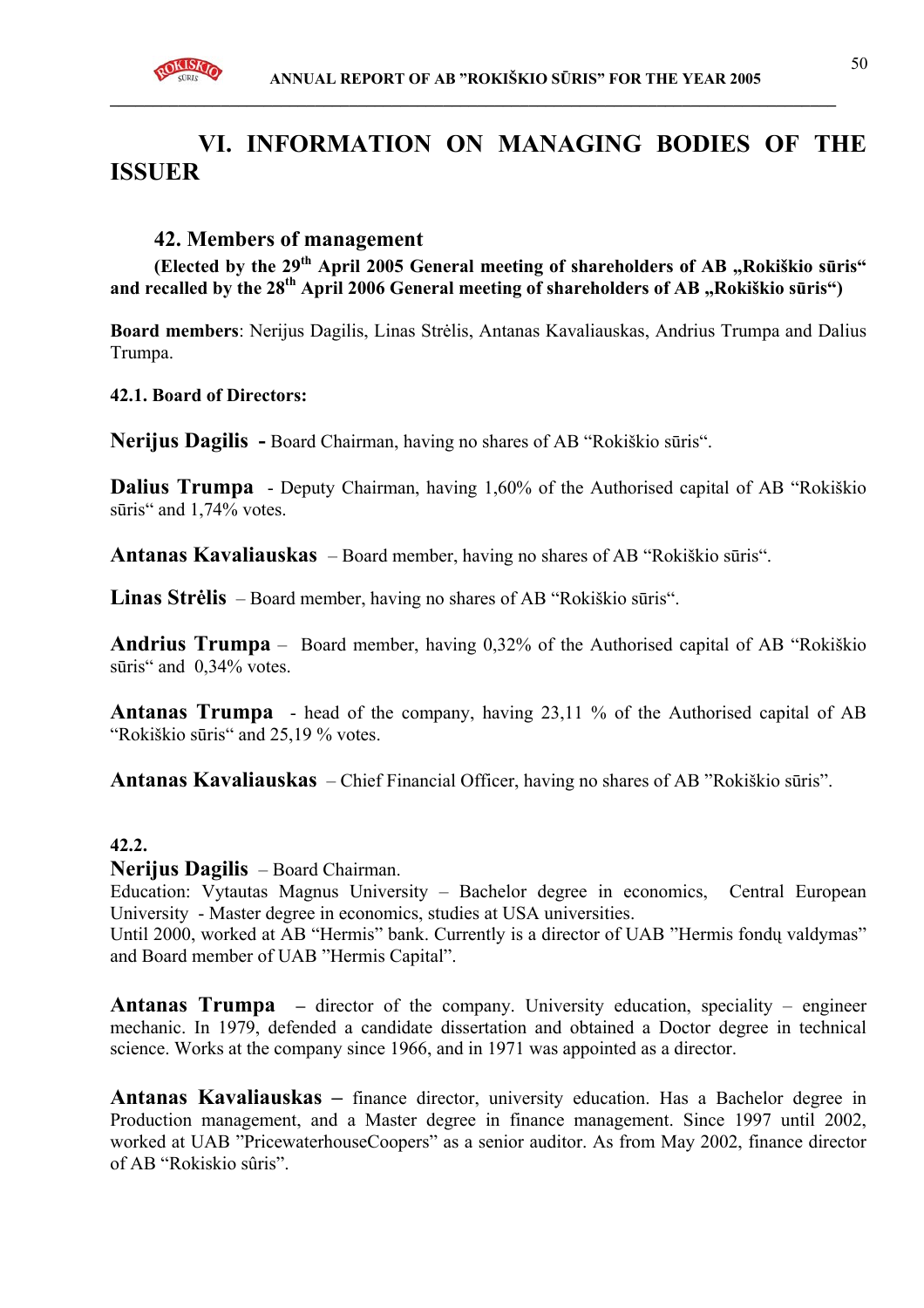

**\_\_\_\_\_\_\_\_\_\_\_\_\_\_\_\_\_\_\_\_\_\_\_\_\_\_\_\_\_\_\_\_\_\_\_\_\_\_\_\_\_\_\_\_\_\_\_\_\_\_\_\_\_\_\_\_\_\_\_\_\_\_\_\_\_\_\_\_\_\_\_\_\_\_\_\_\_\_\_\_\_\_\_\_\_**  In April 2002, after a 4 year course, obtained a certificate and was inducted as a member of ACCA.

# **42.3.**

**Nerijus Dagilis** - UAB "Hermis Capital" Board member, owning 17,52% of shares of UAB "Hermis Capital"; Shareholder of UAB "Baltijos polistirenas", owning 40% of shares of UAB "Baltijos polistirenas"; Shareholder of UAB "Ežerų pasaulis", owning 25% of shares of UAB "Ežerų pasaulis". Director of UAB "Hermis fondu valdymas"; Director of UAB "Survesta"; Board member of AB "Kelmės pieninė"; Board member of AB "Snaigė"; Owns 20% of shares of UAB "Gulbinų turizmas"; Board member of KITRON ASA.

**Dalius Trumpa** – shareholder of UAB "Pieno pramonės investicijų valdymas", owning 3,91 % of shares of UAB" Pieno pramonės investicijų valdymas".

**Antanas Kavaliauskas** – CFO of AB "Rokiškio sūris". Shareholder of UAB "Pieno pramonės investicijų valdymas", owining 3,91 % of shares of UAB" Pieno pramonės investicijų valdymas".

**Linas Strėlis –** Board Chairman of AB "Kelmės pieninė", owning 10,97% of shares of AB "Kelmės pieninė"; Shareholder of UAB "Hermis Capital", owning 13,02% os shares of UAB "Hermis Capital"; Director consultant of UAB "Gintarinis amžius", owning 25% of shares of UAB "Gintarinis amžius"; Director of UAB "Biglis", owning 100% of shares of UAB "Biglis", Shareholder of UAB "Somera" – 50% of shares, Stakeholder of  $\angle Z\overline{U}K$ ,  $D\angle Z\overline{U}$  Džiaugsmelis", owning 80 % of shares.

**Andrius Trumpa** – not participate in operations of any other companies and capital.

**Antanas Trumpa** – Shareholder of UAB "Pieno pramonės investicijų valdymas", owning 74,86 % of shares of UAB" Pieno pramonės investicijų valdymas".

#### **Chief Financial Officer**:

**Antanas Kavaliauskas** – Shareholder of UAB "Pieno pramonės investicijų valdymas", owning 3,91 % of shares of UAB" Pieno pramonės investicijų valdymas".

# **42.4. -**

.

**42.5. Information on the iniciation and termination of cadence of Board of Directors.**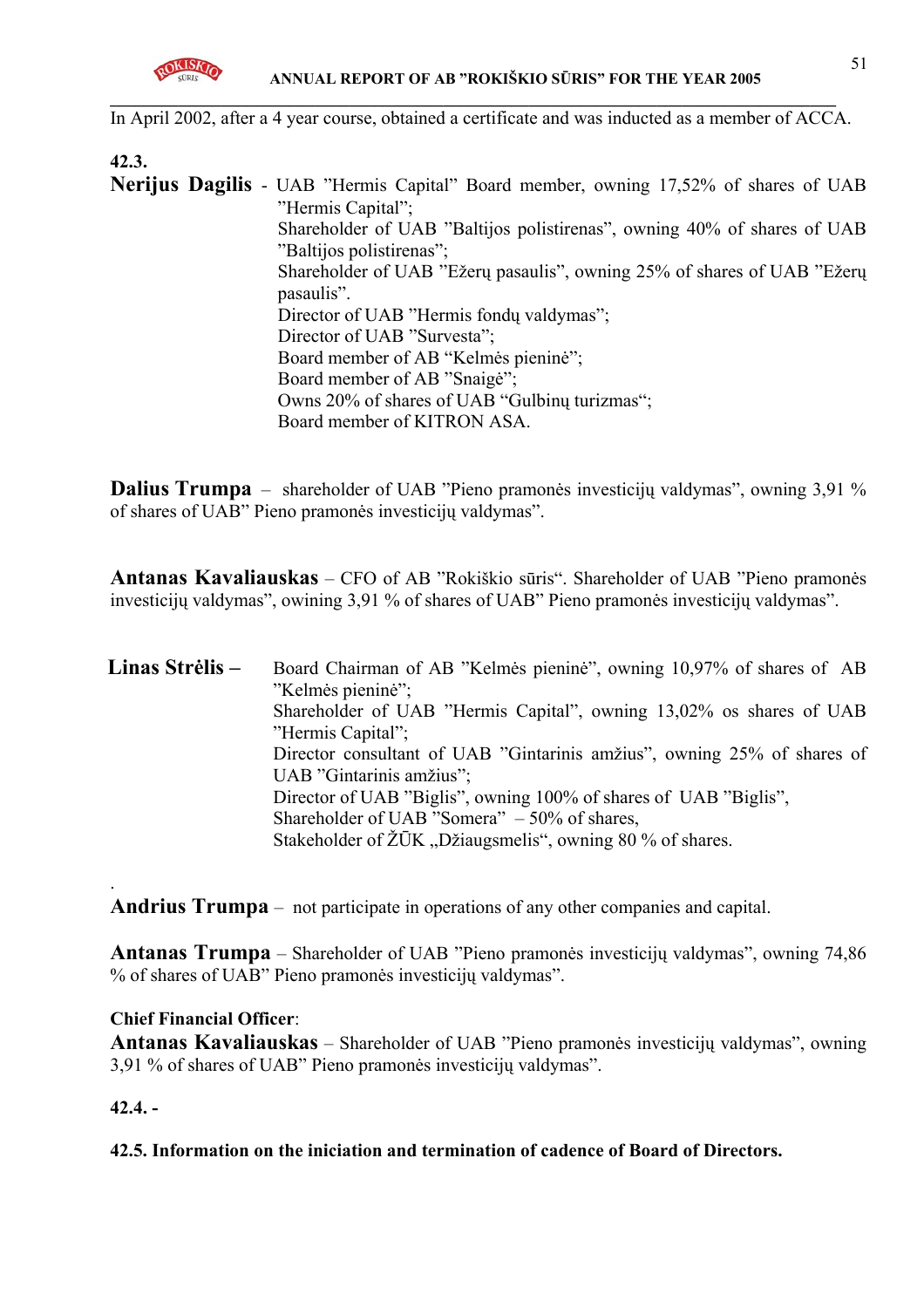

**\_\_\_\_\_\_\_\_\_\_\_\_\_\_\_\_\_\_\_\_\_\_\_\_\_\_\_\_\_\_\_\_\_\_\_\_\_\_\_\_\_\_\_\_\_\_\_\_\_\_\_\_\_\_\_\_\_\_\_\_\_\_\_\_\_\_\_\_\_\_\_\_\_\_\_\_\_\_\_\_\_\_\_\_\_**  Board members: Nerijus Dagilis, Dalius Trumpa, Antanas Kavaliauskas and Dalius Trumpa elected by the 29<sup>th</sup> April 2005 General meeting of shareholders and recalled by the 28<sup>th</sup> April 2006 General meeting of shareholders.

# **42. Members of management**

(Elected by the 28<sup>th</sup> April 2006 Gweneral meeting of shareholders of AB "Rokiškio sūris" **for the cadence of 4 years)** 

# **42.1. Board of Directors:**



**Nerijus Dagilis -** Board Chairman; also Board Chairman and shareholder of UAB "Hermis Capital".



**Dalius Trumpa** - Deputy Board Chairman, Operations director of AB "Rokiškio sūris".



Antanas Kavaliauskas - Board member, CFO of AB "Rokiškio sūris".



**Ramūnas Vanagas** – Board member, Development and audit director of AB "Rokiškio sūris".

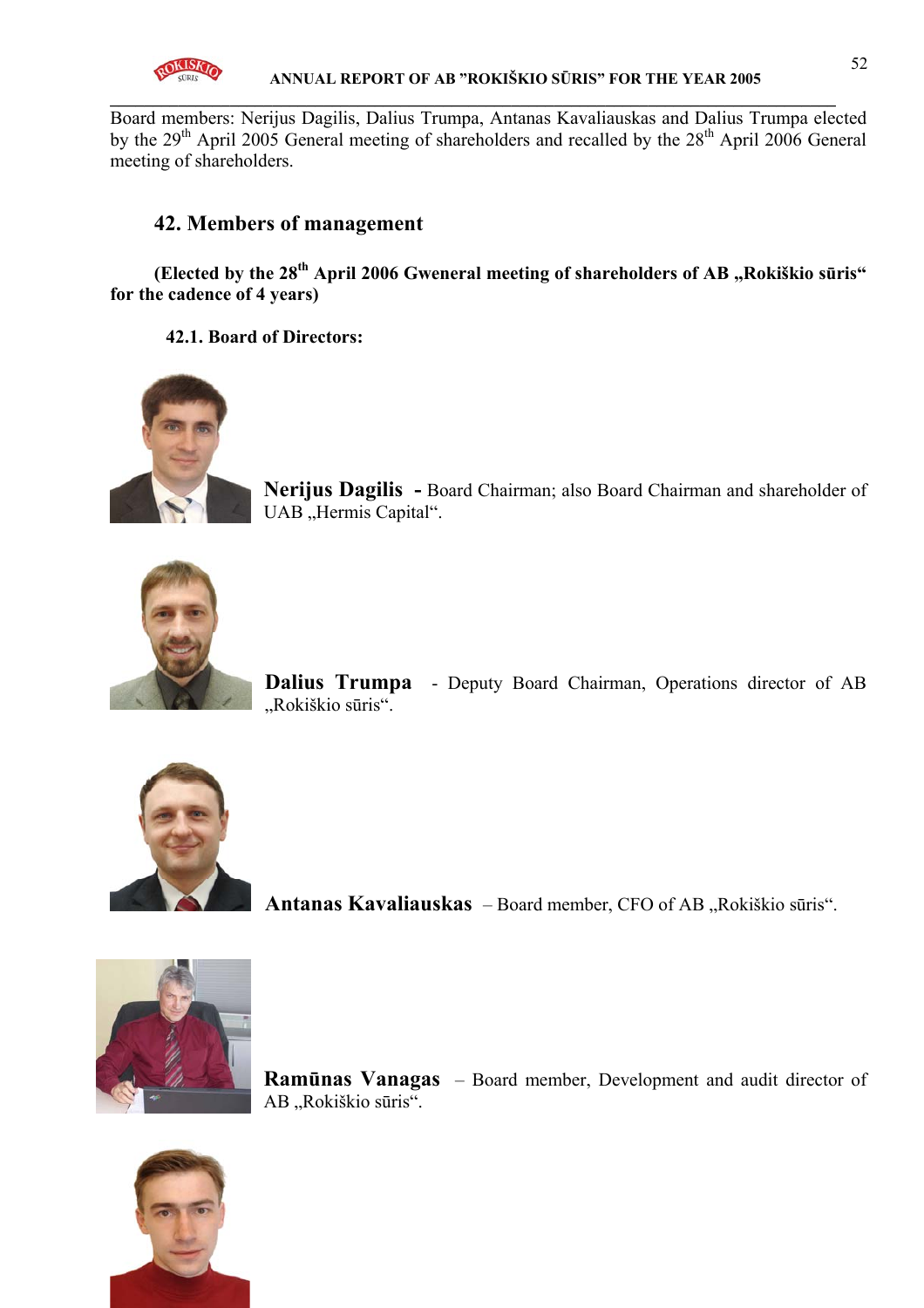

**Andrius Trumpa** – Board member, Lecturer at Vilnius Gediminas Technical University.



Antanas Trumpa - CEO of AB "Rokiškio sūris".

#### **42.1. Board of Directors:**

**Nerijus Dagilis -** Board Chairman, not owining shares of AB "Rokiškio sūris".

**Dalius Trumpa** - Deputy Board Chairman, owning 1,60% of shares of AB "Rokiškio sūris" and 1,74% votes.

**Antanas Kavaliauskas** – Board member, not owning shares of AB "Rokiškio sūris".

**Ramūnas Vanagas** – Board member, not owning shares of AB "Rokiškio sūris".

**Andrius Trumpa** – Board member, owning 0,32% os shares of AB "Rokiškio sūris" and 0,34% votes.

**Antanas Trumpa** - CEO, owning 23,11 % os shares of AB "Rokiškio sūris" and 25,19 % votes.

#### **42.2.**

**Nerijus Dagilis** – Board Chairman.

Education: Vytautas Magnus University – Bachelor degree in economics, Central European University - Master degree in economics.

Summary of qualifications and work experience related with finance or equivalent institutions:

AB bank Hermis, bank analyst. Commenced July 1997 until 2<sup>nd</sup> June 1998.

UAB IVKI Hermis Finansai, investment analyst, later – customer treasury manager. Commenced 2<sup>nd</sup> June 1998 until  $8^{th}$  February 2000.

**Antanas Trumpa –** director of the company. University education, speciality – engineer mechanic. In 1979, defended a candidate dissertation and obtained a Doctor degree in technical science. Works at the company since 1966, and in 1971 was appointed as a director.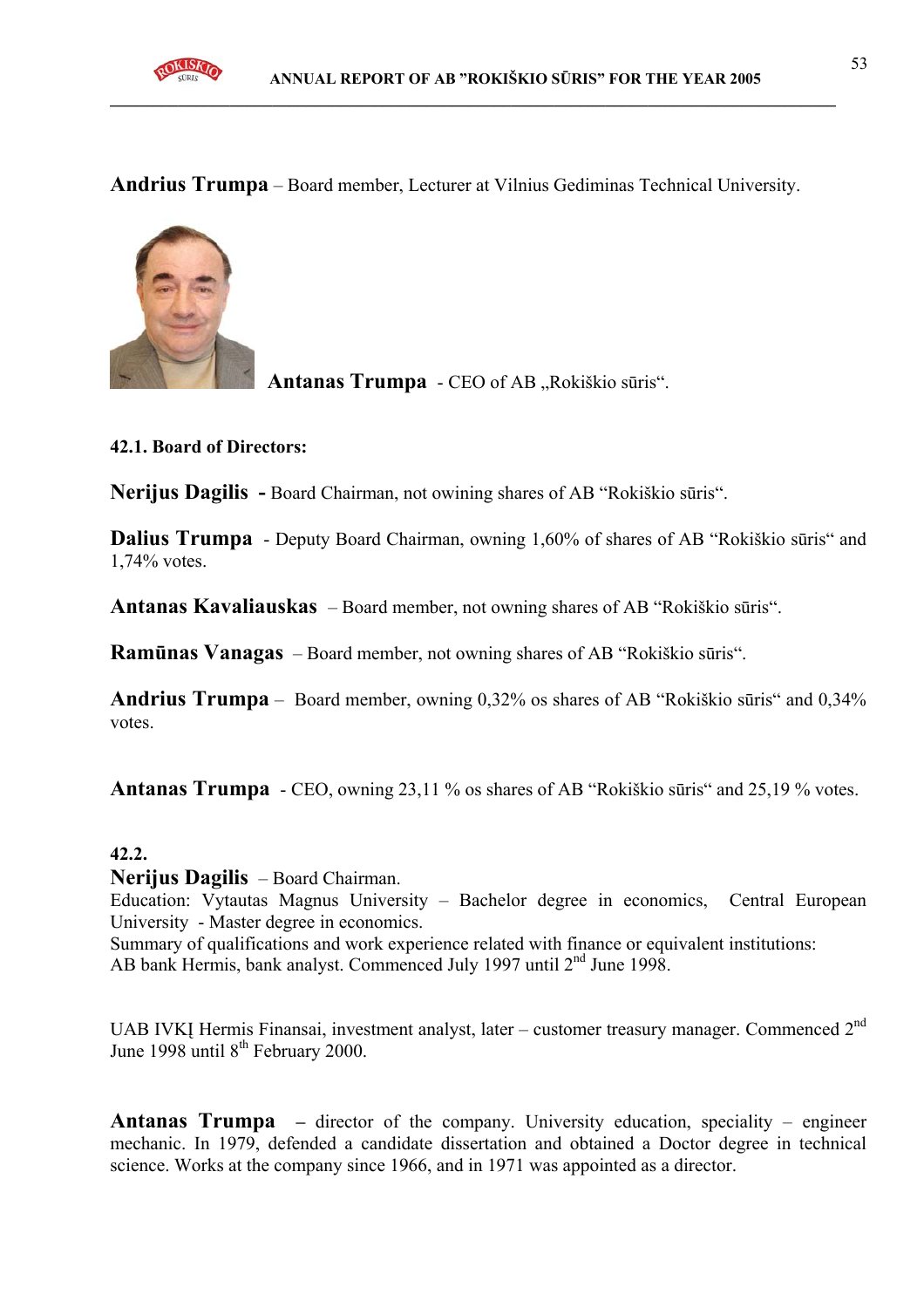

**Antanas Kavaliauskas –** finance director, university education. Has a Bachelor degree in Production management, and a Master degree in finance management. Since 1997 until 2002, worked at UAB "PricewaterhouseCoopers" as a senior auditor. As from May 2002, finance director of AB "Rokiskio sûris".

**\_\_\_\_\_\_\_\_\_\_\_\_\_\_\_\_\_\_\_\_\_\_\_\_\_\_\_\_\_\_\_\_\_\_\_\_\_\_\_\_\_\_\_\_\_\_\_\_\_\_\_\_\_\_\_\_\_\_\_\_\_\_\_\_\_\_\_\_\_\_\_\_\_\_\_\_\_\_\_\_\_\_\_\_\_** 

In April 2002, after a 4 year course, obtained a certificate and was inducted as a member of ACCA.

# **42.3.**

**Nerijus Dagilis** - UAB "Hermis Capital" Board member, owning 17,52% of shares of UAB "Hermis Capital"; Shareholder of UAB "Baltijos polistirenas", owning 40% of shares of UAB "Baltijos polistirenas"; Shareholder of UAB "Ežerų pasaulis", owning 25% of shares of UAB "Ežerų pasaulis". Director of UAB "Hermis fondų valdymas"; Director of UAB "Survesta"; Board member of AB "Kelmės pieninė"; Board member of AB "Snaigė"; Owns 20% of shares of UAB "Gulbinų turizmas"; Board member of KITRON ASA.

**Dalius Trumpa** – shareholder of UAB "Pieno pramonės investicijų valdymas", owning 3,91 % of shares of UAB" Pieno pramonės investicijų valdymas".

**Antanas Kavaliauskas** – CFO of AB "Rokiškio sūris". Shareholder of UAB "Pieno pramonės investicijų valdymas", owining 3,91 % of shares of UAB" Pieno pramonės investicijų valdymas".

**Andrius Trumpa** – not participate in operations of any other companies and capital.

**Ramūnas Vanagas** – not participate in operations of any other companies and capital.

**Antanas Trumpa** – Shareholder of UAB "Pieno pramonės investicijų valdymas", owning 74,86 % of shares of UAB" Pieno pramonės investicijų valdymas".

#### **Chief Financial Officer**:

**Antanas Kavaliauskas** – Shareholder of UAB "Pieno pramonės investicijų valdymas", owning 3,91 % of shares of UAB" Pieno pramonės investicijų valdymas".

# **42.4. -**

#### **42.5. Information on the iniciation and termination of cadence of Board of Directors.**

Board members: Nerijus Dagilis, Dalius Trumpa, Antanas Kavaliauskas, Ramūnas Vanagas and Andrius Trumpa elected by the  $28<sup>th</sup>$  April 2006 General meeting of shareholders. End of cadence  $28<sup>th</sup>$ April 2010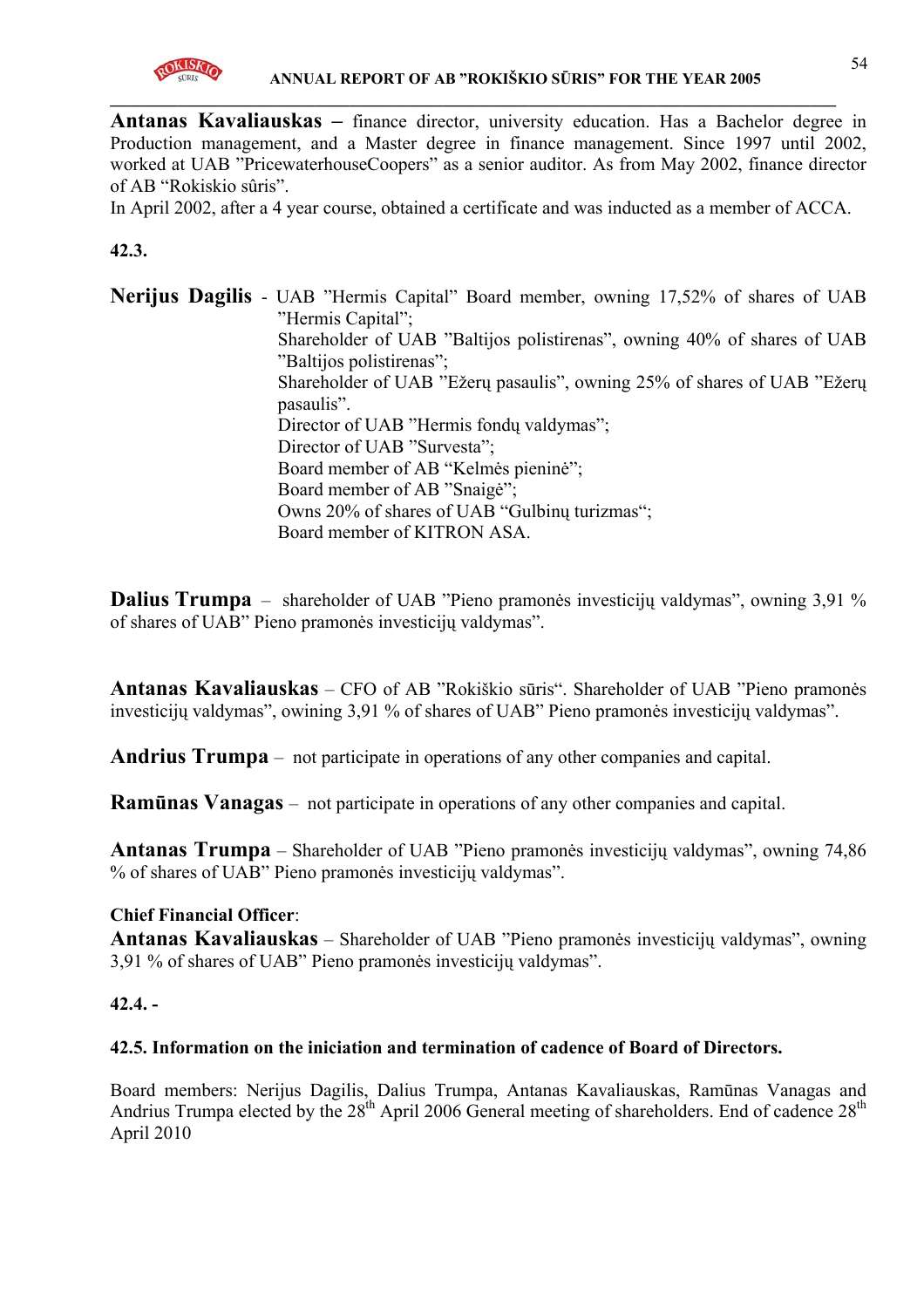

#### **\_\_\_\_\_\_\_\_\_\_\_\_\_\_\_\_\_\_\_\_\_\_\_\_\_\_\_\_\_\_\_\_\_\_\_\_\_\_\_\_\_\_\_\_\_\_\_\_\_\_\_\_\_\_\_\_\_\_\_\_\_\_\_\_\_\_\_\_\_\_\_\_\_\_\_\_\_\_\_\_\_\_\_\_\_ 43.Information on payments and loans to members of management:**

**43.1**. within the reporting period it was paid to the Board of Directors LTL 2 550 000 as tantjemes. Average amount per person – LTL 510 thou. In form of salaries it was paid to the Board members – LTL 260 934. Average amount per person – LTL 52 187. Total sum (CEO and CFO) paid within the reporting period - LTL 308 508 Lt. Average amount per person – (CEO and CFO) – LTL 154 254.

**43.2.** within the reporting period there were no payments to the Board of Directors and Management Board, in form of tantjemes or other kinds of paymentrs from profit, received from other companies in which AB "Rokiškio sūris" has over 20 % of share.

**43.3.** within the reporting period there were no loans allotted to the management, as well as other guarantees and warrant.

# **44. Contracts with interested parties**

within the reporting period AB "Rokiškio sūris" has not made any unrepresentative contracts with interested parties.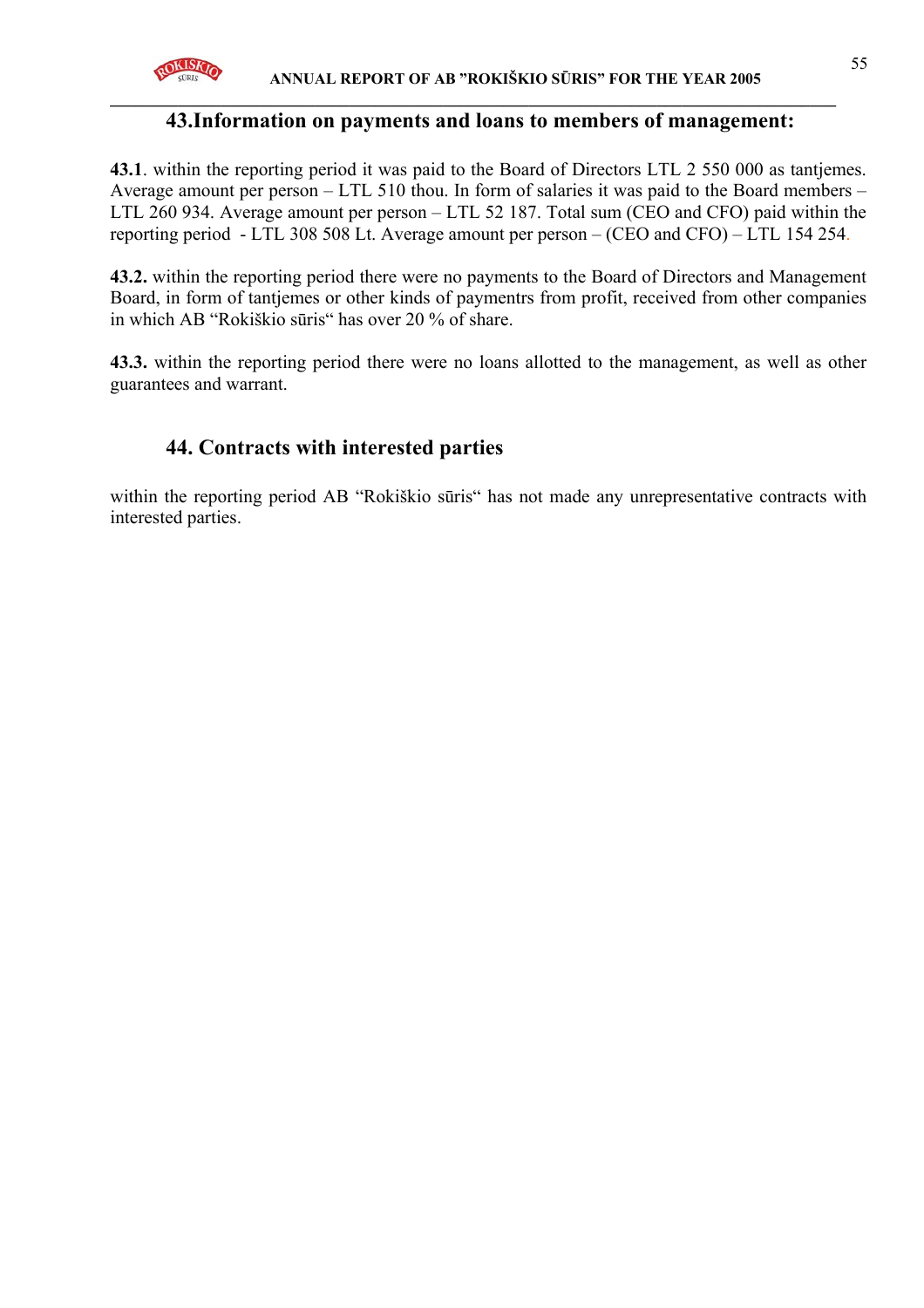

# **VII. UP-TO-DATE AND SIGNIFICANT DEVELOPMENTS IN THE ISSUER'S PERFORMANCE, ITS PERSPECTIVES**

**\_\_\_\_\_\_\_\_\_\_\_\_\_\_\_\_\_\_\_\_\_\_\_\_\_\_\_\_\_\_\_\_\_\_\_\_\_\_\_\_\_\_\_\_\_\_\_\_\_\_\_\_\_\_\_\_\_\_\_\_\_\_\_\_\_\_\_\_\_\_\_\_\_\_\_\_\_\_\_\_\_\_\_\_\_** 

#### **45. Up-to-date Developments in the Issuer's Performance**

The year 2005 was profitable for AB "Rokiškio sūris". Following the international financial reporting standards, the profit counted for 2005 amounted to 21 000 thousand litas. In the year 2005 AB "Rokiškio sūris" return increased 4,7 per cent, in comparison with 2004, and it amounted to 473 118 thousand litas, that is, 21 305 thousand litas more than in 2004.

In the year 2005 sales marketing expenditure decreased. In 2004 it amounted to 30 421 thousand litas, whereas in the fiscal year reported it reached 25 920 thousand litas. The financial performance net expenditure in 2005 also decreased - from 2 627 thousand litas in 2004 to 2 020 thousand litas in 2005.

In 2006 the Group's objective is to reach 502 million litas sales, which would be 6% higher than in the year 2005. Export sales planned – 328 million litas. The main presumption for a higher return are higher European Union market prices for fermented cheese, butter, cream and other dairy products. These prices rose as soon as Lithuania became the member of the European Union. Thus, the main exporting will be oriented to the EU countries. Subsidies are received for exported products, which make the major part of income. In the local market the company plans to maintain around 25% of the market share and obtain 174 million litas of annual return. It is planned to produce over 25 thousand tons of cheese.

 In March, 2006 a daughter enterprise was created – joint-stock company "Rokiškio pienas" ltd. This enterprise was established in order to secure a more effective fresh dairy production business, oriented to the local market. AB "Rokiškio sūris" will pursue cheese production business oriented to mass production and export.

 In the year 2005 the most significant events in AB "Rokiškio sūris" Group's activities were as follows: reorganization of the logistics group by connecting transport of the main company with its subsidiary companies. Accounting was started to be performed in one location, which allowed prompt data receiving and noticing both advantages and disadvantages. The resources saved were invested in new technologies.

 In August, 2005 a record quantity of fermented cheese was produced - 2 839 tons - in all of the company's history.

In October, 2005 the company first participated in the worldwide exposition called 'Anuga', which took place in the German city of Cologne.

 The geography of raw milk procurement was increased. The company started buying raw milk from Latvian cooperative societies. AB "Rokiškio sūris" was one of the first to procure and process ecological milk.

 The Group filed an application for a 15,5 million litas project called "AB "Rokiškio sūris": Whey Collection and Processing' in order to receive the EU structural fund support for whey collection and processing. Having introduced modern technologies, there will be no products released to purification equipment in the process of lactose production. It will be possible to produce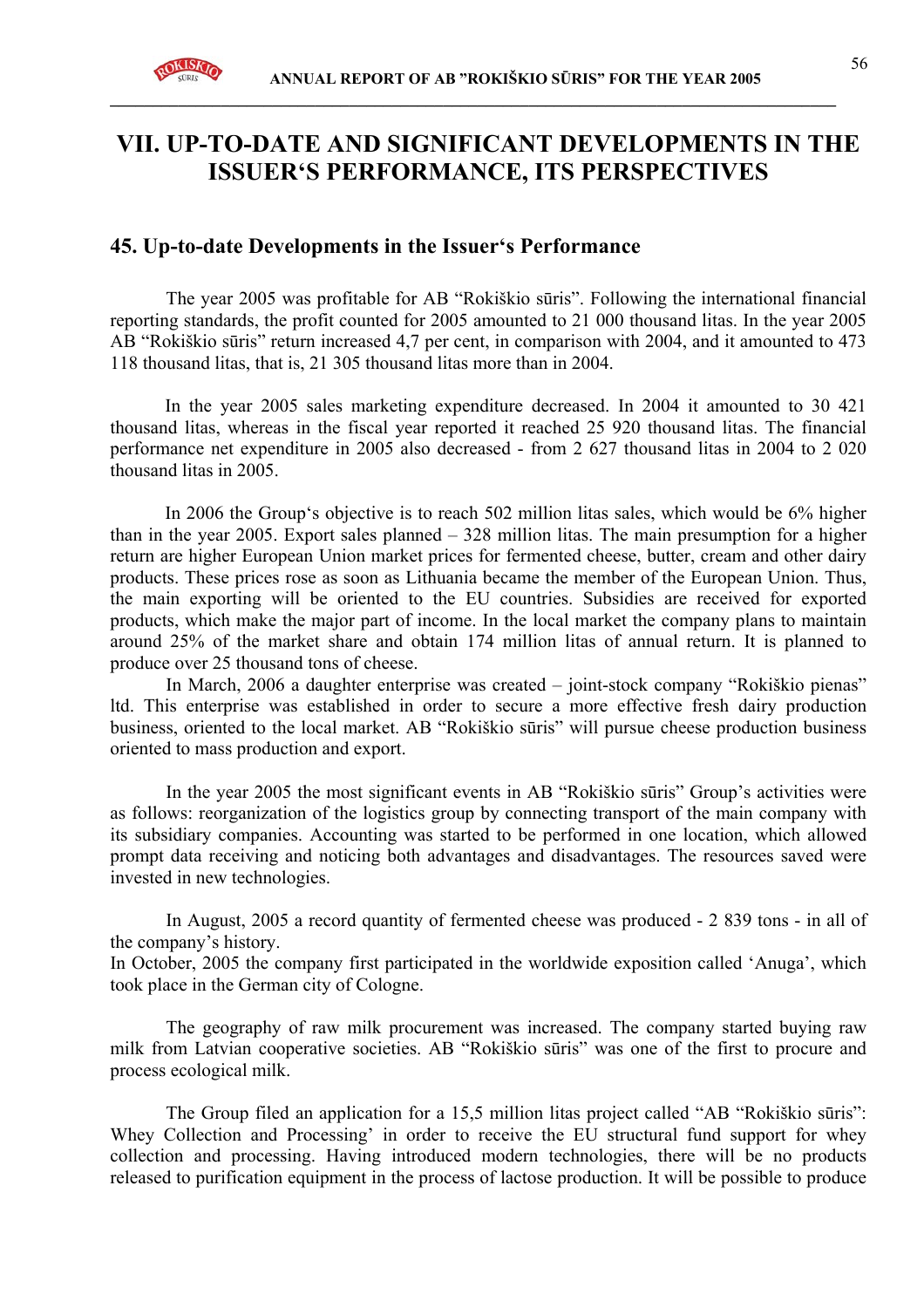

animal forage from the waste material received. It is planned to receive 3,450 million litas of financial support.

**\_\_\_\_\_\_\_\_\_\_\_\_\_\_\_\_\_\_\_\_\_\_\_\_\_\_\_\_\_\_\_\_\_\_\_\_\_\_\_\_\_\_\_\_\_\_\_\_\_\_\_\_\_\_\_\_\_\_\_\_\_\_\_\_\_\_\_\_\_\_\_\_\_\_\_\_\_\_\_\_\_\_\_\_\_** 

# **46. Significant Developments in the Issuer's Performance**

On 29<sup>th</sup> of April, 2005 an ordinary general meeting of AB "Rokiškio sūris" shareholders took place.

At the general meeting of shareholders the following decisions were made:

1. AB "Rokiškio sūris" performance report for the year 2004 was confirmed.

2. The audit report was approved.

3. The financial reporting for the year 2004 was confirmed.

4. The 2004 profit distribution was confirmed.

4.1. The profit share attributed for dividends amounted to 21,771 million litas.

 4.2. 5 litas of dividends were assigned for one 10 litas face value AB "Rokiškio sūris" registered share.

 5. Up to 10 per cent of the company's shares were bought, including those proper shares which have been bought earlier.

 5.1. Purchasing its proper shares serves maintaining and increasing the company's share price.

 5.2. The period during which the company can purchase its own shares – 18 months starting from the day the decision is made.

 5.3. 116 litas is the maximum one share price determined for proper shares, whereas the minimum one share price is 10 litas.

5.4. 10 million litas reserve for purchase of proper shares was formed.

 5.5. The minimum proper share sale price has to be the same as the purchase price of acquired shares. Own shares have to be sold as follows: after the company announces the sale of proper shares, the shareholders are able to purchase the shares in proportion to the shares they already have. In case any unsold shares remain, they are sold according to the Board's decision.

6. UAB "PriceWaterhouseCoopers" was assigned to be the auditor of AB "Rokiškio sūris". The Board was delegated to determine the payment amount for the auditors' work. The head of the company was authorized to sign a contract with the audit company.

7. The Board was recalled.

8. Nerijus Dagilis, Dalius Trumpa, Antanas Kavaliauskas, Andrius Trumpa and Linas Strelis were elected to the new AB "Rokiškio sūris" Board.

On 29<sup>th</sup> of April, 2005 during AB "Rokiškio sūris" Board session Nerijus Dagilis was elected chairman of the Board.

On  $18<sup>th</sup>$  of February, 2005 legal proceedings, without the court process, were taken against AB "Švenčionių pieninė", considered unable to pay the creditors. On 29th of April, 2005 due to its bankruptcy AB "Švenčionių pieninė" was signed out from the Enterprises' Register.

 On 1st of June, 2005 AB "Rokiškio sūris" sold all of its 1 498 508 units of AB "Varėnos pieninė" registered equity, as well as all of its 387 008 units of AB "Ignalinos pieninė" registered equity.

On 14<sup>th</sup> of June, 2005 AB "Rokiškio sūris" sold 11,63% of AB "Žemaitijos pieno investicija" portfolio.

On 5th of October, 2005 AB "Rokiškio sūris" sold 100% UAB 'Kalora' portfolio.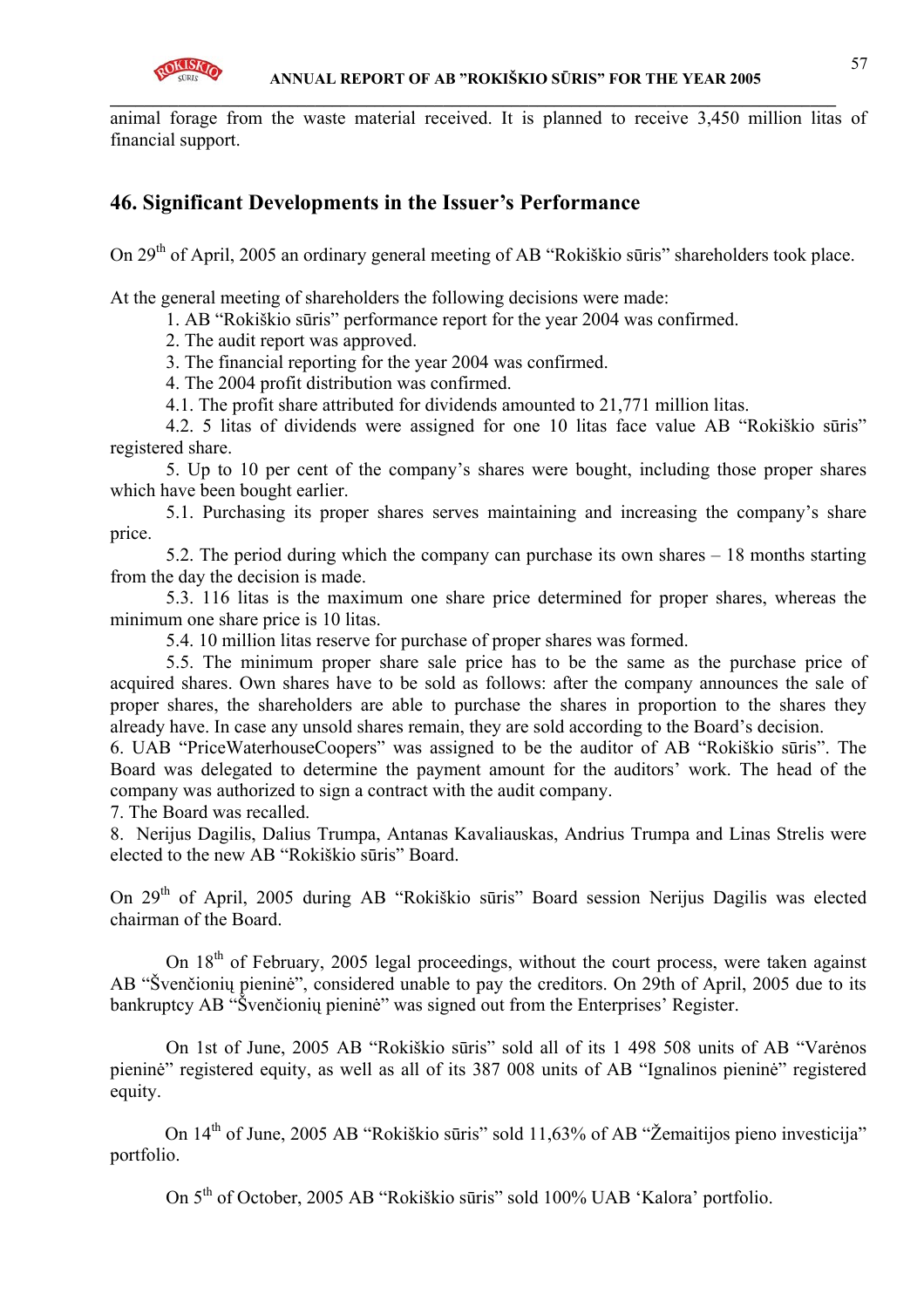

On 29<sup>th</sup> of October, 2005 the Board of AB "Rokiškio sūris" decided to terminate the activities of the subsidiary company "Eišiškių pieninė" and to sign out the enterprise from the Enterprises' Register.

**\_\_\_\_\_\_\_\_\_\_\_\_\_\_\_\_\_\_\_\_\_\_\_\_\_\_\_\_\_\_\_\_\_\_\_\_\_\_\_\_\_\_\_\_\_\_\_\_\_\_\_\_\_\_\_\_\_\_\_\_\_\_\_\_\_\_\_\_\_\_\_\_\_\_\_\_\_\_\_\_\_\_\_\_\_** 

On 28th of December, 2005 AB "Rokiškio sūris" Board confirmed the Group's budget for the year 2006, according to which the Group plans to reach 502 million litas (145 million EUR) return and gain 30,5 million litas (8,8 million EUR) of net profit.

For the year 2005 AB "Rokiškio sūris" Group aims to reach 460 million litas (133,2 million EUR) return, as well as receive 23,5 million litas (6,8 million EUR) of consolidated net profit.

On  $6<sup>th</sup>$  of March, 2006, to obtain more effective fresh dairy product production performance, AB "Rokiškio sūris" Board took up a decision to separate export-oriented cheese production business from the business of fresh dairy products, oriented to the local market. For this purpose the company decided to establish a daughter company – a limited joint stock company.

Following the Board's decision to separate the two businesses, on  $21<sup>st</sup>$  of April, 2006 a daughter company called UAB "Rokiškio pienas" was registered into the Enterprises' Register.

 On 5th of April, 2006, after AB "Rokiškio sūris" subsidiary enterprise "Eišiškių pieninė" has terminated its activity, the subsidiary company was signed out from the Enterprises' Register of the Republic of Lithuania.

On 28th of April, 2006 an ordinary general meeting of AB "Rokiškio sūris" shareholders took place.

On  $28<sup>th</sup>$  of April, 2006, at the general meeting of AB "Rokiškio sūris" shareholders the following decisions were made:

1. AB "Rokiškio sūris" performance report for the fiscal year 2005 was confirmed.

2. The audit report was confirmed.

3. The financial reporting for the year 2005 was confirmed.

4. Profit distribution was confirmed.

 10 276 thousand litas (2 976 thousand EUR) from the company's distributable profit were attributed for dividends. 2,36 litas (0,684 EUR) were attributed for one 10 litas face value AB "Rokiškio sūris" share.

 5. The Board was allowed to invest, transfer, loan or hypothecate AB "Rokiškio sūris" longterm property, whose balance value was more than 1/20 of the company's authorized capital.

 6. UAB "PriceWaterhouseCoopers" was assigned to be the auditor of AB "Rokiškio sūris". The Board was delegated to determine the payment amount for the auditors' work. The head of the company was authorized to sign a contract with the audit company.

7. The Board was recalled.

8. Nerijus Dagilis, Antanas Kavaliauskas, Andrius Trumpa, Dalius Trumpa and Ramunas Vanagas were elected to AB "Rokiškio sūris" Board.

On 28th of April, 2006, during AB "Rokiškio sūris" Board session, Nerijus Dagilis was elected chairman of the Board.

Following the order determined in the company's regulations and according to the Law on Securities Market of the Republic of Lithuania, as well as in accordance with the rules on information disclosure on the Issuer's significant developments, AB "Rokiškio sūris" informed the Security Commission, Vilnius Bourse and the media (daily newspapers 'Lietuvos rytas' and 'Verslo zinios') on all significant developments.